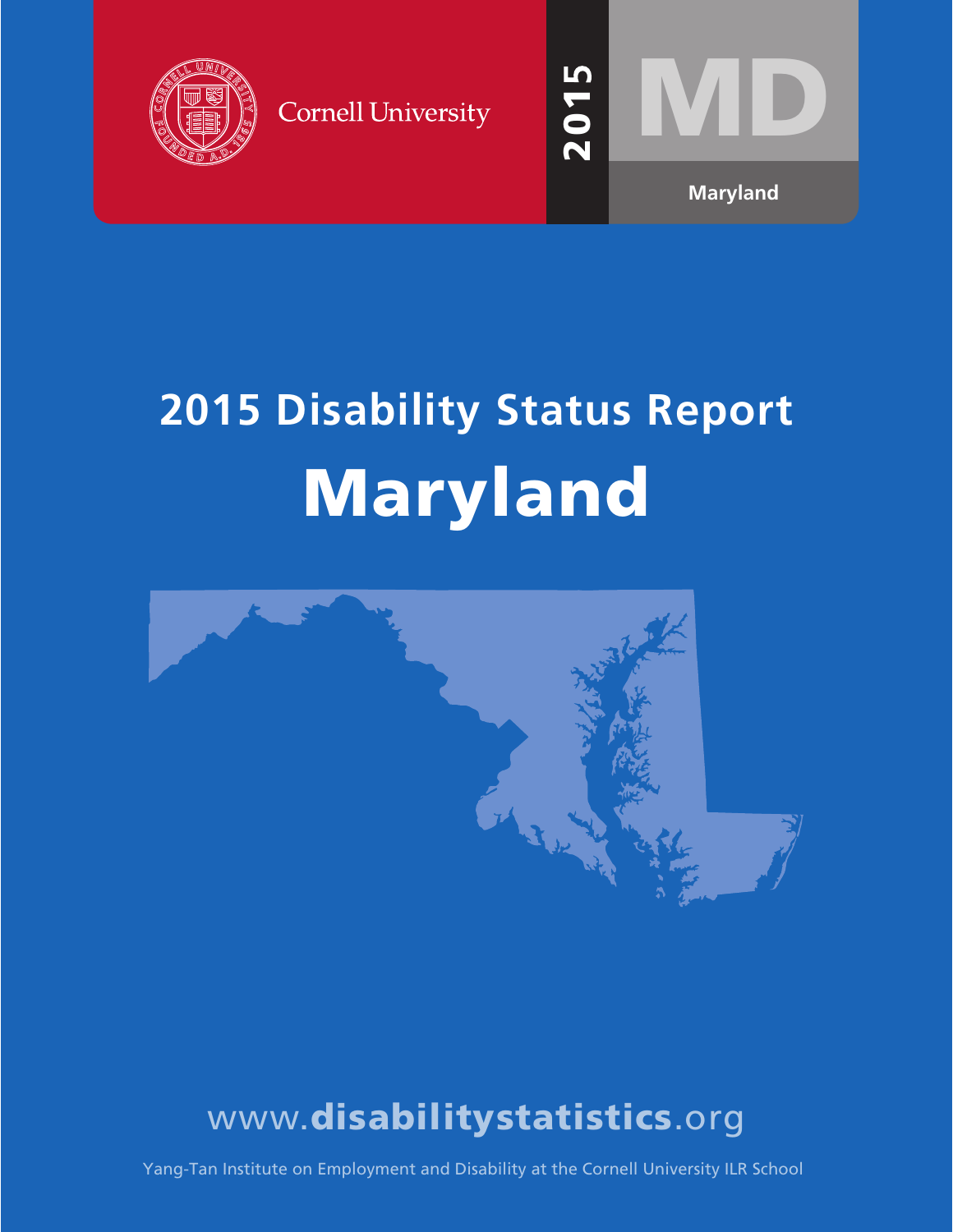## **Contents**

#### **Introduction** [2015 Annual Disability Status Report](#page-2-0) 2 [ACS Disability Questions](#page-3-0) 3 [Notes](#page-4-0) 4 **[Summary](#page-5-0)** [Maryland Summary](#page-5-0) **5** [Prevalence by State: Ages 21 to 64](#page-7-0) 7 [Employment by State: Ages 21 to 64](#page-8-0) 8 **Demographics** [Prevalence: All Ages](#page-9-0) 9 [Prevalence: Ages 4 and under](#page-11-0) 11 [Prevalence: Ages 5 to 15](#page-13-0) 13 [Prevalence: Ages 16 to 20](#page-15-0) 15 [Prevalence: Ages 21 to 64 \(Working-Age\)](#page-17-0) 17 [Prevalence: Ages 65 to 74](#page-19-0) 19 [Prevalence: Ages 75 and Older](#page-21-0) 21 [Prevalence: Gender and Age](#page-23-0) 23 [Prevalence: Hispanic / Latino Origin and Age](#page-26-0) 26 [Prevalence: Race](#page-29-0) 29 **Outcomes** [Employment](#page-31-0) 29 [Not Working but Actively Looking for Work](#page-33-0) 33 [Full-Time / Full-Year Employment](#page-35-0) 35 [Annual Earnings \(Full-Time / Full-Year workers\)](#page-37-0) 37 [Annual Household Income](#page-39-0) 39 [Poverty](#page-41-0) 41 [Supplemental Security Income \(SSI\)](#page-43-0) 43 [Education: High School Diploma / Equivalent](#page-45-0) 45 [Education: Some College / Associate's Degree](#page-47-0) 47 [Education: Bachelor's Degree or More](#page-49-0) **1988** [Veterans Service-Connected Disability](#page-51-0) 51 [Health Insurance Coverage](#page-53-0) 63 and 53 [Type of Health Insurance Coverage](#page-55-0) 55 **[Glossary](#page-58-0)** 58 **[About the Disability Status Report](#page-64-0)** 64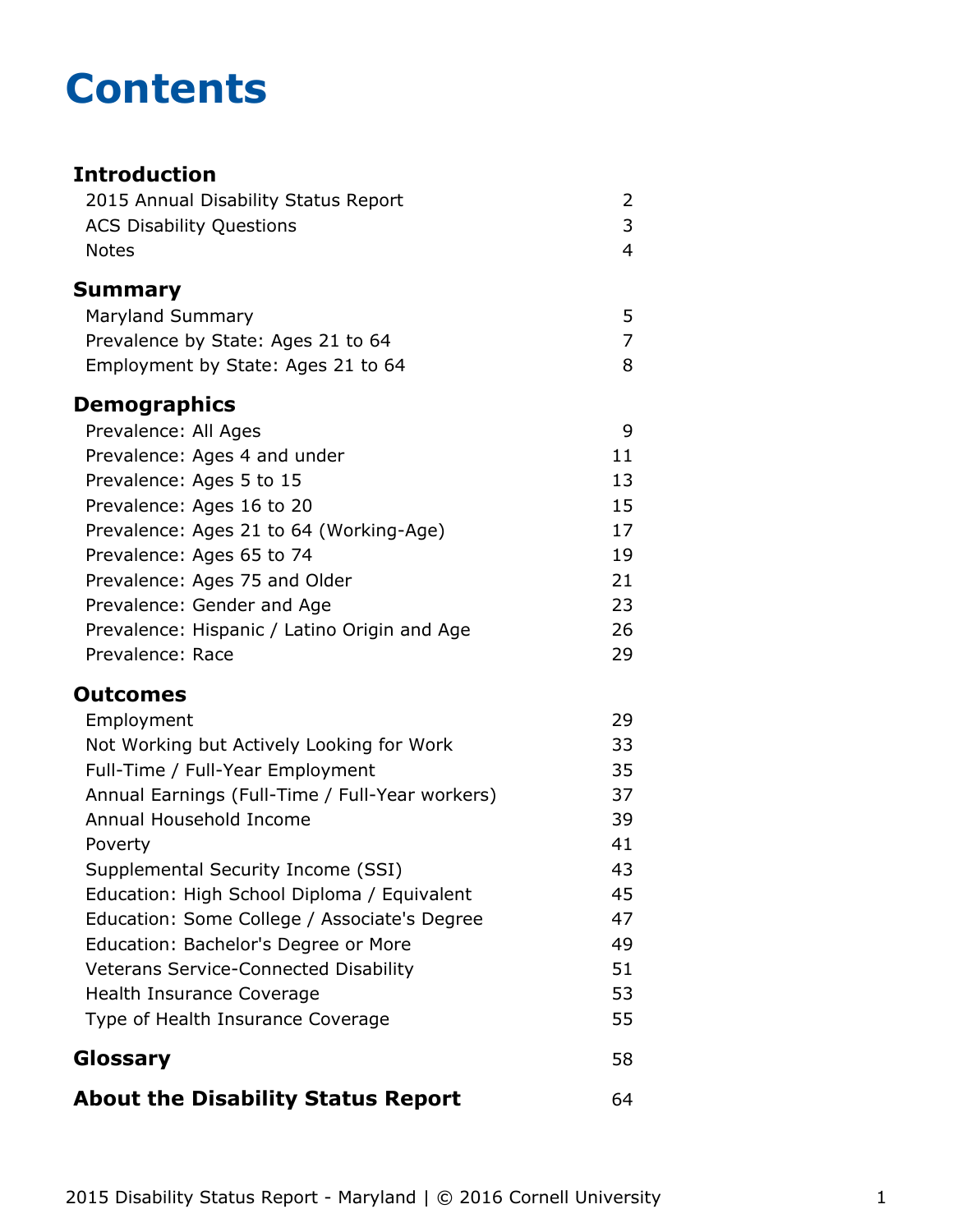## <span id="page-2-0"></span>**The 2015 Annual Disability Status Report**

The Annual Disability Status Reports provide policy makers, disability advocates, reporters, and the public with a summary of the most recent demographic and economic statistics on the non-institutionalized population with disabilities. They contain information on the population size and disability prevalence for various demographic subpopulations, as well as statistics related to employment, earnings, household income, veterans' service-connected disability and health insurance. Comparisons are made to people without disabilities and across disability types. Disability Status Reports and other statistics are available for the United States overall, each state, the District of Columbia, and Puerto Rico at [www.disabilitystatistics.org](http://www.disabilitystatistics.org).

The Status Reports primarily look at the working-age population because the employment gap between people with and without disabilities is a major focus of government programs and advocacy efforts. Employment is also a key factor in the social integration and economic self-sufficiency of working-age people with disabilities.

The information in this report is based on data from the US Census Bureau's American Community Survey (ACS) - a survey sent each year to a random sample of over 3.5 million households. For more information see the Census Bureau's ACS website <http://www.census.gov/acs/www/> and our Guide to Disability Statistics from the American Community Survey (2008 Forward): <http://disabilitystatistics.org/sources.cfm>.

The estimates in these reports are based on responses from a sample of the population and may differ from actual population values because of sampling variability and other factors. Differences observed between the estimates for two or more groups may not be statistically significant.

### **Suggested Citation**

Erickson, W., Lee, C., & von Schrader, S. (2016). 2015 Disability Status Report: Maryland. Ithaca, NY: Cornell University Yang Tan Institute on Employment and Disability(YTI).

We would like to thank Sara VanLooy, Jason Criss, and Joe Williams for their assistance with editing and production of this document.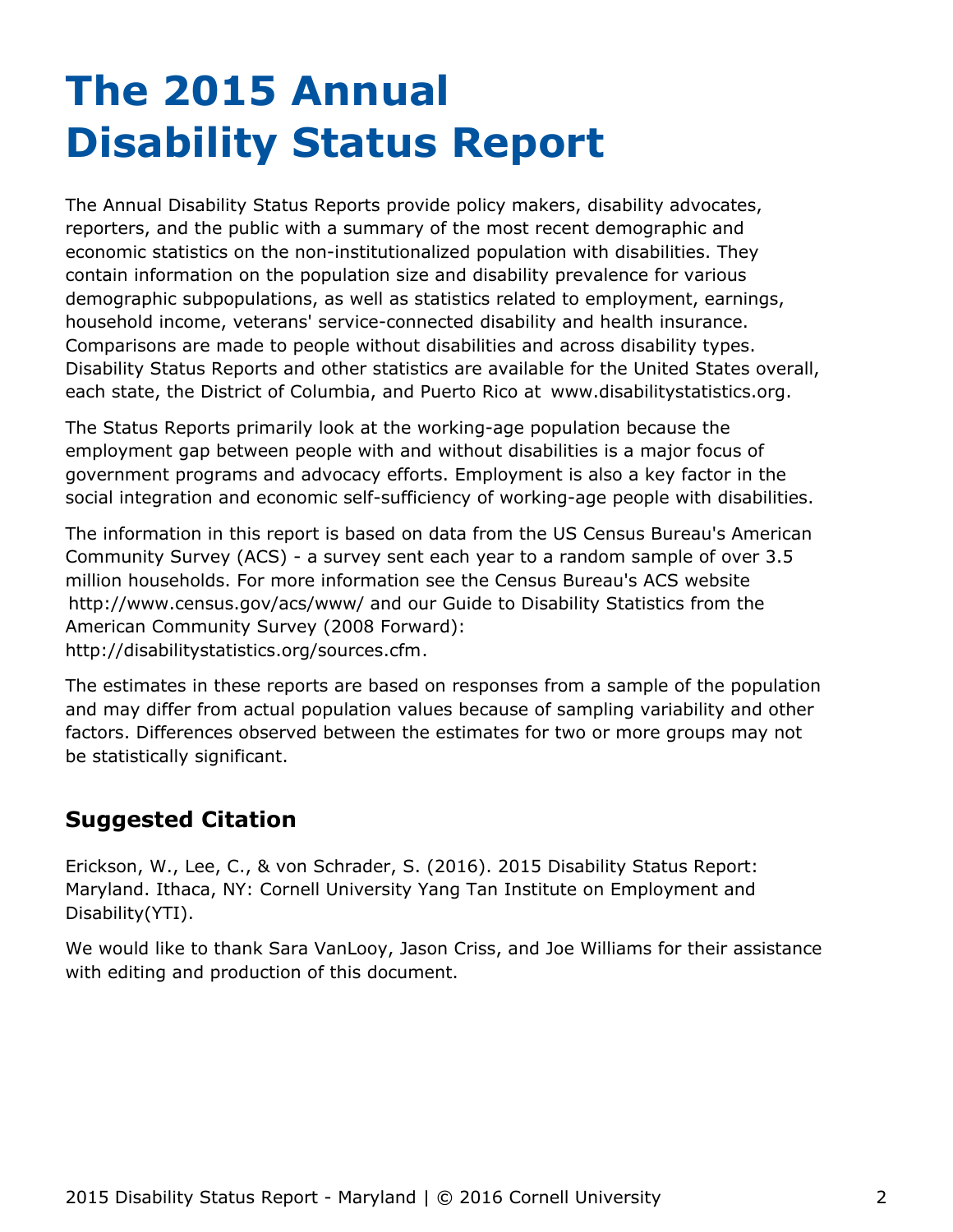# <span id="page-3-0"></span>**ACS Disability Questions**

There is no single accepted definition of disability. Different definitions and disability questions may identify different populations with disabilities and result in larger or smaller estimates.

Below are the six questions used in the ACS to identify persons with disabilities. Note that the Census Bureau refers to each of the individual types as "difficulty" while in this report the term "disability" is used.

**Hearing Disability** (asked of all ages):

Is this person deaf or does he/she have serious difficulty hearing?

**Visual Disability** (asked of all ages):

Is this person blind or does he/she have serious difficulty seeing even when wearing glasses?

**Cognitive Disability** (asked of persons ages 5 or older):

Because of a physical, mental, or emotional condition, does this person have serious difficulty concentrating, remembering, or making decisions?

**Ambulatory Disability** (asked of persons ages 5 or older):

Does this person have serious difficulty walking or climbing stairs?

**Self-Care Disability** (asked of persons ages 5 or older):

Does this person have difficulty dressing or bathing?

#### **Independent Living Disability** (asked of persons ages 15 or older):

Because of a physical, mental, or emotional condition, does this person have difficulty doing errands alone such as visiting a doctor's office or shopping?

#### **Note:**

- The "Any Disability" category used in this report includes persons who reported one or more of the individual disability types.
- Respondents could report more than one disability type.
- Some disability questions were not asked of children.
- A separate set of survey questions identify veterans with service-connected disabilities. Based on a separate set of survey questions, this report includes estimates related to veterans' service-connected disability (see page 51).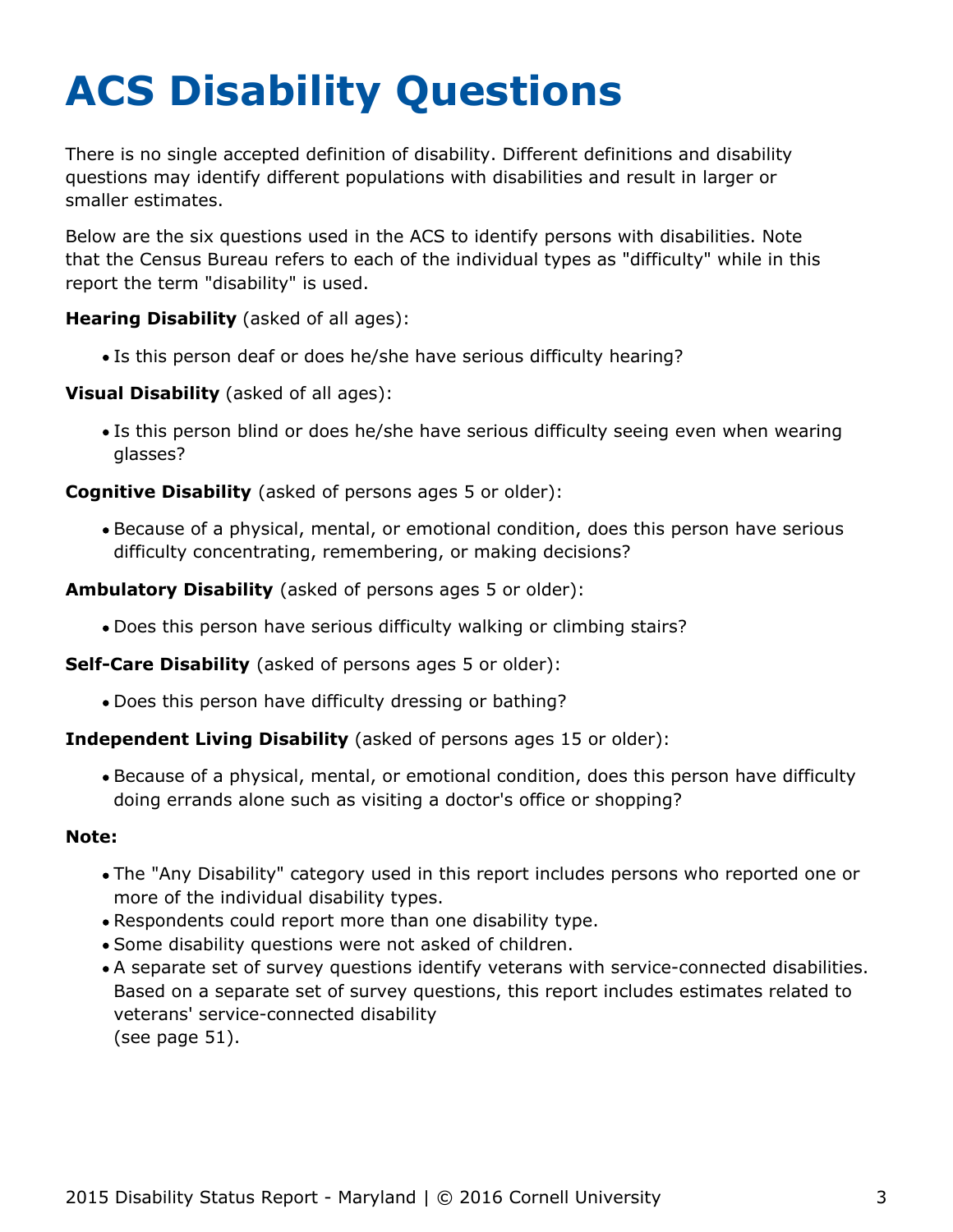## <span id="page-4-0"></span>**Notes**

**Spanish Language Reports:** Spanish language versions of the Annual Disability Status Reports for the US, all 50 states, Puerto Rico, and Washington D.C. can be downloaded at the same location as the English Status Reports. The Spanish translation was made possible through funding from the Northeast ADA Center through a grant from NIDILRR National Institute on Disability,Independent Living, and Rehabilitation Research

**Puerto Rico:** A Puerto Rico Disability Status Report, based on the parallel 2015 Puerto Rico Community Survey (PRCS), is available again this year in English as well as Spanish. However, please note that the Puerto Rico sample is not included in any U.S. population estimates included in these reports.

**Group Quarters:** In 2006, the ACS began surveying the group quarters population. We include the non-institutionalized group quarters population, but due to small state level sample sizes exclude the institutionalized group quarters population (see [glossary](#page-58-0)) in the Disability Status Reports.

**Margin of Error (MOE):** As in previous years' reports we provide the 90% MOE to better illustrate sampling variability. See the glossary entry for more information on this topic.

**Glossary:** As in previous years, we provide a comprehensive glossary at the back of this report defining the terms used in the Disability Status Report (see [glossary](#page-58-0)).

Note: According to the Census Bureau, estimates based on the ACS Public Use Microdata Sample (PUMS) file such as those included in this report may differ slightly from the ACS summary tables produced by the Census Bureau, because they are subject to additional sampling error and further data processing operations. Please see <http://www.disabilitystatistics.org/faq.cfm#Q4> for further information.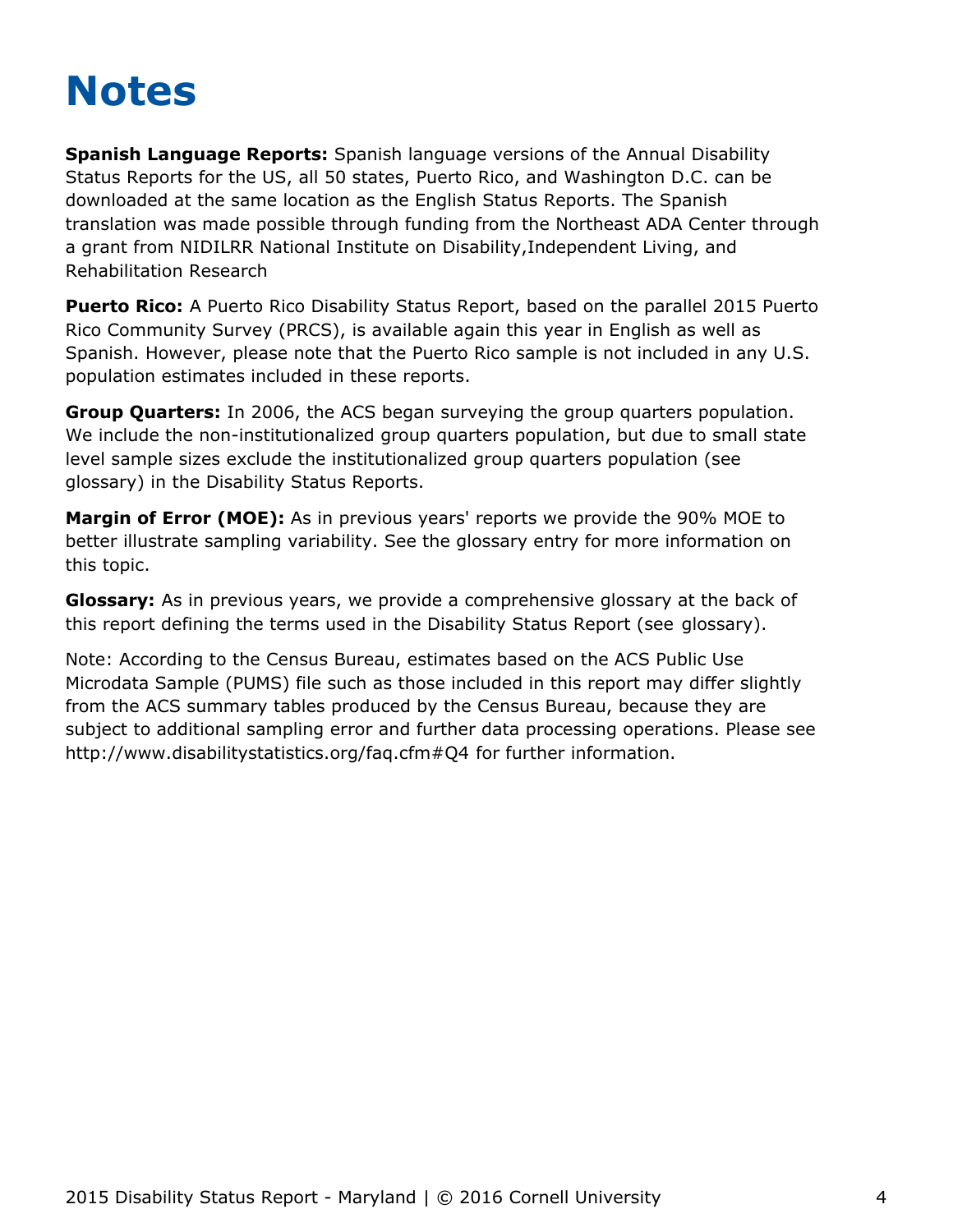# <span id="page-5-0"></span>**Maryland Summary**

These statistics indicate the social and economic status of non-institutionalized people with disabilities in Maryland, using data from the 2015 American Community Survey (ACS).

**Age:** In 2015, the prevalence of disability in MD was:

- 10.7 percent for persons of all ages
- 0.4 percent for persons ages 4 and under
- 4.9 percent for persons ages 5 to 15
- 5.9 percent for persons ages 16 to 20
- 8.6 percent for persons ages 21 to 64
- 21.4 percent for persons ages 65 to 74
- 48.1 percent for persons ages 75+

**Disability Type:** In 2015, the prevalence of the six disability types among persons of all ages in MD was:

- 1.8% reported a Visual Disability
- 2.7% reported a Hearing Disability
- 5.9% reported an Ambulatory Disability
- 4.3% reported a Cognitive Disability
- 2.2% reported a Self-Care Disability
- 4.6% reported an Independent Living Disability

**Gender:** In 2015, 10.9 percent of females of all ages and 10.4 percent of males of all ages in MD reported a disability.

**Hispanic/Latino:** In 2015, the prevalence of disability among persons of all ages of Hispanic or Latino origin in MD was 5.1 percent.

**Race:** In MD in 2015, the prevalence of disability for working-age people (ages 21 to 64) was:

- 8.8 percent among Whites
- 10.1 percent among Black / African Americans
- 2.9 percent among Asians
- 6.3 percent among Native Americans
- 6.2 percent among persons of some other race(s)

**Employment:** In 2015, the employment rate of working-age people (ages 21 to 64) with disabilities in MD was 42.4 percent.

**Looking for Work:** In MD in 2015, the percentage actively looking for work among people with disabilities who were not working was 10.2 percent.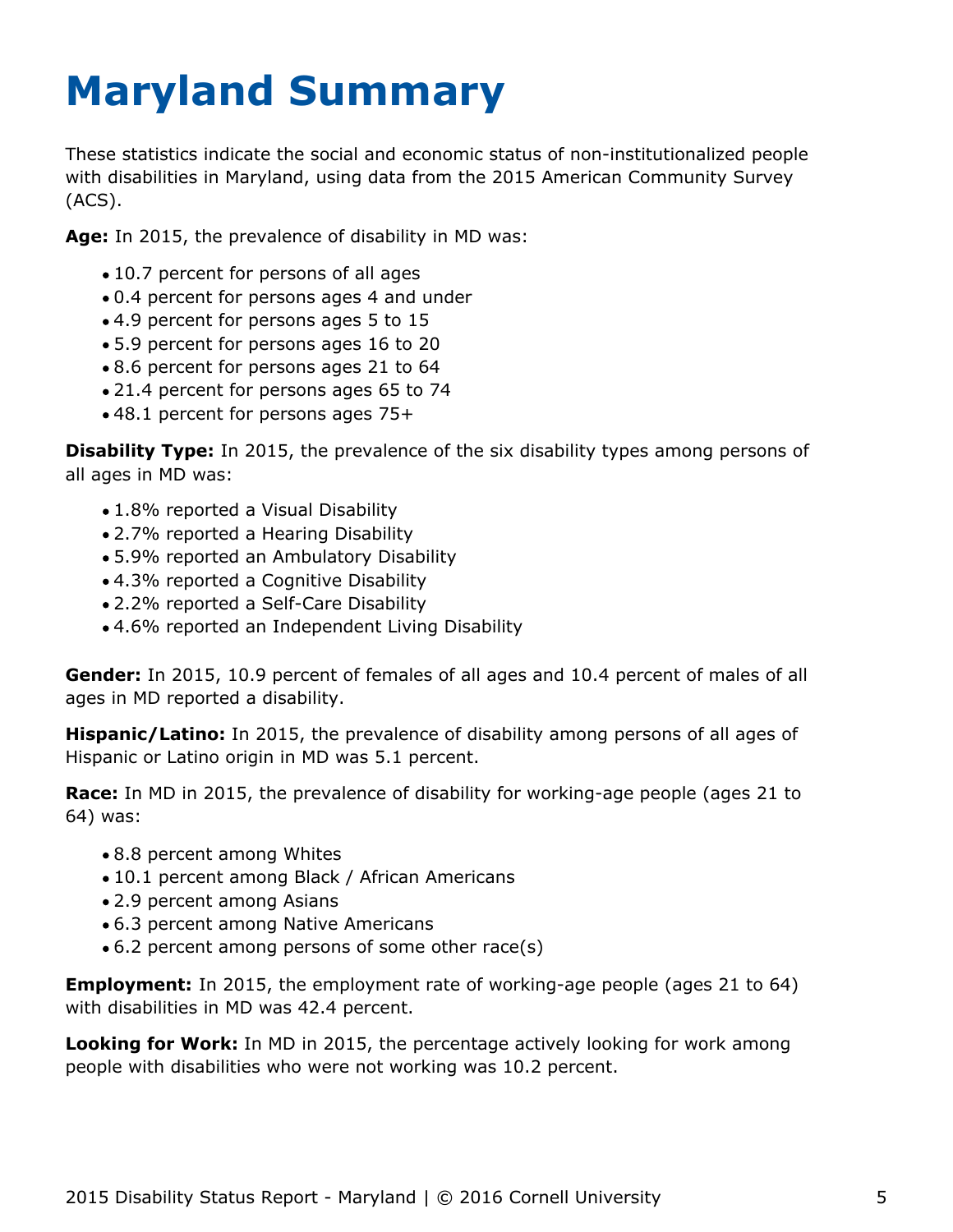**Full-Time/Full-Year Employment:** In MD in 2015, the percentage of working-age people with disabilities working full-time/full-year was 29.1 percent.

**Annual Earnings:** In 2015, the median annual earnings of working-age people with disabilities working full-time/full-year in MD was \$50,100.

**Annual Household Income:** In MD in 2015, the median annual income of households with working-age people with disabilities was \$60,200.

Poverty: In MD in 2015, the poverty rate of working-age people with disabilities was 21.2 percent.

**Supplemental Security Income:** In 2015, the percentage of working-age people with disabilities receiving SSI payments in MD was 17.1 percent.

**Educational Attainment:** In 2015, the percentage of working-age people with disabilities in MD:

- with only a high school diploma or equivalent was 34.6 percent
- with only some college or an associate degree was 28.7 percent
- with a bachelor's degree or more was 20.5 percent.

**Veterans Service-Connected Disability:** In 2015, the percentage of working-age civilian veterans with a VA determined Service-Connected Disability was 22.5 percent in MD.

**Health Insurance Coverage:** In 2015 in MD, 93.4 percent of working-age people with disabilities had health insurance.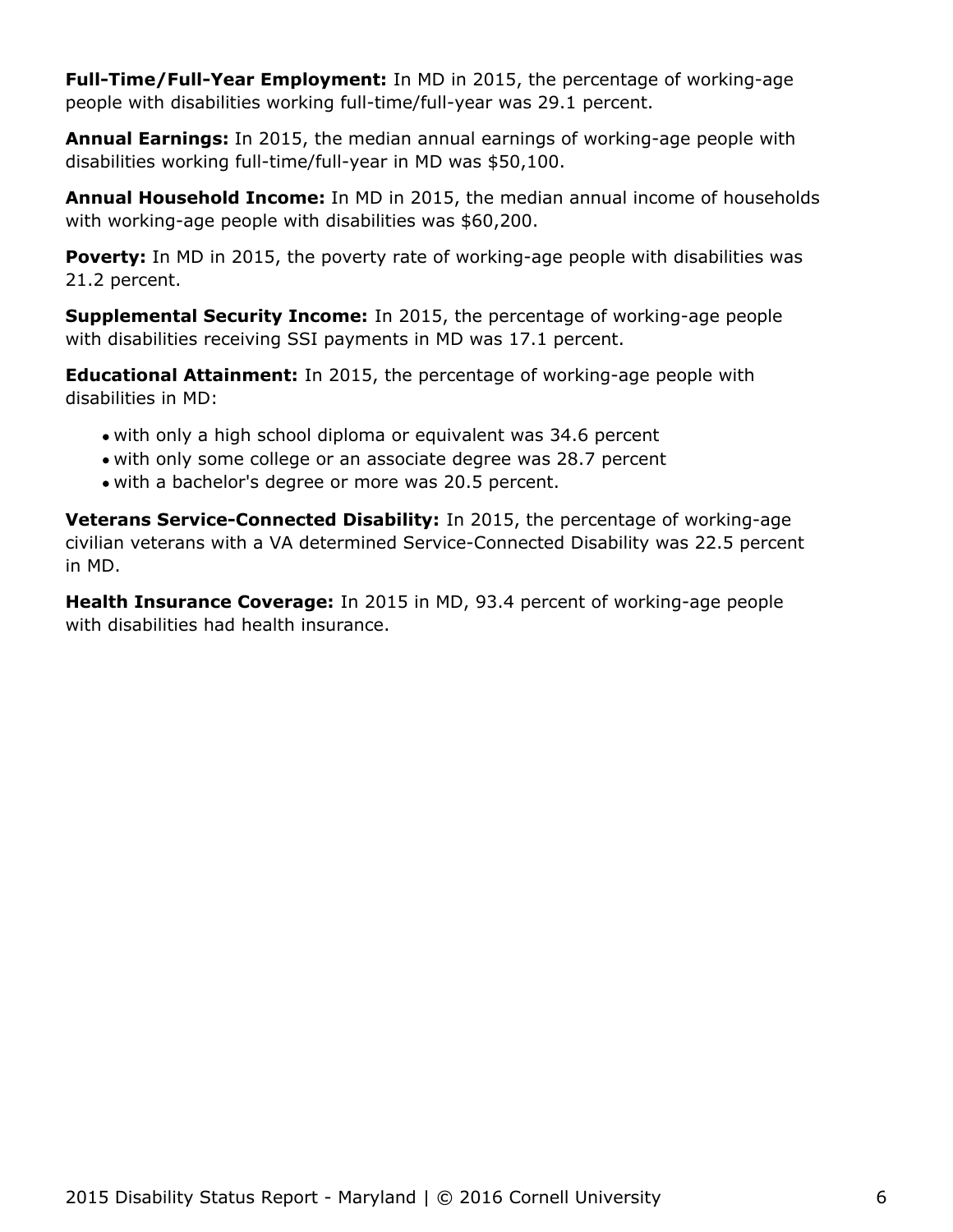## <span id="page-7-0"></span>**Prevalence: Ages 21 - 64**

This summary lists percentages by state of non-institutionalized working-age (ages 21 to 64) people with disabilities using data from the 2015 American Community Survey (ACS). The US disability prevalence rate for this population was 10.7%

| <b>Location</b>      | 2015(%) | <b>Location</b>   | 2015(%) |
|----------------------|---------|-------------------|---------|
| Alabama              | 15.5    | Montana           | 12.5    |
| Alaska               | 10.8    | Nebraska          | 9.8     |
| Arizona              | 10.7    | Nevada            | 11.6    |
| Arkansas             | 15.9    | New Hampshire     | 11.3    |
| California           | 8.4     | New Jersey        | 7.7     |
| Colorado             | 8.6     | <b>New Mexico</b> | 13.0    |
| Connecticut          | 8.7     | New York          | 9.0     |
| Delaware             | 9.4     | North Carolina    | 12.4    |
| District of Columbia | 9.2     | North Dakota      | 7.8     |
| Florida              | 10.2    | Ohio              | 12.6    |
| Georgia              | 10.8    | Oklahoma          | 14.2    |
| Hawaii               | 8.2     | Oregon            | 13.0    |
| Idaho                | 12.4    | Pennsylvania      | 11.9    |
| Illinois             | 8.7     | Puerto Rico       | 18.3    |
| Indiana              | 12.5    | Rhode Island      | 11.6    |
| Iowa                 | 10.0    | South Carolina    | 13.0    |
| Kansas               | 10.5    | South Dakota      | 11.2    |
| Kentucky             | 16.1    | Tennessee         | 14.3    |
| Louisiana            | 13.3    | <b>Texas</b>      | 10.0    |
| Maine                | 14.8    | Utah              | 9.3     |
| Maryland             | 8.6     | Vermont           | 12.4    |
| Massachusetts        | 9.4     | Virginia          | 9.5     |
| Michigan             | 13.0    | Washington        | 11.2    |
| Minnesota            | 9.0     | West Virginia     | 17.8    |
| Mississippi          | 15.3    | Wisconsin         | 10.1    |
| Missouri             | 13.1    | Wyoming           | 11.2    |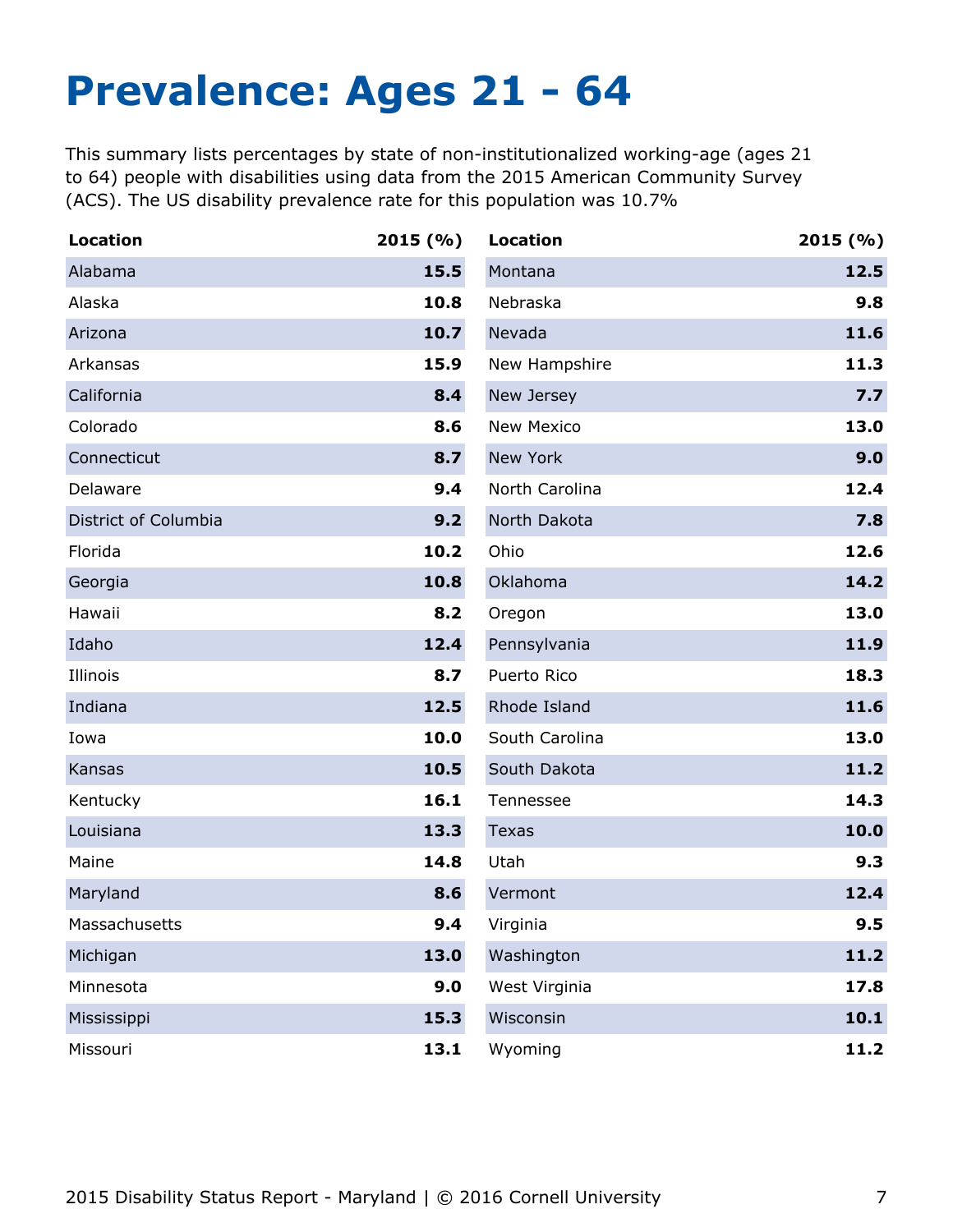# <span id="page-8-0"></span>**Employment: Ages 21 - 64**

This summary lists employment rates by state of non-institutionalized working-age (ages 21 to 64) people with disabilities using data from the 2015 American Community Survey (ACS). The employment rate in the US for this population was 35.2% for people with disabilities and 78.3% for people without disabilities.

| Location             | People<br>with<br><b>Disabilities</b><br>2015 | <b>People</b><br>without<br><b>Disabilities</b><br>2015 | <b>Location</b>   | <b>People</b><br>with<br><b>Disabilities</b><br>2015 | <b>People</b><br>without<br><b>Disabilities</b><br>2015 |
|----------------------|-----------------------------------------------|---------------------------------------------------------|-------------------|------------------------------------------------------|---------------------------------------------------------|
| Alabama              | 28.9                                          | 74.3                                                    | Montana           | 37.8                                                 | 80.6                                                    |
| Alaska               | 41.4                                          | 78.3                                                    | Nebraska          | 47.7                                                 | 85.3                                                    |
| Arizona              | 35.4                                          | 75.1                                                    | Nevada            | 40.7                                                 | 75.9                                                    |
| Arkansas             | 30.1                                          | 76.2                                                    | New Hampshire     | 42.4                                                 | 85.1                                                    |
| California           | 33.9                                          | 75.7                                                    | New Jersey        | 38.2                                                 | 78.9                                                    |
| Colorado             | 42.1                                          | 81.2                                                    | <b>New Mexico</b> | 30.2                                                 | 73.7                                                    |
| Connecticut          | 34.8                                          | 81.2                                                    | New York          | 33.4                                                 | 77.6                                                    |
| Delaware             | 33.3                                          | 79.5                                                    | North Carolina    | 33.3                                                 | 78.1                                                    |
| District of Columbia | 32.8                                          | 81.4                                                    | North Dakota      | 44.5                                                 | 85.2                                                    |
| Florida              | 31.0                                          | 76.4                                                    | Ohio              | 35.6                                                 | 79.5                                                    |
| Georgia              | 32.0                                          | 76.9                                                    | Oklahoma          | 35.4                                                 | 77.8                                                    |
| Hawaii               | 43.2                                          | 80.5                                                    | Oregon            | 37.1                                                 | 78.1                                                    |
| Idaho                | 41.0                                          | 79.1                                                    | Pennsylvania      | 35.9                                                 | 79.4                                                    |
| Illinois             | 35.4                                          | 78.5                                                    | Puerto Rico       | 21.4                                                 | 56.4                                                    |
| Indiana              | 35.9                                          | 79.6                                                    | Rhode Island      | 35.4                                                 | 81.2                                                    |
| Iowa                 | 45.2                                          | 84.3                                                    | South Carolina    | 29.4                                                 | 76.6                                                    |
| Kansas               | 44.3                                          | 82.1                                                    | South Dakota      | 51.3                                                 | 83.9                                                    |
| Kentucky             | 26.7                                          | 76.7                                                    | Tennessee         | 30.7                                                 | 78.0                                                    |
| Louisiana            | 33.1                                          | 75.3                                                    | <b>Texas</b>      | 38.8                                                 | 77.7                                                    |
| Maine                | 27.5                                          | 82.5                                                    | Utah              | 46.5                                                 | 79.6                                                    |
| Maryland             | 42.4                                          | 81.2                                                    | Vermont           | 41.0                                                 | 84.5                                                    |
| Massachusetts        | 34.7                                          | 81.6                                                    | Virginia          | 36.9                                                 | 80.8                                                    |
| Michigan             | 31.3                                          | 77.1                                                    | Washington        | 37.4                                                 | 78.5                                                    |
| Minnesota            | 48.9                                          | 84.8                                                    | West Virginia     | 25.8                                                 | 72.5                                                    |
| Mississippi          | 28.1                                          | 73.5                                                    | Wisconsin         | 42.3                                                 | 83.9                                                    |
| Missouri             | 34.5                                          | 81.0                                                    | Wyoming           | 59.9                                                 | 80.3                                                    |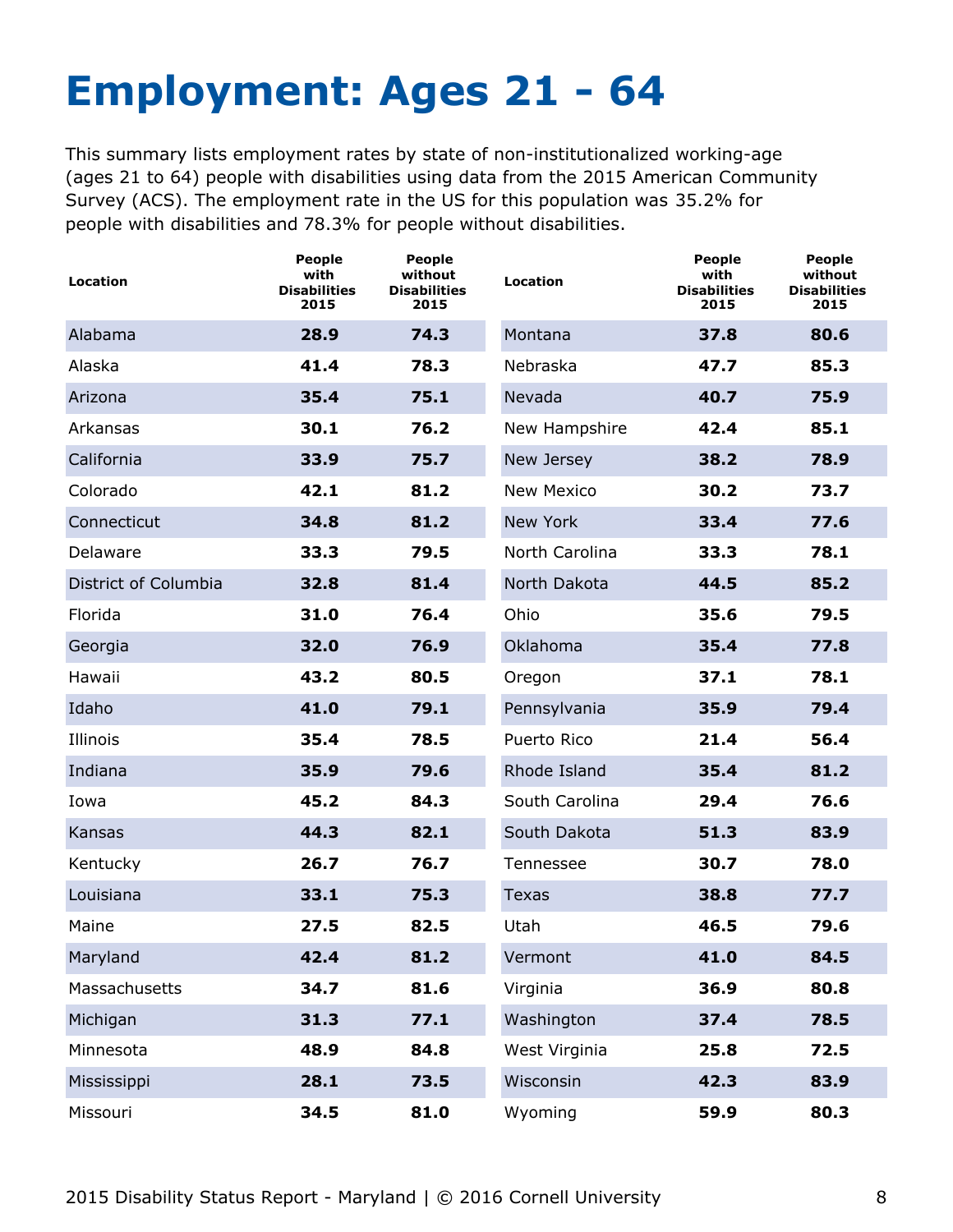# <span id="page-9-0"></span>**Prevalence**

## **All Ages**

## **Introduction**

This section addresses the prevalence of disability among non-institutionalized people of all ages in Maryland, using data from the 2015 American Community Survey (ACS). For definitions of terms, see Glossary.



- In 2015, the overall percentage (prevalence rate) of people with a disability of all ages in MD was 10.7 percent.
- In other words, in 2015, 634,300 of the 5,940,600  $\bullet$ individuals of all ages in MD reported one or more disabilities.
- In MD in 2015, among the six types of disabilities  $\bullet$ identified in the ACS, the highest prevalence rate was for "Ambulatory Disability," 5.9 percent. The lowest prevalence rate was for "Visual Disability," 1.8 percent.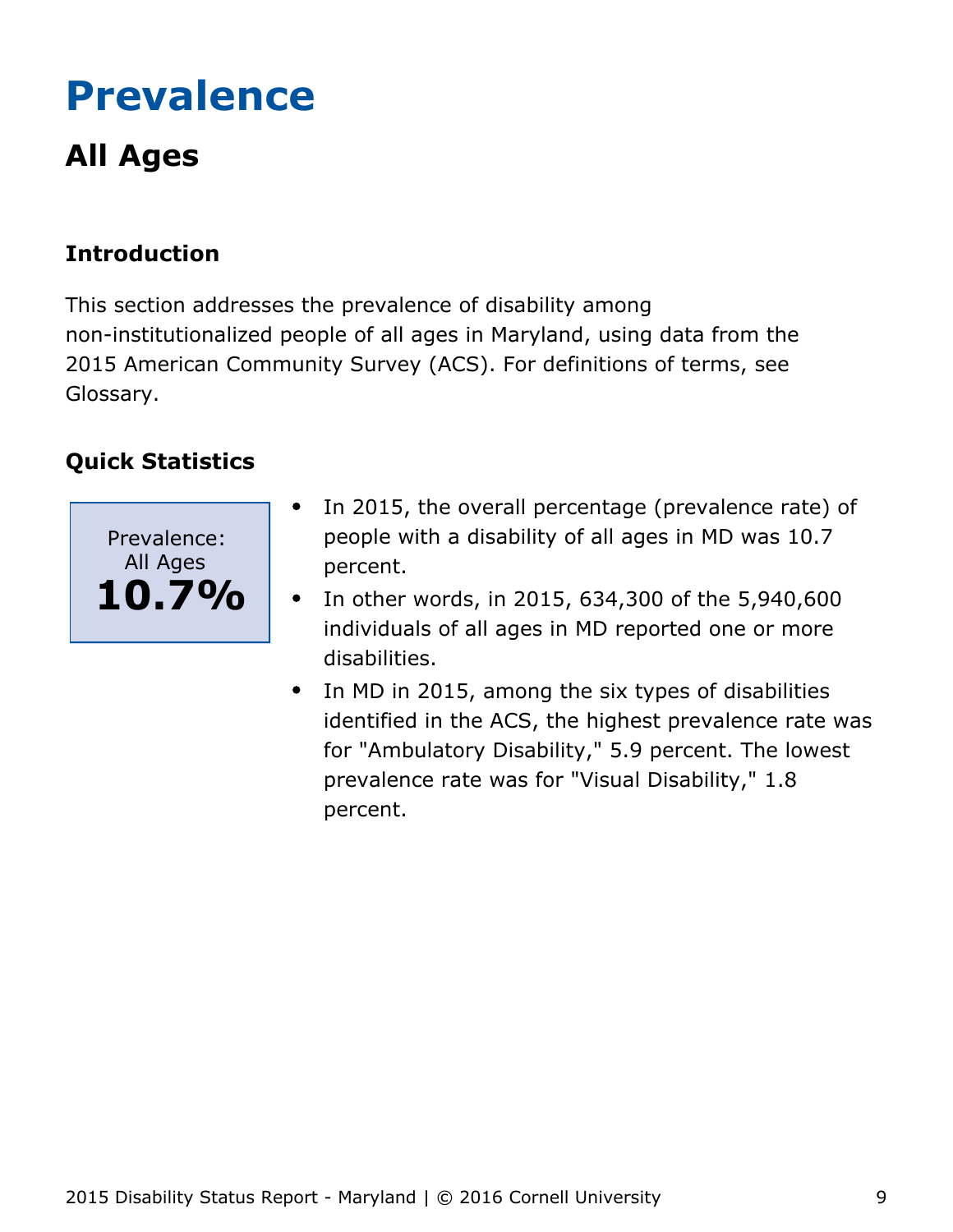#### **Prevalence of disability among non-institutionalized people of all ages in Maryland in 2015\***



| <b>Disability Type</b>    | $\frac{6}{6}$ | <b>MOE</b> | <b>Number</b> | <b>MOE</b> | <b>Base Pop.</b> | <b>Sample</b><br><b>Size</b> |
|---------------------------|---------------|------------|---------------|------------|------------------|------------------------------|
| Any Disability            | 10.7          | 0.29       | 634,300       | 17,260     | 5,940,600        | 58,117                       |
| <b>Visual</b>             | 1.8           | 3.29       | 108,700       | 7,490      | 5,940,600        | 58,117                       |
| Hearing                   | 2.7           | 0.15       | 161,800       | 9,090      | 5,940,600        | 58,117                       |
| Ambulatory                | 5.9           | 0.23       | 330,100       | 12,800     | 5,571,800        | 55,067                       |
| Cognitive                 | 4.3           | 0.20       | 239,900       | 11,000     | 5,571,800        | 55,067                       |
| Self-Care                 | 2.2           | 0.14       | 123,900       | 7,980      | 5,571,800        | 55,067                       |
| <b>Independent Living</b> | 4.6           | 0.22       | 223,600       | 10,630     | 4,822,600        | 48,083                       |

**\* Note:** Children under the age of five were only asked about Vision and Hearing disabilities. The Independent Living disability question was only asked of persons aged 16 years old and older.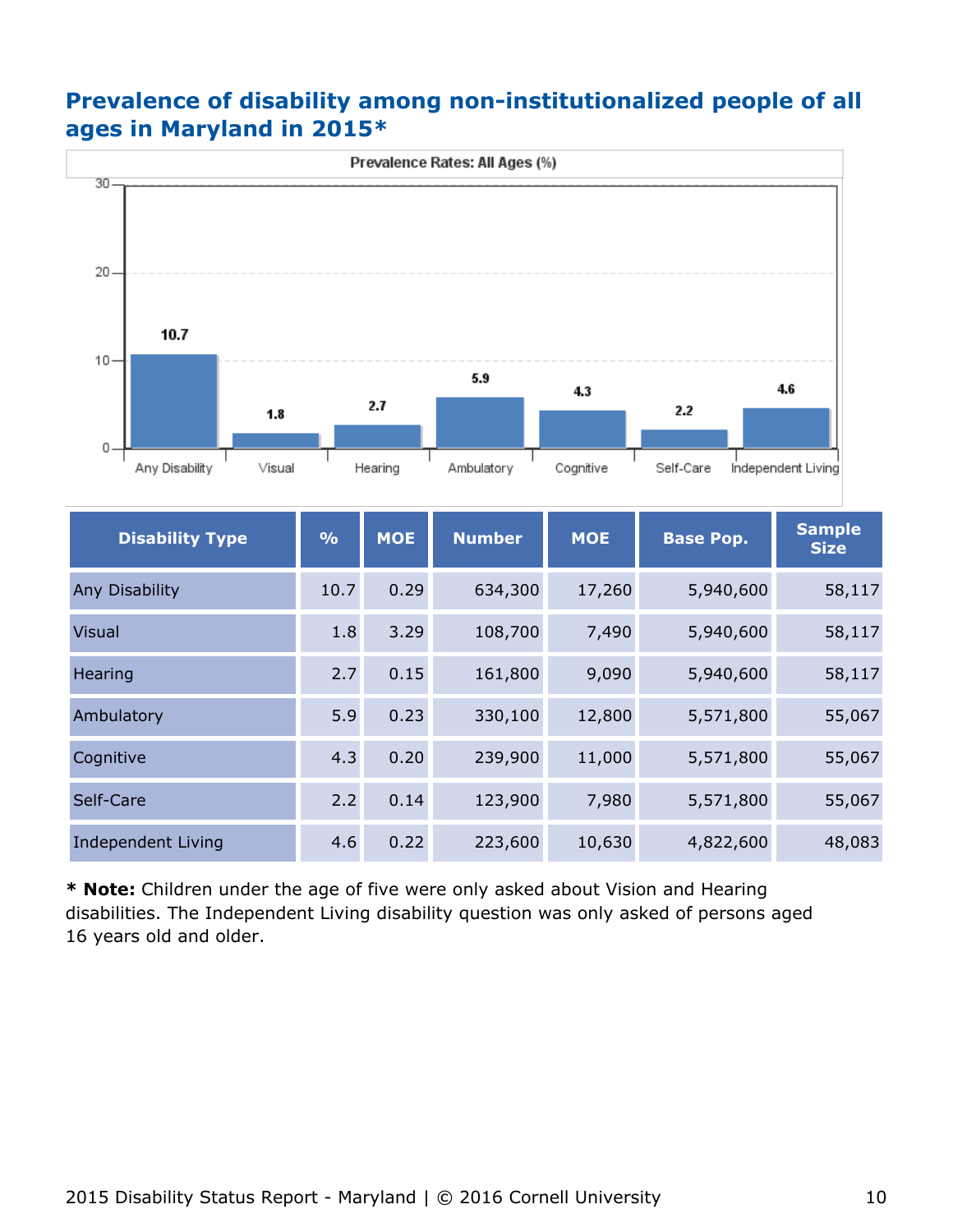## <span id="page-11-0"></span>**Prevalence**

## **Ages 4 years and under**

### **Introduction**

This section focuses on the prevalence of disability among non-institutionalized children ages 4 and under in Maryland, using data from the 2015 American Community Survey (ACS). Only the two sensory disability questions were asked of this population. For definitions of terms, see Glossary.



- In 2015, the overall percentage (prevalence rate) of  $\bullet$ children with a visual and/or hearing disability ages 0 to 4 in MD was 0.4 percent.
- In other words, in 2015, 1,400 of the 368,800 children  $\bullet$ ages 0 to 4 in MD reported one or more disabilities.
- In MD in 2015, 0.3 percent reported a visual disability  $\bullet$
- In MD in 2015, 0.1 percent reported a hearing disability  $\bullet$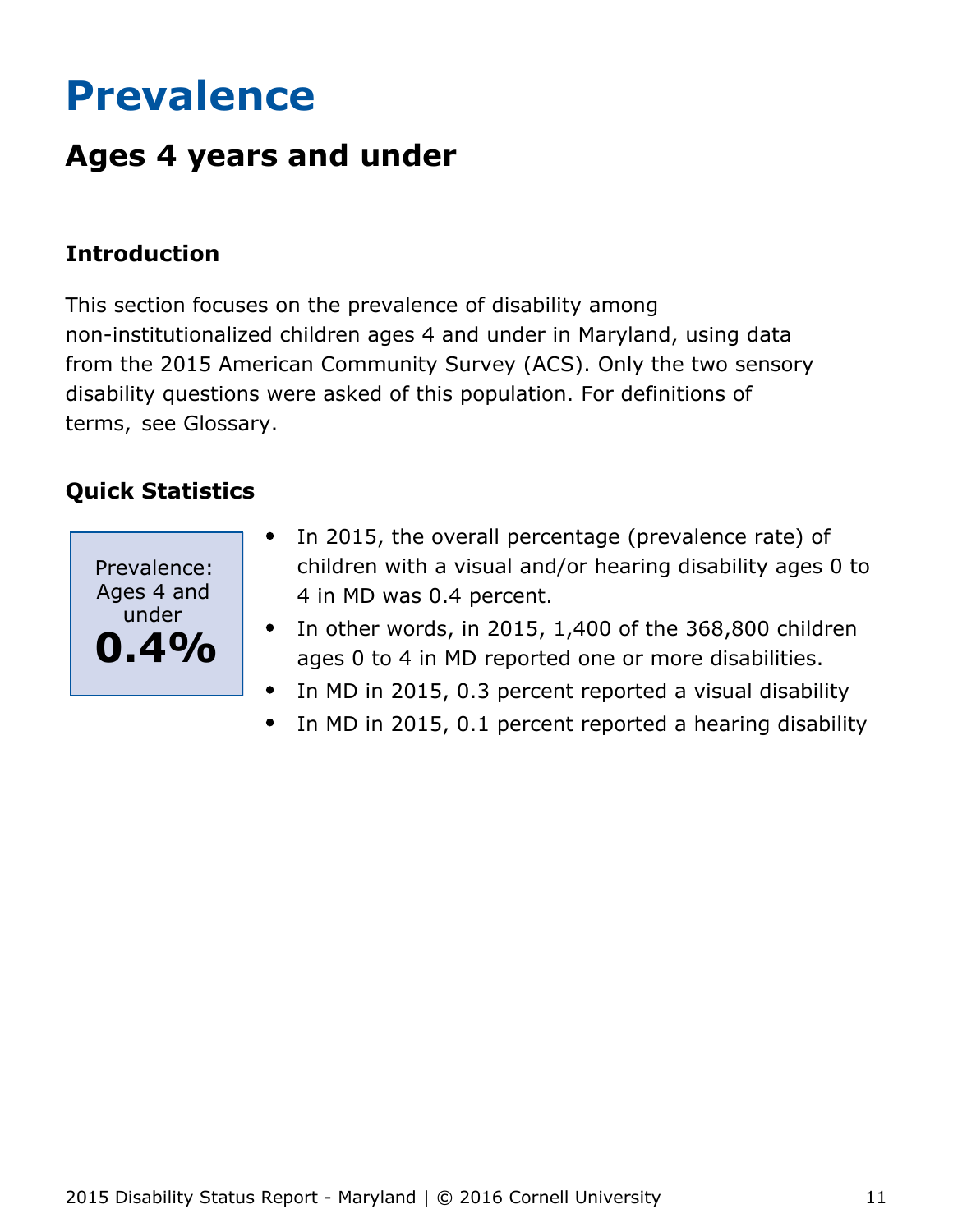### **Prevalence of disability among non-institutionalized people ages 4 and under in Maryland in 2015**



| <b>Disability Type</b> | $\frac{9}{6}$ | <b>MOE</b> | <b>Number</b> | <b>MOE</b> | <b>Base Pop.</b> | <b>Sample</b><br><b>Size</b> |
|------------------------|---------------|------------|---------------|------------|------------------|------------------------------|
| <b>Any Disability</b>  | 0.4           | 3.29       | 1,400         | 870        | 368,800          | 3,050                        |
| <b>Visual</b>          | 0.3           | 3.29       | 1,100         | 760        | 368,800          | 3,050                        |
| Hearing                | 0.1           | 3.29       | 500           | 490        | 368,800          | 3,050                        |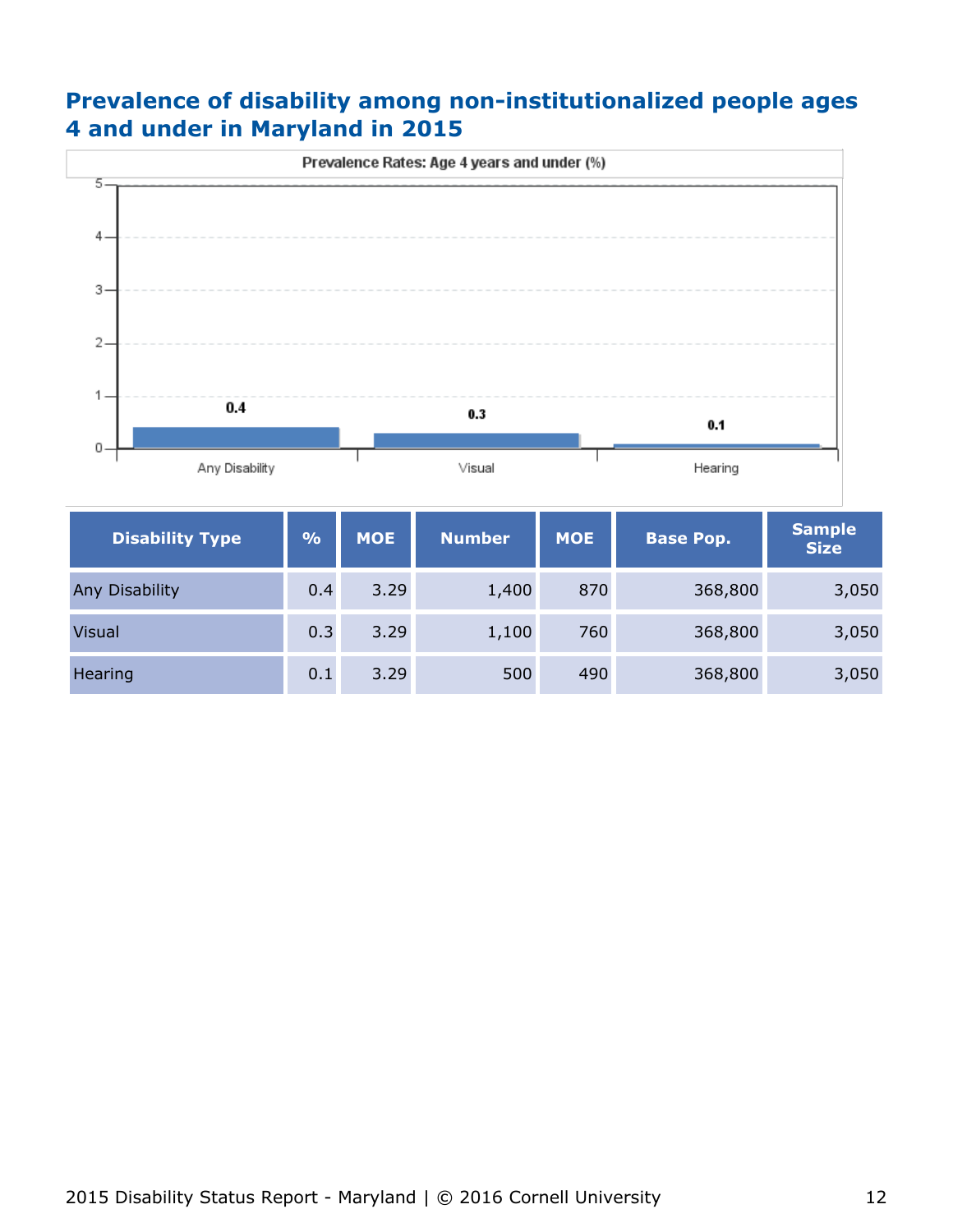## <span id="page-13-0"></span>**Prevalence**

## **Ages 5 to 15 years**

### **Introduction**

This section focuses on the prevalence of disability among non-institutionalized children ages 5 to 15 in Maryland, using data from the 2015 American Community Survey (ACS)\*. For definitions of terms, see Glossary.

### **Quick Statistics**



- In 2015, the overall percentage (prevalence rate) of  $\bullet$ children with a disability ages 5 to 15 in MD was 4.9 percent.
- In other words, in 2015, 40,600 of the 821,700 individuals ages 5 to 15 in MD reported one or more disabilities.
- In MD in 2015, among the five types of disabilities $*$  $\bullet$ identified in the ACS, the highest prevalence rate was for "Cognitive Disability," 3.8 percent. The lowest prevalence rate was for "Hearing Disability," 0.5 percent.

**\* Note:** The "Independent Living Disability" question was not asked of children ages 15 years and younger.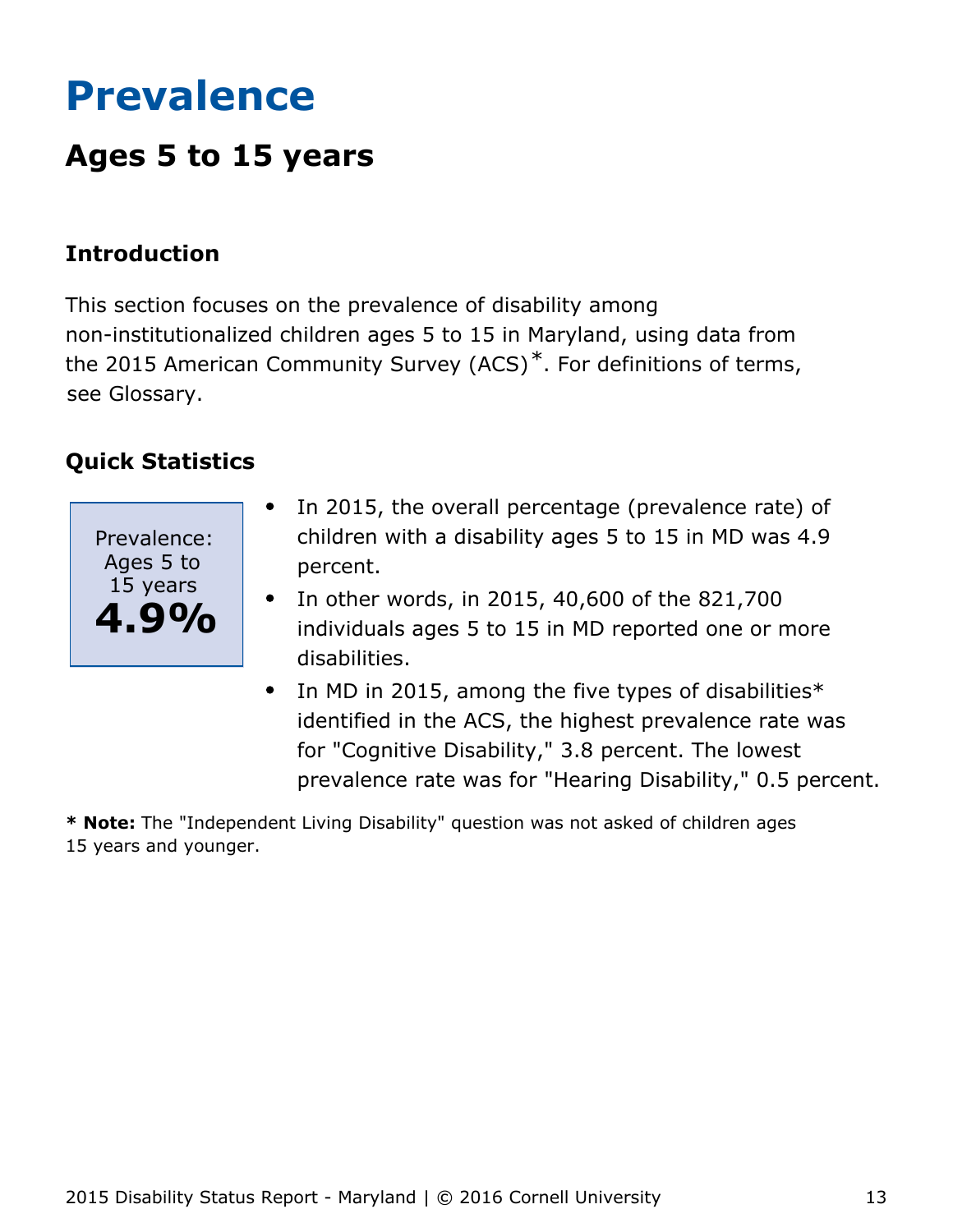### **Prevalence of disability\* among non-institutionalized people ages 5 to 15 in Maryland in 2015**



| <b>Disability Type</b> | O/O | <b>MOE</b> | <b>Number</b> | <b>MOE</b> | <b>Base Pop.</b> | <b>Sample</b><br><b>Size</b> |
|------------------------|-----|------------|---------------|------------|------------------|------------------------------|
| Any Disability         | 4.9 | 0.55       | 40,600        | 4,600      | 821,700          | 7,698                        |
| <b>Visual</b>          | 0.7 | 3.29       | 5,600         | 1,710      | 821,700          | 7,698                        |
| Hearing                | 0.5 | 3.29       | 4,400         | 1,530      | 821,700          | 7,698                        |
| Ambulatory             | 0.6 | 3.29       | 5,300         | 1,670      | 821,700          | 7,698                        |
| Cognitive              | 3.8 | 0.48       | 30,800        | 4,010      | 821,700          | 7,698                        |
| Self-Care              | 1.0 | 3.29       | 8,200         | 2,070      | 821,700          | 7,698                        |

**\* Note:** The "Independent Living Disability" question was not asked of children ages 15 years and younger.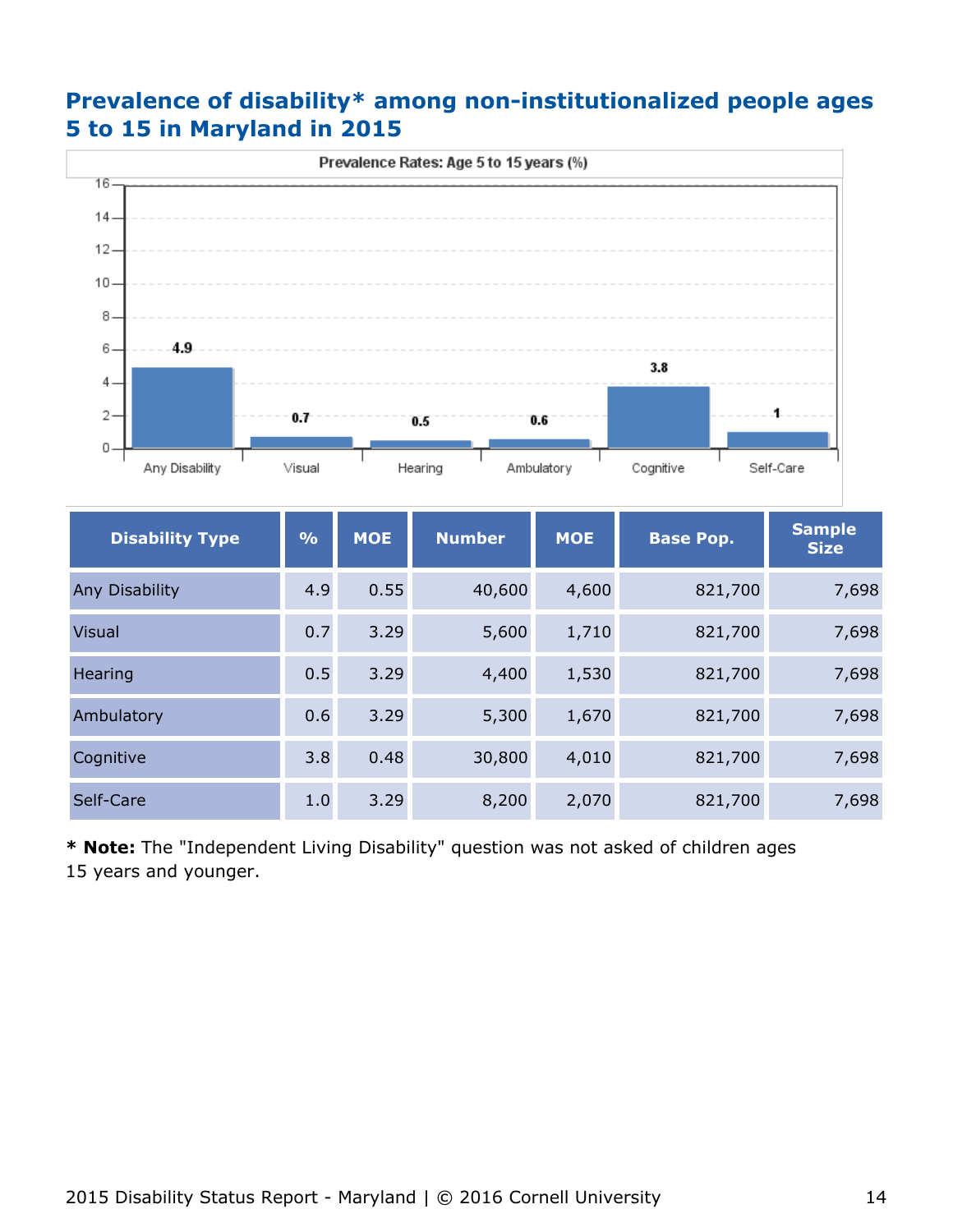## <span id="page-15-0"></span>**Prevalence**

## **Ages 16 to 20 years**

### **Introduction**

This section focuses on the prevalence of disability among non-institutionalized people ages 16 to 20 in Maryland, using data from the 2015 American Community Survey (ACS). For definitions of terms, see Glossary.



- In 2015, the overall percentage (prevalence rate) of  $\bullet$ people with a disability ages 16 to 20 in MD was 5.9 percent.
- In other words, in 2015, 22,700 of the 387,700  $\bullet$ individuals ages 16 to 20 in MD reported one or more disabilities.
- In MD in 2015, among the six types of disabilities  $\bullet$ identified in the ACS, the highest prevalence rate was for "Cognitive Disability," 4.7 percent. The lowest prevalence rate was for "Hearing Disability," 0.5 percent.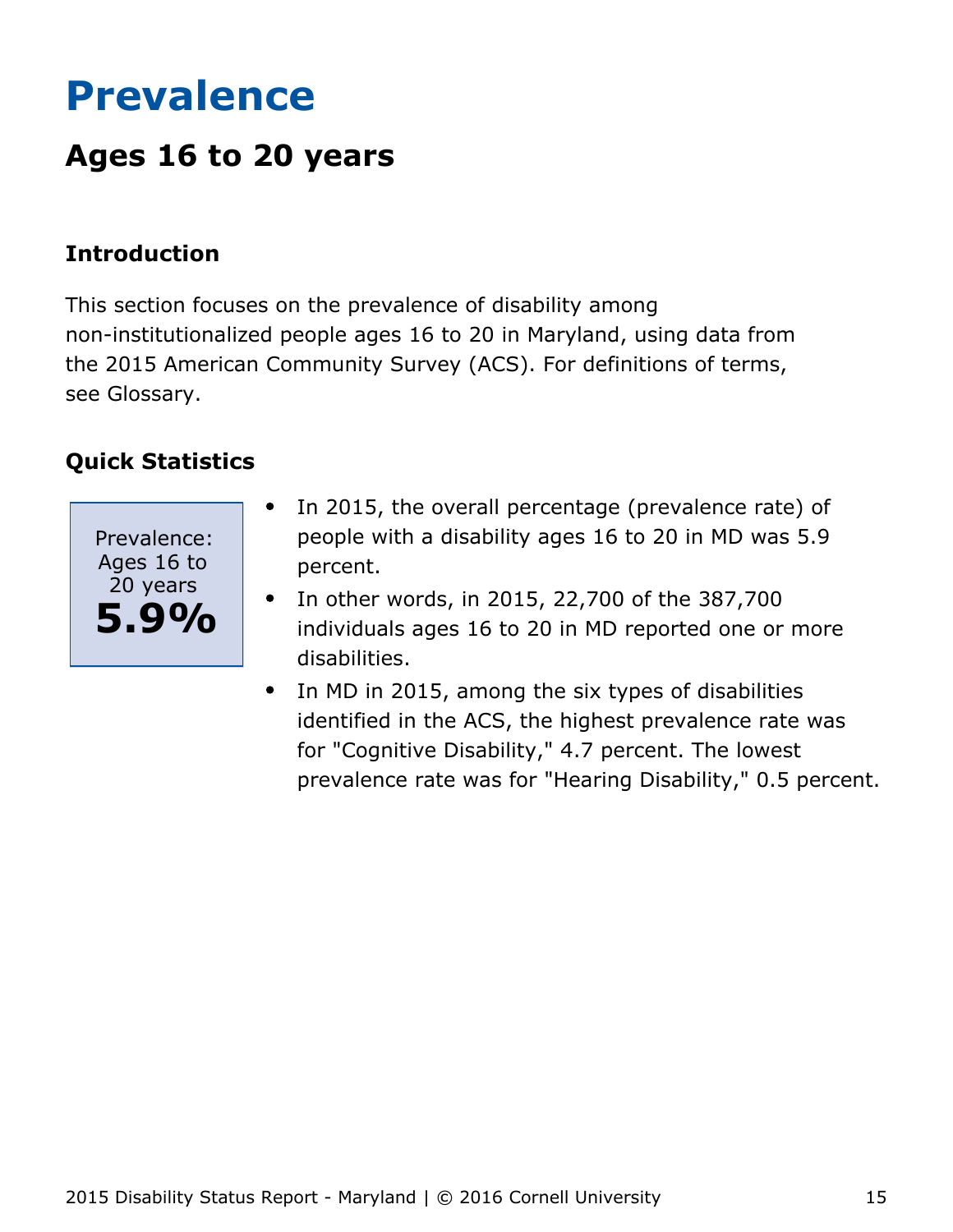### **Prevalence of disability among non-institutionalized people ages 16 to 20 in Maryland in 2015**



| <b>Disability Type</b>    | $\frac{9}{6}$ | <b>MOE</b> | <b>Number</b> | <b>MOE</b> | <b>Base Pop.</b> | <b>Sample</b><br><b>Size</b> |
|---------------------------|---------------|------------|---------------|------------|------------------|------------------------------|
| Any Disability            | 5.9           | 0.86       | 22,700        | 3,450      | 387,700          | 3,812                        |
| <b>Visual</b>             | 0.6           | 3.29       | 2,300         | 1,100      | 387,700          | 3,812                        |
| Hearing                   | 0.5           | 3.29       | 1,900         | 1,000      | 387,700          | 3,812                        |
| Ambulatory                | 0.6           | 3.29       | 2,500         | 1,140      | 387,700          | 3,812                        |
| Cognitive                 | 4.7           | 0.78       | 18,400        | 3,100      | 387,700          | 3,812                        |
| Self-Care                 | 1.0           | 3.29       | 3,800         | 1,410      | 387,700          | 3,812                        |
| <b>Independent Living</b> | 2.2           | 0.53       | 8,400         | 2,090      | 387,700          | 3,812                        |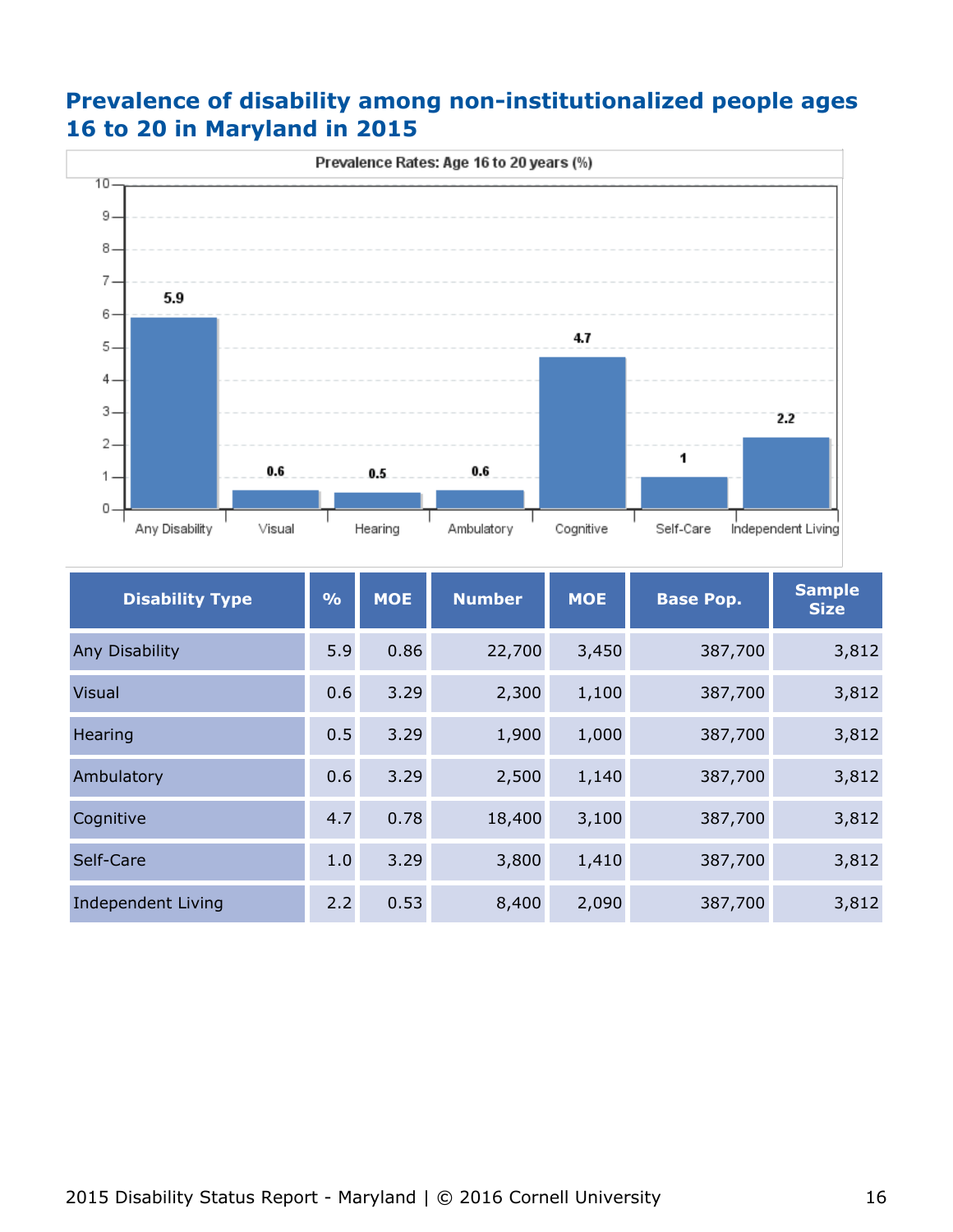## <span id="page-17-0"></span>**Prevalence**

## **Ages 21 to 64 years**

### **Introduction**

This section focuses on the prevalence of disability among non-institutionalized working-age people (ages 21 to 64) in Maryland, using data from the 2015 American Community Survey (ACS). For definitions of terms, see Glossary.



- In 2015, the overall percentage (prevalence rate) of  $\bullet$ working age people (ages 21 to 64) with a disability in MD was 8.6 percent.
- In other words, in 2015, 305,100 of the 3,541,600 individuals ages 21 to 64 in MD reported one or more disabilities.
- In MD in 2015, among the six types of disabilities  $\bullet$ identified in the ACS, the highest prevalence rate was for "Ambulatory Disability," 4.2 percent. The lowest prevalence rate was "Self-Care Disability," 1.4 percent.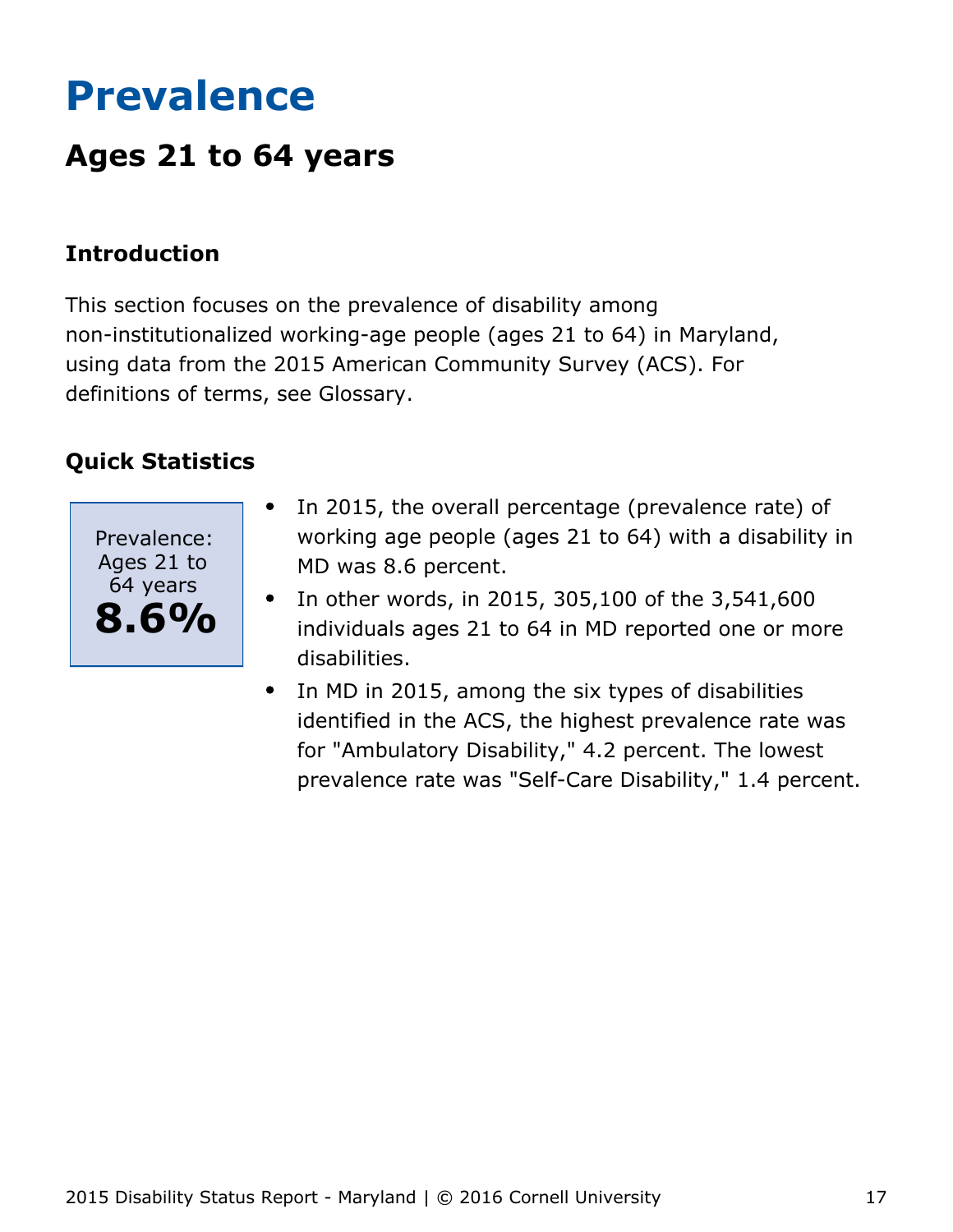### **Prevalence of disability among non-institutionalized people ages 21 to 64 in Maryland in 2015**



| <b>Disability Type</b>    | $\frac{9}{6}$<br><b>MOE</b><br><b>Number</b> |      | <b>MOE</b> | <b>Base Pop.</b> | <b>Sample</b><br><b>Size</b> |        |
|---------------------------|----------------------------------------------|------|------------|------------------|------------------------------|--------|
| Any Disability            | 8.6                                          | 0.34 | 305,100    | 12,330           | 3,541,600                    | 33,613 |
| <b>Visual</b>             | 1.5                                          | 3.29 | 54,200     | 5,310            | 3,541,600                    | 33,613 |
| Hearing                   | 1.6                                          | 3.29 | 58,300     | 5,500            | 3,541,600                    | 33,613 |
| Ambulatory                | 4.2                                          | 0.25 | 149,800    | 8,760            | 3,541,600                    | 33,613 |
| Cognitive                 | 3.5                                          | 0.22 | 124,600    | 8,010            | 3,541,600                    | 33,613 |
| Self-Care                 | 1.4                                          | 3.29 | 49,700     | 5,090            | 3,541,600                    | 33,613 |
| <b>Independent Living</b> | 2.7                                          | 0.20 | 96,600     | 7,060            | 3,541,600                    | 33,613 |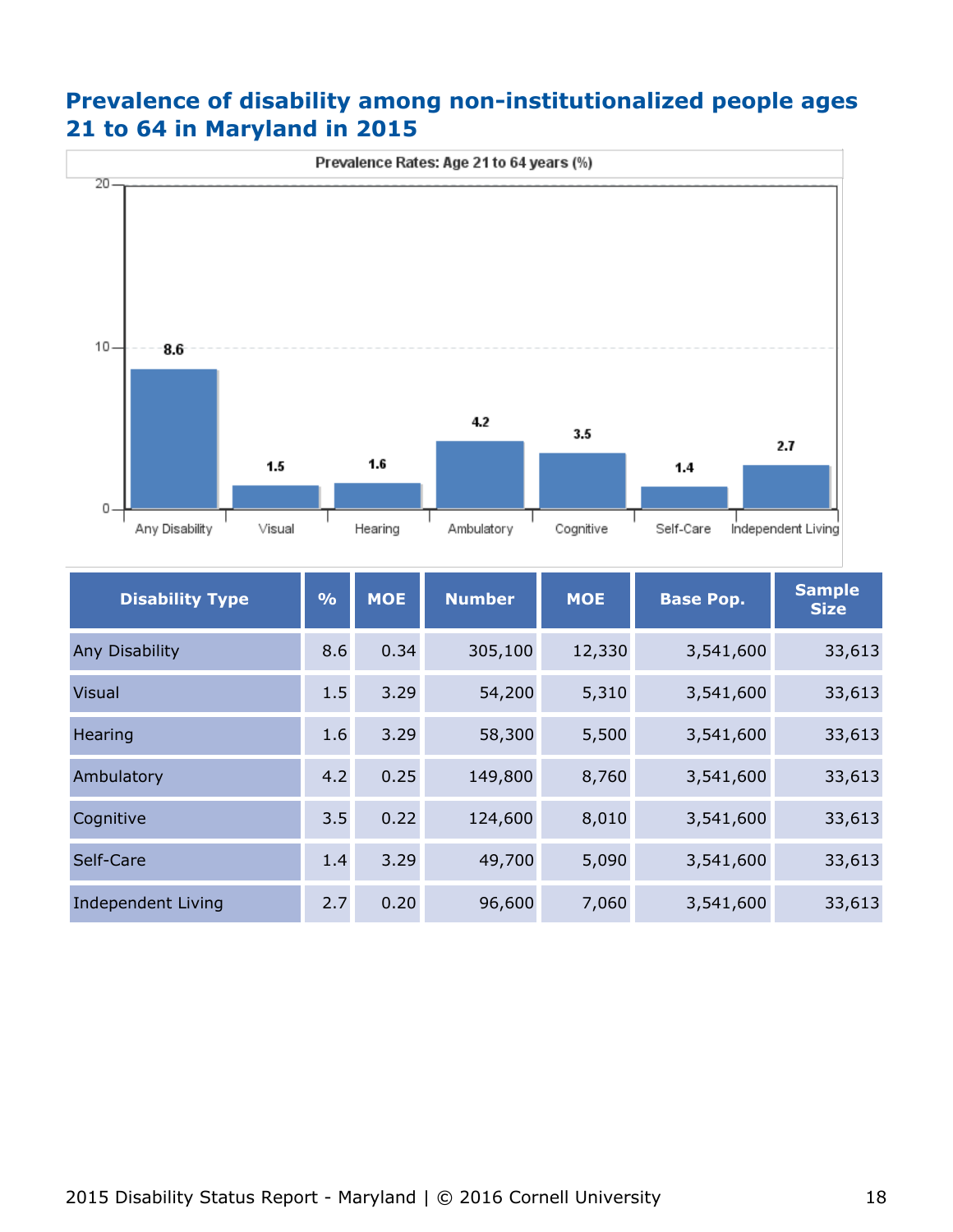## <span id="page-19-0"></span>**Prevalence**

## **Ages 65 to 74 years**

### **Introduction**

This section explores the prevalence of disability among non-institutionalized people ages 65 to 74 in Maryland, using data from the 2015 American Community Survey (ACS). For definitions of terms, see Glossary.



- In 2015, the overall percentage (prevalence rate) of people with a disability ages 65 to 74 in MD was 21.4 percent.
- In other words, in 2015, 104,900 of the 489,500  $\bullet$ individuals ages 65 to 74 in MD reported one or more disabilities.
- In MD in 2015, among the six types of disabilities  $\bullet$ identified in the ACS, the highest prevalence rate was for "Ambulatory Disability," 13.2 percent. The lowest prevalence rate was for "Self-Care Disability," 3.5 percent.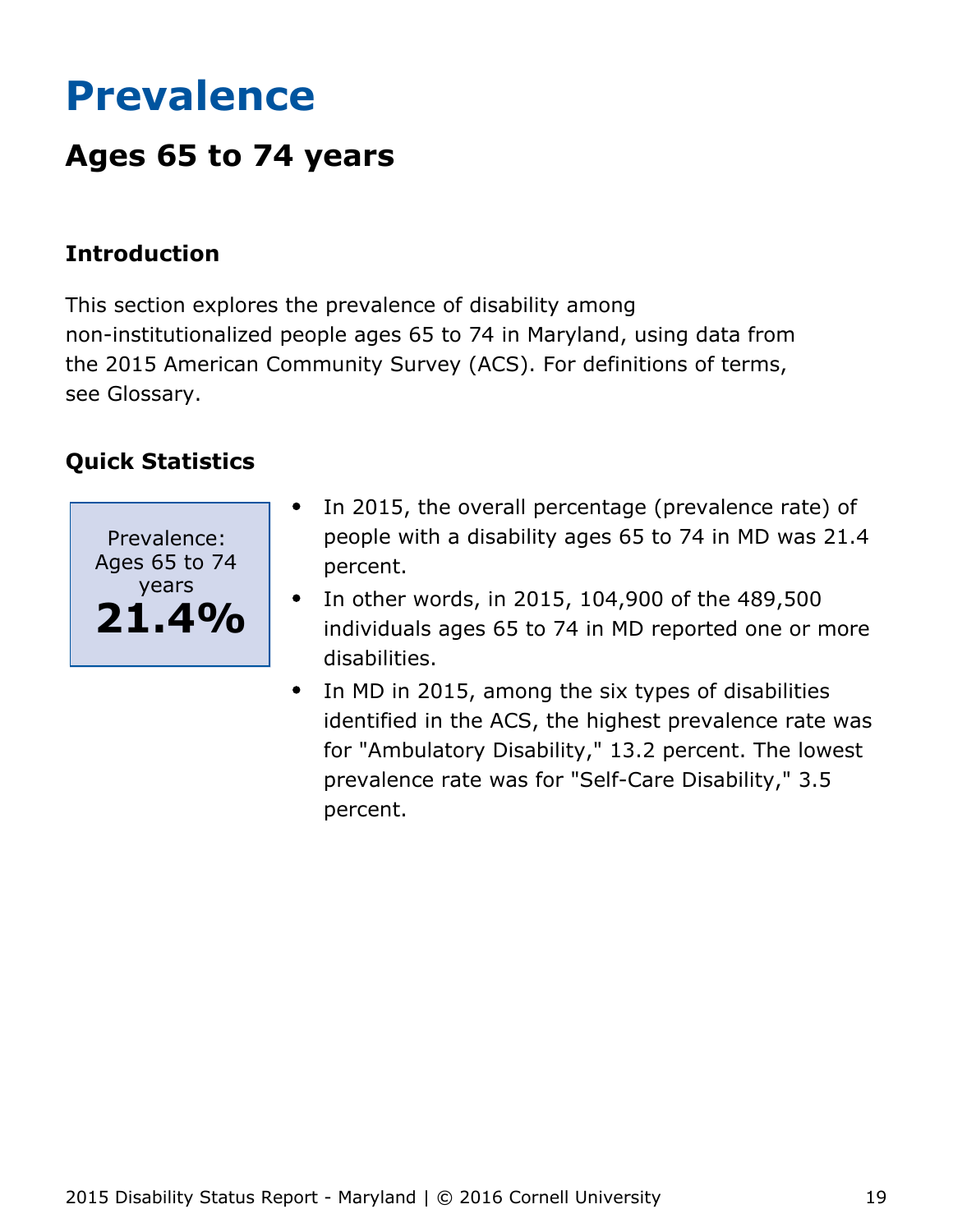### **Prevalence of disability among non-institutionalized people ages 65 to 74 in Maryland in 2015**



| <b>Disability Type</b>    | $\frac{0}{0}$ | <b>MOE</b> | <b>Number</b> | <b>MOE</b> | <b>Base Pop.</b> | <b>Sample</b><br><b>Size</b> |
|---------------------------|---------------|------------|---------------|------------|------------------|------------------------------|
| Any Disability            | 21.4          | 1.34       | 104,900       | 7,360      | 489,500          | 6,031                        |
| <b>Visual</b>             | 3.6           | 0.61       | 17,400        | 3,020      | 489,500          | 6,031                        |
| Hearing                   | 6.7           | 0.82       | 33,000        | 4,150      | 489,500          | 6,031                        |
| Ambulatory                | 13.2          | 1.11       | 64,400        | 5,780      | 489,500          | 6,031                        |
| Cognitive                 | 4.0           | 0.64       | 19,400        | 3,180      | 489,500          | 6,031                        |
| Self-Care                 | 3.5           | 0.60       | 17,200        | 3,000      | 489,500          | 6,031                        |
| <b>Independent Living</b> | 5.9           | 0.77       | 29,100        | 3,900      | 489,500          | 6,031                        |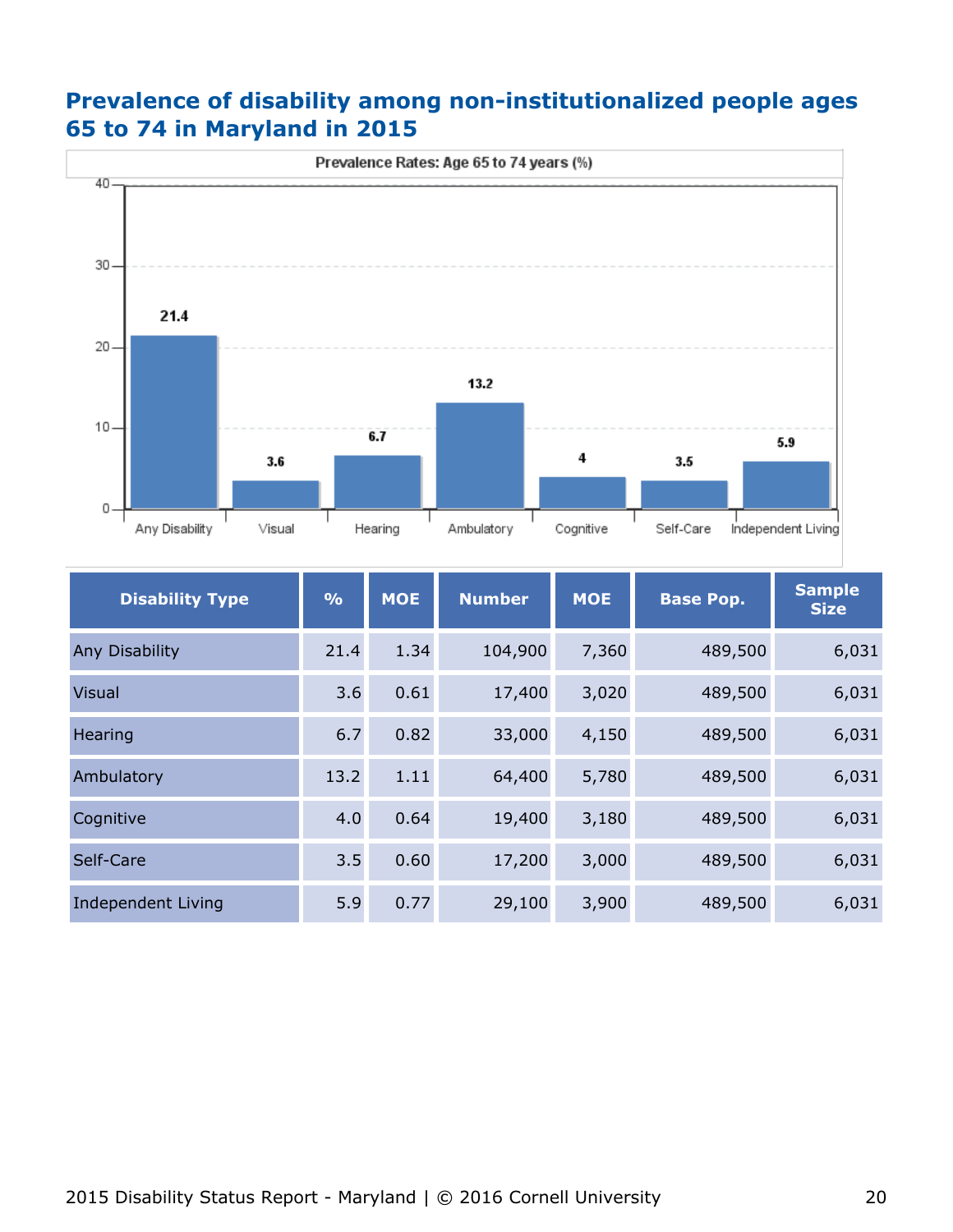## <span id="page-21-0"></span>**Prevalence**

## **Ages 75 and Older**

## **Introduction**

This section focuses on the prevalence of disability among non-institutionalized people ages 75 and older in Maryland, using data from the 2015 American Community Survey (ACS). For definitions of terms, see Glossary.



- In 2015, the overall percentage (prevalence rate) of  $\bullet$ people with a disability ages 75 and older in MD was 48.1 percent.
- In other words, in 2015, 159,400 of the 331,300  $\bullet$ individuals ages 75 and older in MD reported one or more disabilities.
- In MD in 2015, among the six types of disabilities  $\bullet$ identified in the ACS, the highest prevalence rate was for "Ambulatory Disability," 32.6 percent. The lowest prevalence rate was for "Visual Disability," 8.5 percent.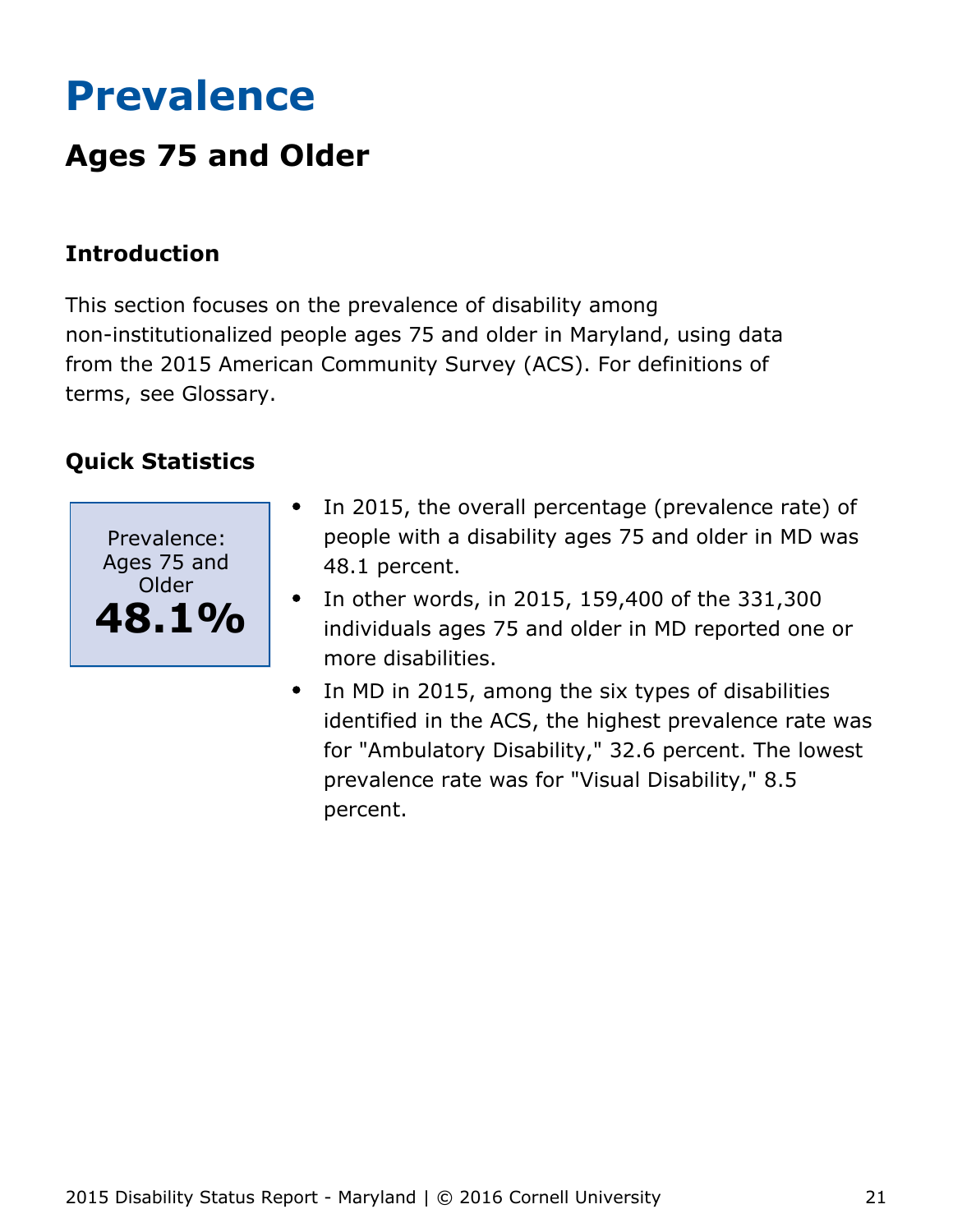### **Prevalence of disability among non-institutionalized people ages 75 and older in Maryland in 2015**



| <b>Disability Type</b> | $\frac{0}{0}$ | <b>MOE</b> | <b>Number</b> | <b>MOE</b> | <b>Base Pop.</b> | <b>Sample</b><br><b>Size</b> |  |
|------------------------|---------------|------------|---------------|------------|------------------|------------------------------|--|
| Any Disability         | 48.1          | 1.99       | 159,400       | 9,030      | 331,300          | 3,913                        |  |
| <b>Visual</b>          | 8.5           | 1.11       | 28,100        | 3,830      | 331,300          | 3,913                        |  |
| Hearing                | 19.2          | 1.57       | 63,700        | 5,750      | 331,300          | 3,913                        |  |
| Ambulatory             | 32.6          | 1.87       | 108,200       | 7,470      | 331,300          | 3,913                        |  |
| Cognitive              | 14.1          | 1.39       | 46,700        | 4,930      | 331,300          | 3,913                        |  |
| Self-Care              | 13.6          | 1.36       | 45,100        | 4,850      | 331,300          | 3,913                        |  |
| Independent Living     | 26.7          | 1.76       | 88,400        | 6,760      | 331,300          | 3,913                        |  |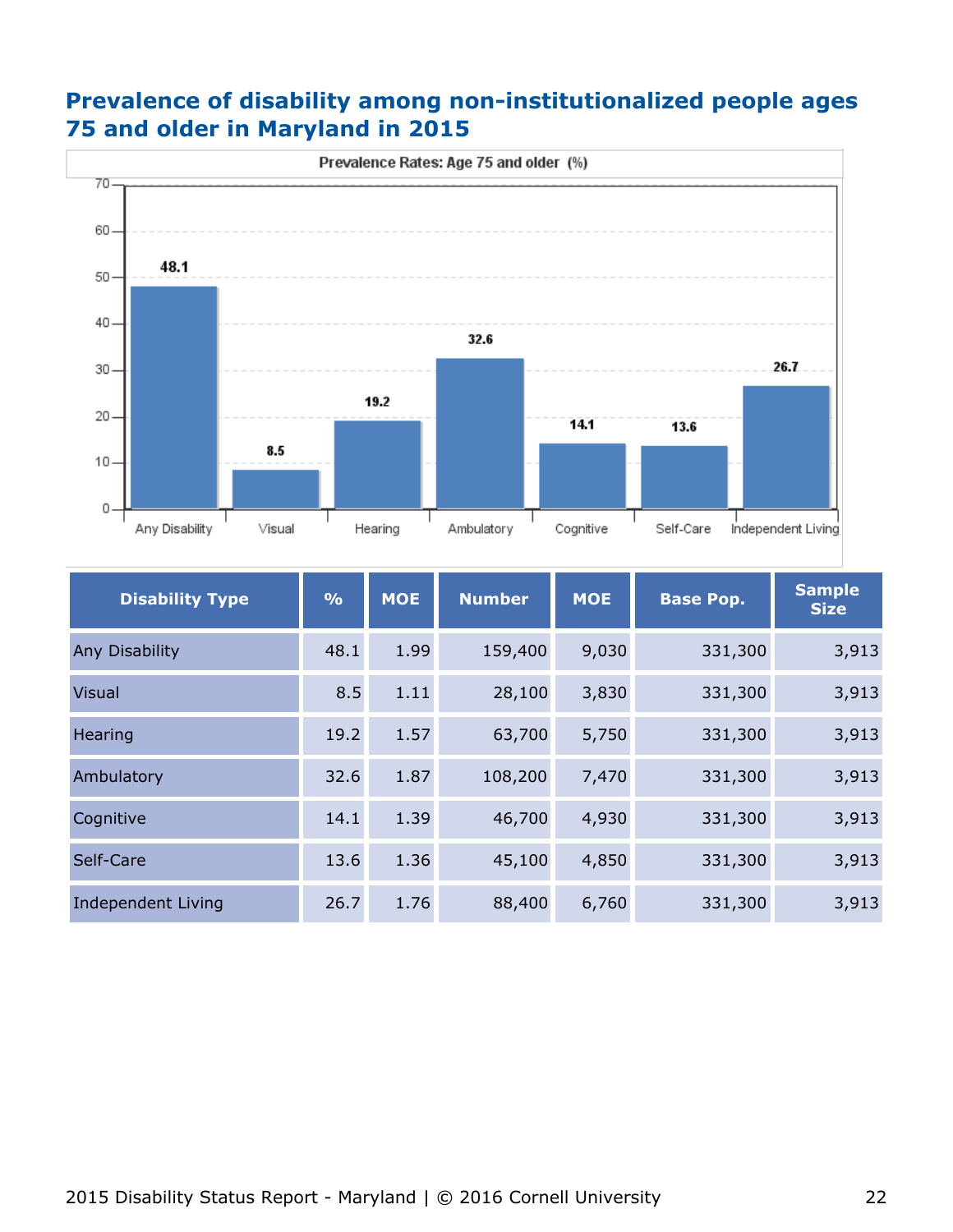## <span id="page-23-0"></span>**Prevalence**

## **Gender and Age**

## **Introduction**

This section examines the prevalence of disability among people by gender and age group in Maryland, using data from the 2015 American Community Survey (ACS)\*. For definitions of terms, see Glossary.

## **Quick Statistics**

| Prevalence:<br><b>Males All</b>          | In MD in 2015, the overall percentage (prevalence<br>rate) of males with a disability of all ages was 10.4<br>percent.            |
|------------------------------------------|-----------------------------------------------------------------------------------------------------------------------------------|
| Ages<br><b>10.4%</b>                     | In other words, in 2015, 297,800 of the 2,860,200<br>$\bullet$<br>males of all ages in MD reported one or more<br>disabilities.   |
| Prevalence:<br><b>Female All</b><br>Ages | • In MD in 2015, the overall percentage (prevalence<br>rate) of females with a disability of all ages was 10.9<br>percent.        |
| 10.9%                                    | In other words, in 2015, 336,500 of the 3,080,400<br>$\bullet$<br>females of all ages in MD reported one or more<br>disabilities. |

**\* Note:** Children ages 0-4 were only asked about visual and hearing disabilities, children ages 5-15 were not asked the "Independent Living Disability" question.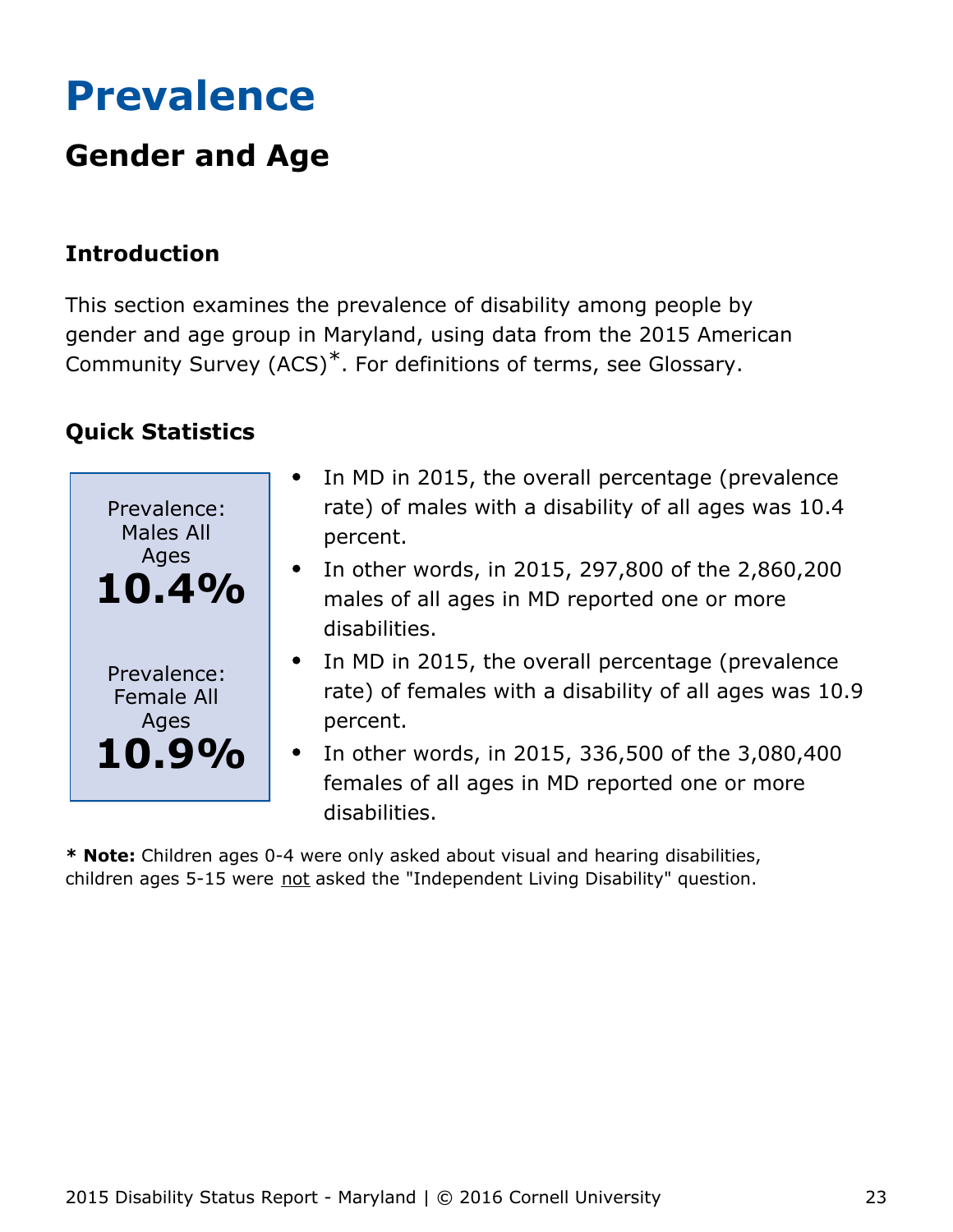### **Prevalence of disability among non-institutionalized people by gender and age group in Maryland in 2015**

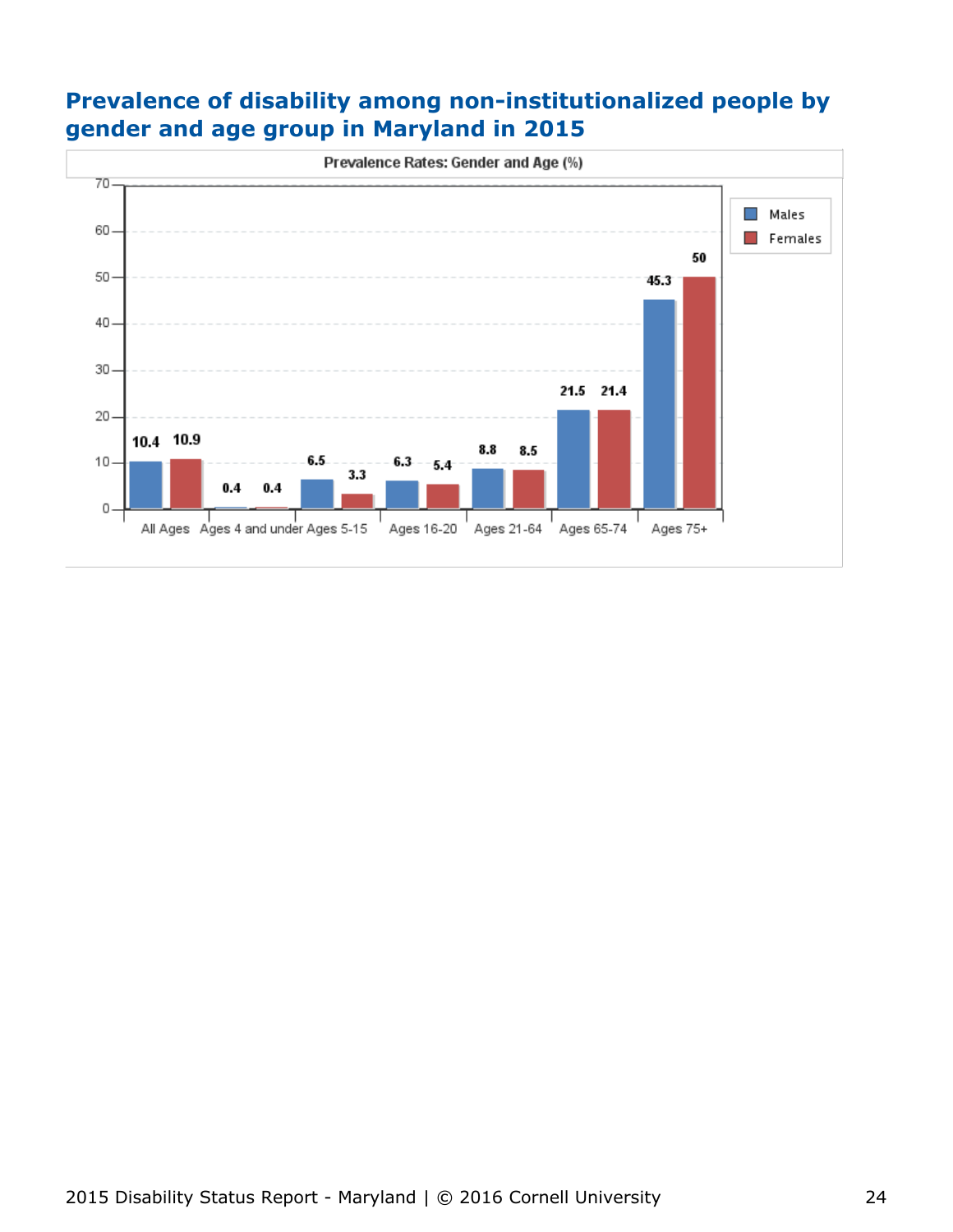| <b>Gender &amp; Age</b>   | $\frac{9}{6}$ | <b>MOE</b> | <b>Number</b> | <b>MOE</b> | <b>Base Pop.</b> | <b>Sample</b><br><b>Size</b> |  |  |  |  |  |
|---------------------------|---------------|------------|---------------|------------|------------------|------------------------------|--|--|--|--|--|
| <b>Males</b>              |               |            |               |            |                  |                              |  |  |  |  |  |
| Males: All Ages           | 10.4          | 0.41       | 297,800       | 12,190     | 2,860,200        | 27,513                       |  |  |  |  |  |
| Males: Ages 4 and under   | 0.4           | 3.29       | 700           | 620        | 188,900          | 1,553                        |  |  |  |  |  |
| Males: Ages 5-15          | 6.5           | 0.87       | 27,400        | 3,790      | 419,600          | 3,838                        |  |  |  |  |  |
| Males: Ages 16-20         | 6.3           | 1.28       | 12,100        | 2,520      | 191,000          | 1,893                        |  |  |  |  |  |
| Males: Ages 21-64         | 8.8           | 0.50       | 149,800       | 8,760      | 1,705,700        | 15,854                       |  |  |  |  |  |
| Males: Ages 65-74         | 21.5          | 1.99       | 47,900        | 5,000      | 223,000          | 2,791                        |  |  |  |  |  |
| Males: Ages 75+           | 45.3          | 3.14       | 59,800        | 5,580      | 131,900          | 1,584                        |  |  |  |  |  |
| <b>Females</b>            |               |            |               |            |                  |                              |  |  |  |  |  |
| Females: All Ages         | 10.9          | 0.41       | 336,500       | 12,910     | 3,080,400        | 30,604                       |  |  |  |  |  |
| Females: Ages 4 and under | 0.4           | 3.29       | 700           | 610        | 179,900          | 1,497                        |  |  |  |  |  |
| Females: Ages 5-15        | 3.3           | 0.64       | 13,200        | 2,630      | 402,200          | 3,860                        |  |  |  |  |  |
| Females: Ages 16-20       | 5.4           | 1.17       | 10,700        | 2,360      | 196,700          | 1,919                        |  |  |  |  |  |
| Females: Ages 21-64       | 8.5           | 0.47       | 155,300       | 8,910      | 1,835,800        | 17,759                       |  |  |  |  |  |
| Females: Ages 65-74       | 21.4          | 1.82       | 57,000        | 5,450      | 266,500          | 3,240                        |  |  |  |  |  |
| Females: Ages 75+         | 50.0          | 2.57       | 99,600        | 7,170      | 199,400          | 2,329                        |  |  |  |  |  |

**\* Note:** Children ages 0-4 were only asked about visual and hearing disabilities, children ages 5-15 were not asked the "Independent Living Disability" question.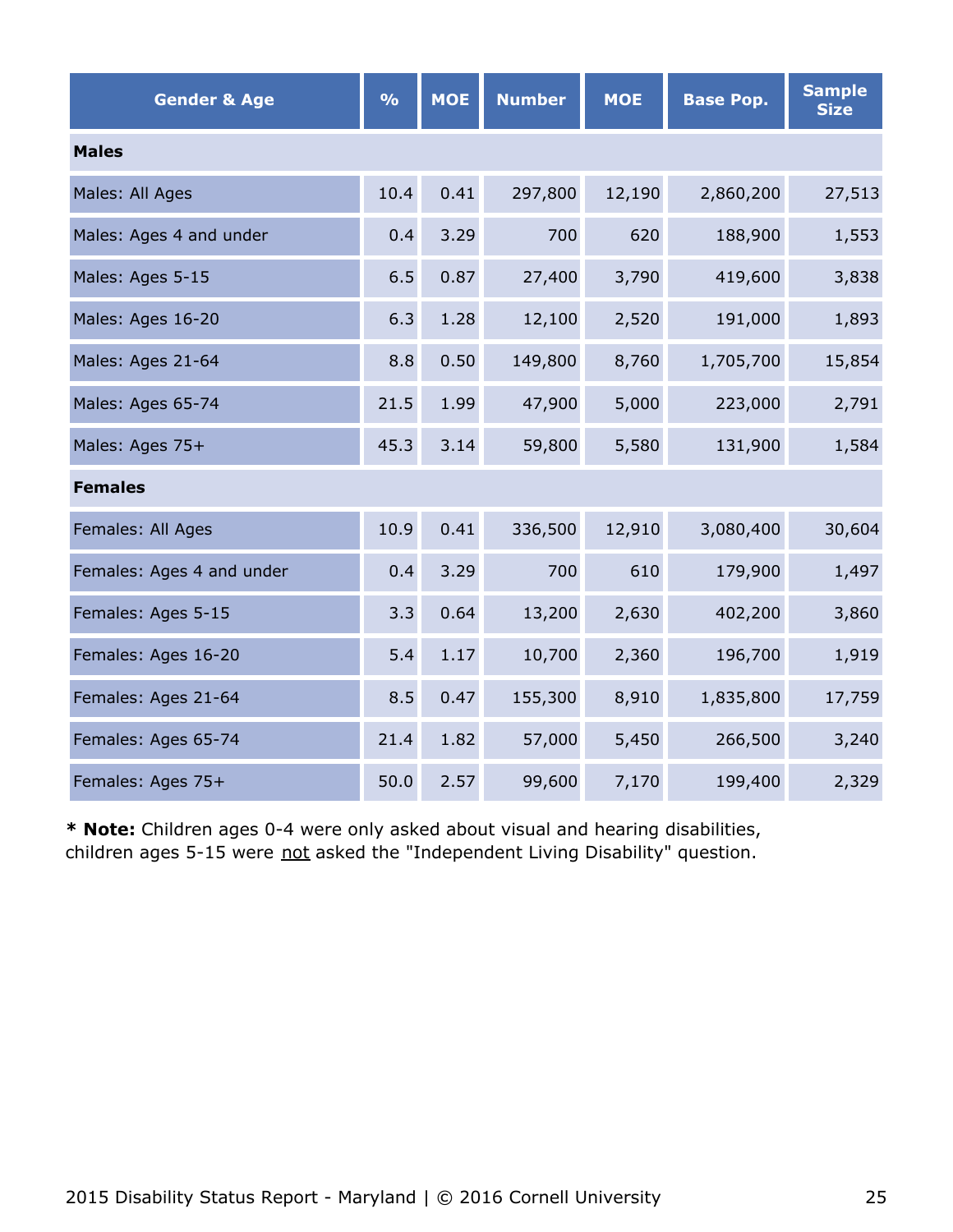## <span id="page-26-0"></span>**Prevalence**

## **Hispanic/Latino Origin and Age**

## **Introduction**

This section examines the prevalence of disability among people by Hispanic/Latino origin and age group in Maryland, using data from the 2015 American Community Survey (ACS)<sup>\*</sup>. For definitions of terms, see Glossary.

## **Quick Statistics**



- In MD in 2015, the overall percentage (prevalence rate) of disability among people of Hispanic/Latino origin of all ages was 5.1 percent.
- In other words, in 2015, 29,000 of the 568,100 people of Hispanic/Latino origin of all ages in MD reported one or more disabilities.
- In MD in 2015, the overall percentage (prevalence rate) of disability among people of non-Hispanic/Latino origin of all ages was 11.3 percent.
- In other words, in 2015, 605,300 of the 5,372,500 people of non-Hispanic/Latino origin of all ages in MD reported one or more disabilities.

**\* Note:** Children ages 0-4 were only asked about visual and hearing disabilities, children age 5-15 were not asked the "Independent Living Disability" question.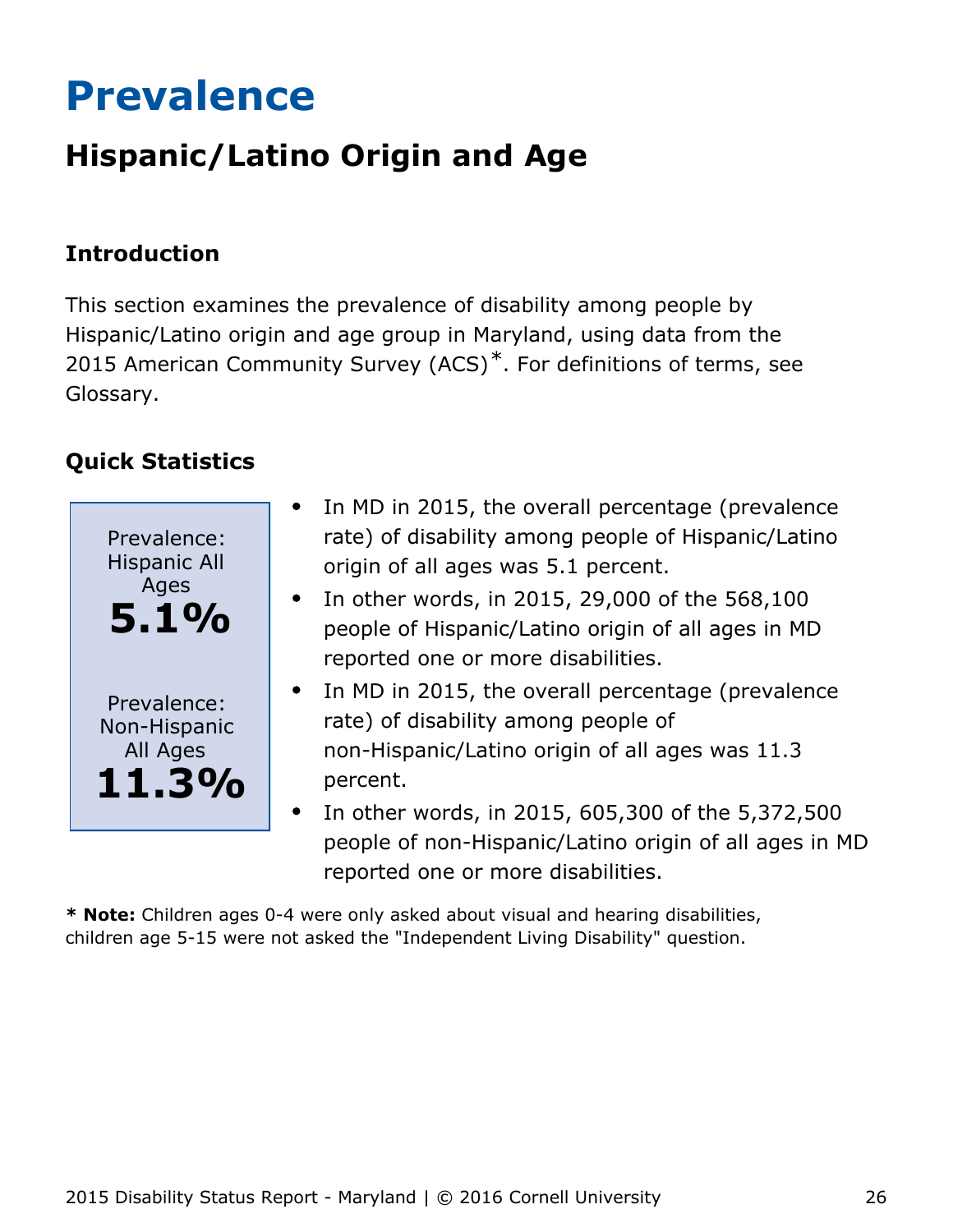### **Prevalence of disability among non-institutionalized people by Hispanic / Latino origin and age group in Maryland in 2015**

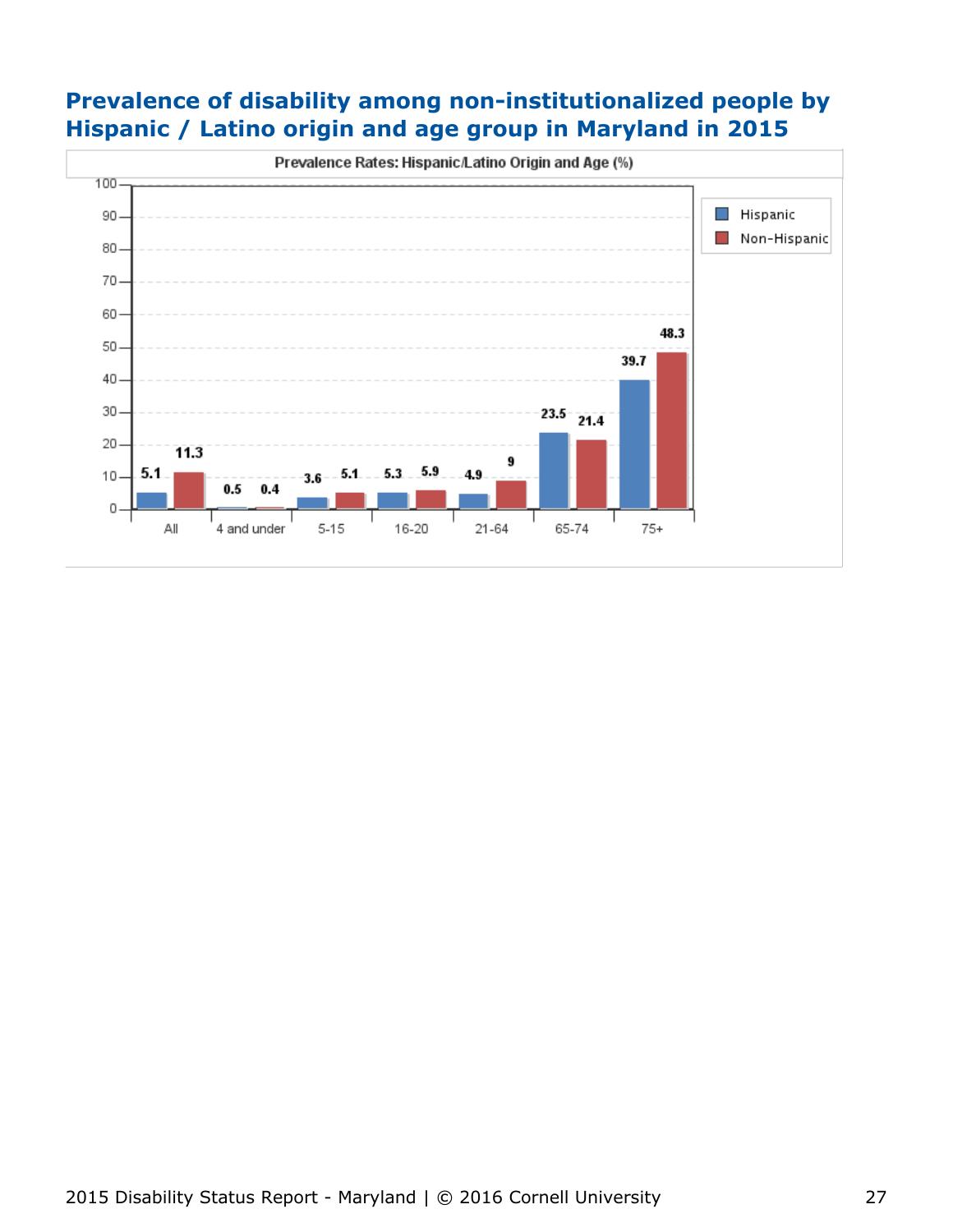| <b>Hispanic/Latino</b><br><b>Origin &amp; Age</b> | $\frac{0}{0}$ | <b>MOE</b> | <b>Number</b> | <b>MOE</b> | <b>Base Pop.</b> | <b>Sample</b><br><b>Size</b> |  |  |  |  |
|---------------------------------------------------|---------------|------------|---------------|------------|------------------|------------------------------|--|--|--|--|
| <b>Hispanic</b>                                   |               |            |               |            |                  |                              |  |  |  |  |
| Hispanic - All Ages                               | 5.1           | 0.67       | 29,000        | 3,900      | 568,100          | 4,227                        |  |  |  |  |
| Hispanic - Ages 4 and under                       | 0.5           | 3.29       | 300           | 400        | 62,700           | 378                          |  |  |  |  |
| Hispanic - Ages 5-15                              | 3.6           | 1.30       | 3,800         | 1,420      | 107,500          | 825                          |  |  |  |  |
| Hispanic - Ages 16-20                             | 5.3           | 2.53       | 2,200         | 1,070      | 41,200           | 353                          |  |  |  |  |
| Hispanic - Ages 21-64                             | 4.9           | 0.85       | 16,300        | 2,920      | 334,900          | 2,480                        |  |  |  |  |
| Hispanic - Ages 65-74                             | 23.5          | 8.13       | 3,400         | 1,330      | 14,300           | 124                          |  |  |  |  |
| Hispanic - Ages 75+                               | 39.7          | 12.89      | 3,000         | 1,260      | 7,600            | 67                           |  |  |  |  |
| <b>Non-Hispanic</b>                               |               |            |               |            |                  |                              |  |  |  |  |
| Non-Hispanic - All Ages                           | 11.3          | 0.31       | 605,300       | 16,910     | 5,372,500        | 53,890                       |  |  |  |  |
| Non-Hispanic - Ages 4 and under                   | 0.4           | 3.29       | 1,100         | 760        | 306,100          | 2,672                        |  |  |  |  |
| Non-Hispanic - Ages 5-15                          | 5.1           | 0.60       | 36,800        | 4,380      | 714,200          | 6,873                        |  |  |  |  |
| Non-Hispanic - Ages 16-20                         | 5.9           | 0.92       | 20,600        | 3,280      | 346,500          | 3,459                        |  |  |  |  |
| Non-Hispanic - Ages 21-64                         | 9.0           | 0.37       | 288,800       | 12,010     | 3,206,700        | 31,133                       |  |  |  |  |
| Non-Hispanic - Ages 65-74                         | 21.4          | 1.36       | 101,600       | 7,240      | 475,200          | 5,907                        |  |  |  |  |
| Non-Hispanic - Ages 75+                           | 48.3          | 2.01       | 156,400       | 8,940      | 323,800          | 3,846                        |  |  |  |  |

**\* Note:** Children ages 0-4 were only asked about visual and hearing disabilities, children ages 5-15 were not asked the "Independent Living Disability" question.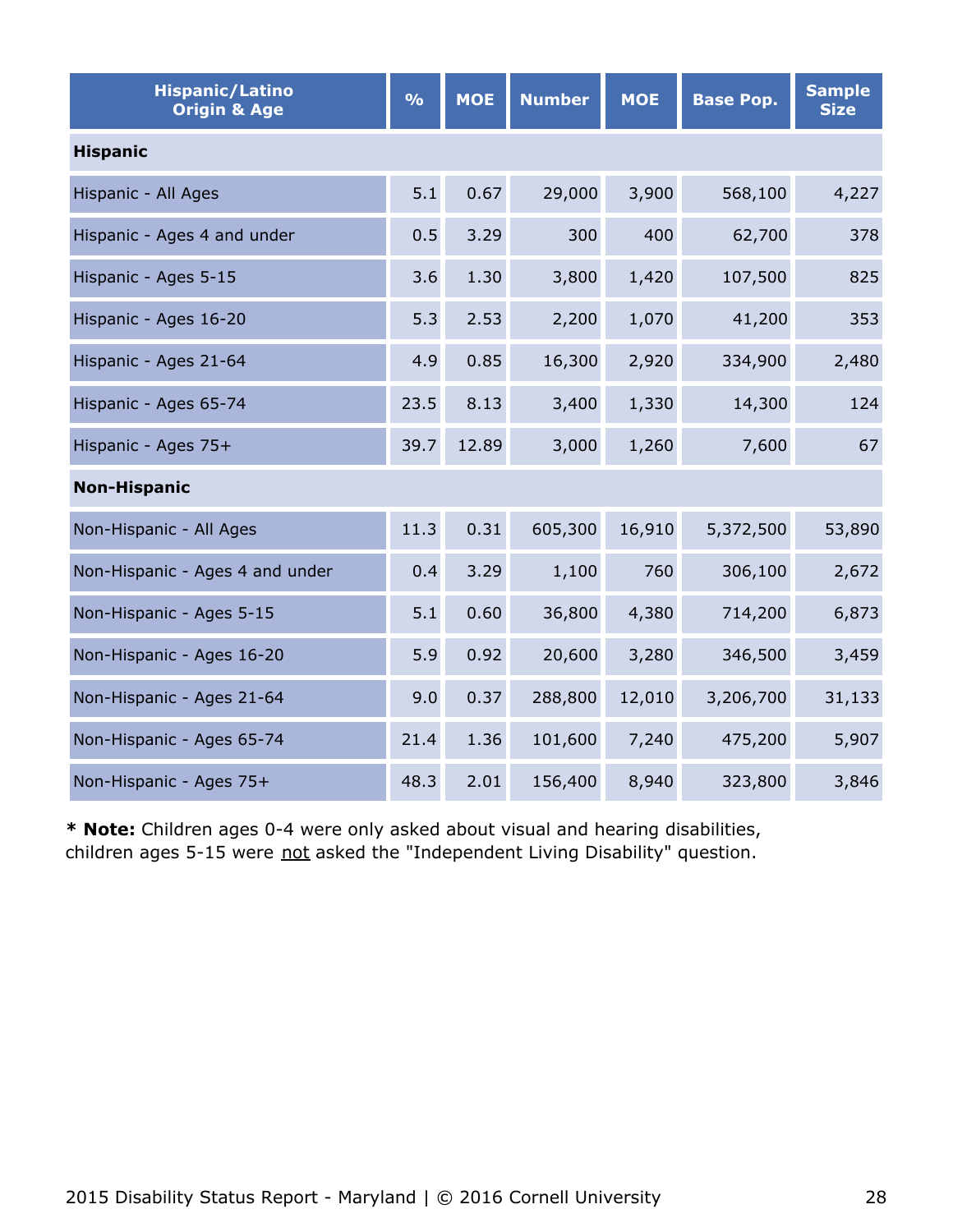## <span id="page-29-0"></span>**Prevalence**

## **Race**

## **Introduction**

This section presents the disability prevalence rate among non-institutionalized working-age people (ages 21 to 64) by race category in MD, using data from the 2015 American Community Survey (ACS). For definitions of terms, see Glossary.

## **Quick Statistics**

In 2015, among working-age people in MD:

- 8.8 percent of persons who were White reported a disability.
- 10.1 percent of persons who were Black/African American reported a  $\bullet$ disability.
- 6.3 percent of persons who were Native American reported a disability.
- 2.9 percent of persons who were Asian reported a disability.
- 6.2 percent of persons who were some other race(s) reported a disability.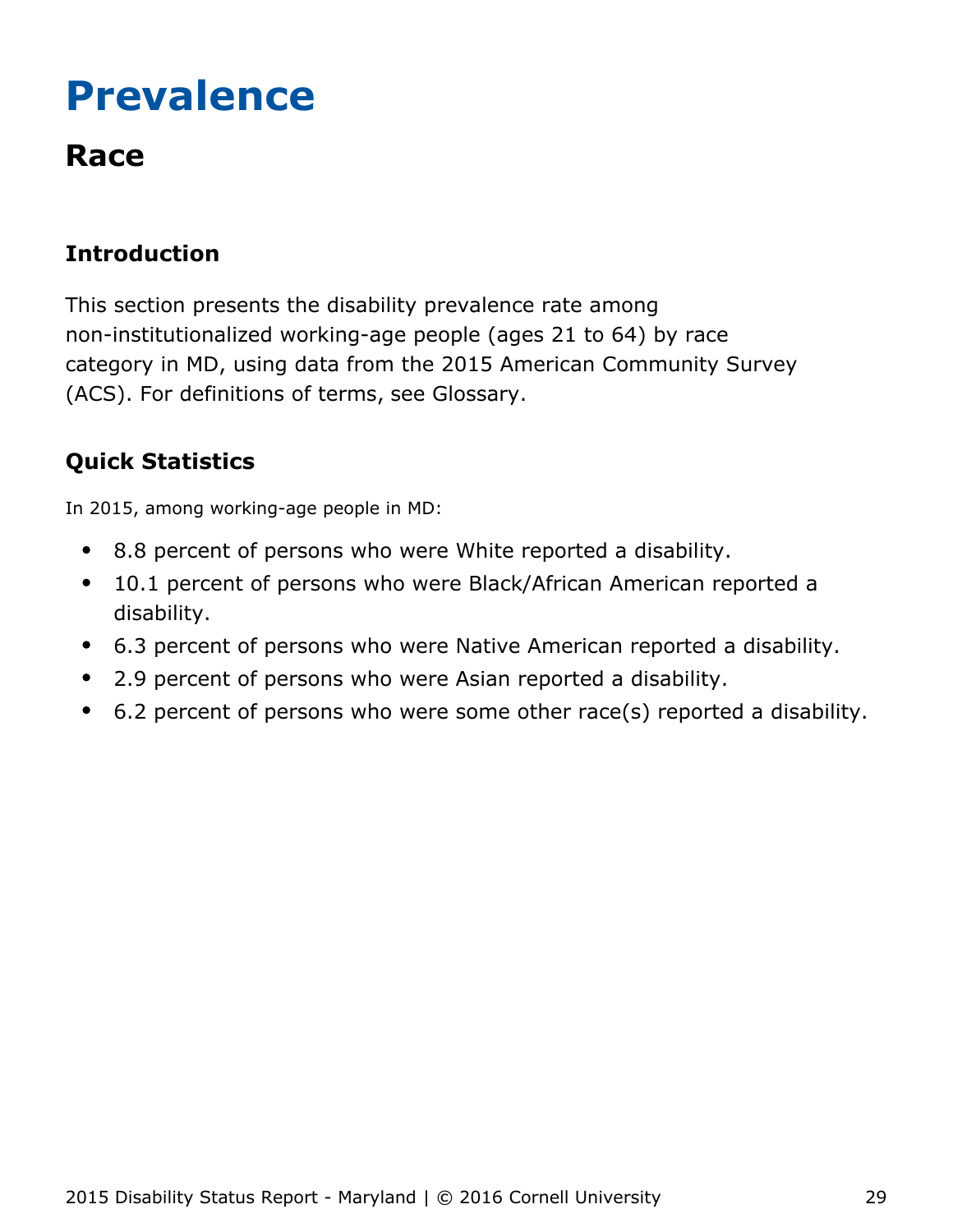### **Prevalence of disability among non-institutionalized working-age people (ages 21 to 64) by race in Maryland in 2015**



| <b>Race</b>                         | $\frac{O}{O}$ | <b>MOE</b> | <b>Number</b> | <b>MOE</b> | <b>Base Pop.</b> | <b>Sample</b><br><b>Size</b> |
|-------------------------------------|---------------|------------|---------------|------------|------------------|------------------------------|
| White                               | 8.8           | 0.46       | 176,800       | 9,490      | 2,002,000        | 21,103                       |
| Black/African American              | 10.1          | 0.67       | 106,000       | 7,390      | 1,048,600        | 8,525                        |
| Native American or<br>Alaska Native | 6.3           | 5.31       | 700           | 610        | 11,000           | 95                           |
| Asian                               | 2.9           | 0.77       | 7,100         | 1,930      | 245,300          | 2,169                        |
| Some other race(s)                  | 6.2           | 1.14       | 14,600        | 2,760      | 234,700          | 1,721                        |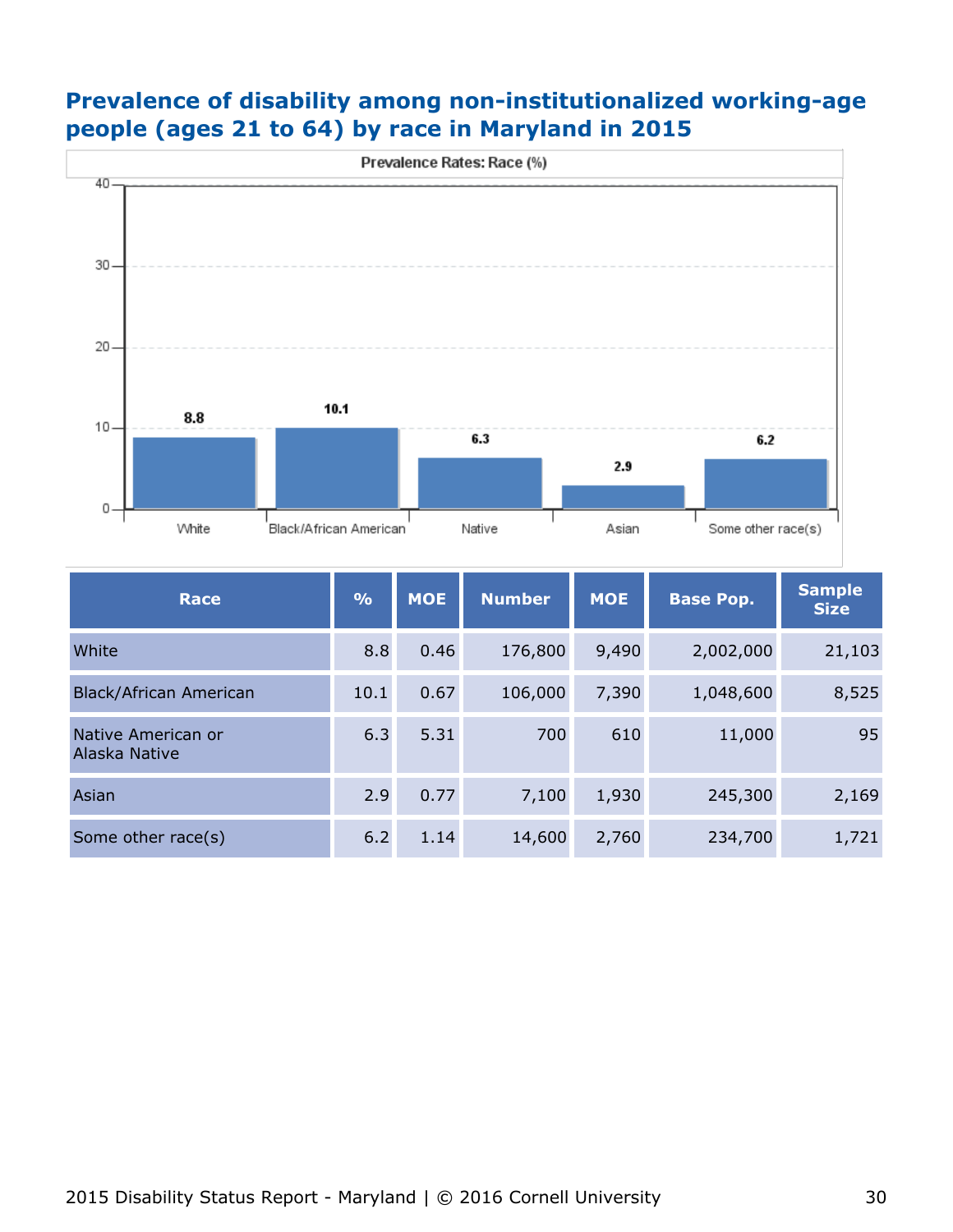# <span id="page-31-0"></span>**Employment**

## **Introduction**

This section examines the employment rates of non-institutionalized working-age people (ages 21 to 64) with disabilities in Maryland, using data from the 2015 American Community Survey (ACS). For definitions of terms, see Glossary.



- $\bullet$ In 2015, the employment rate of working-age people with disabilities in MD was 42.4 percent.
- In 2015, the employment rate of working-age people  $\bullet$ without disabilities in MD was 81.2 percent.
- $\bullet$ The gap between the employment rates of working-age people with and without disabilities was 38.8 percentage points.
- Among the six types of disabilities identified in the ACS, the highest employment rate was for people with a "Hearing Disability," 60.0 percent. The lowest employment rate was for people with a "Independent Living Disability," 20.5 percent.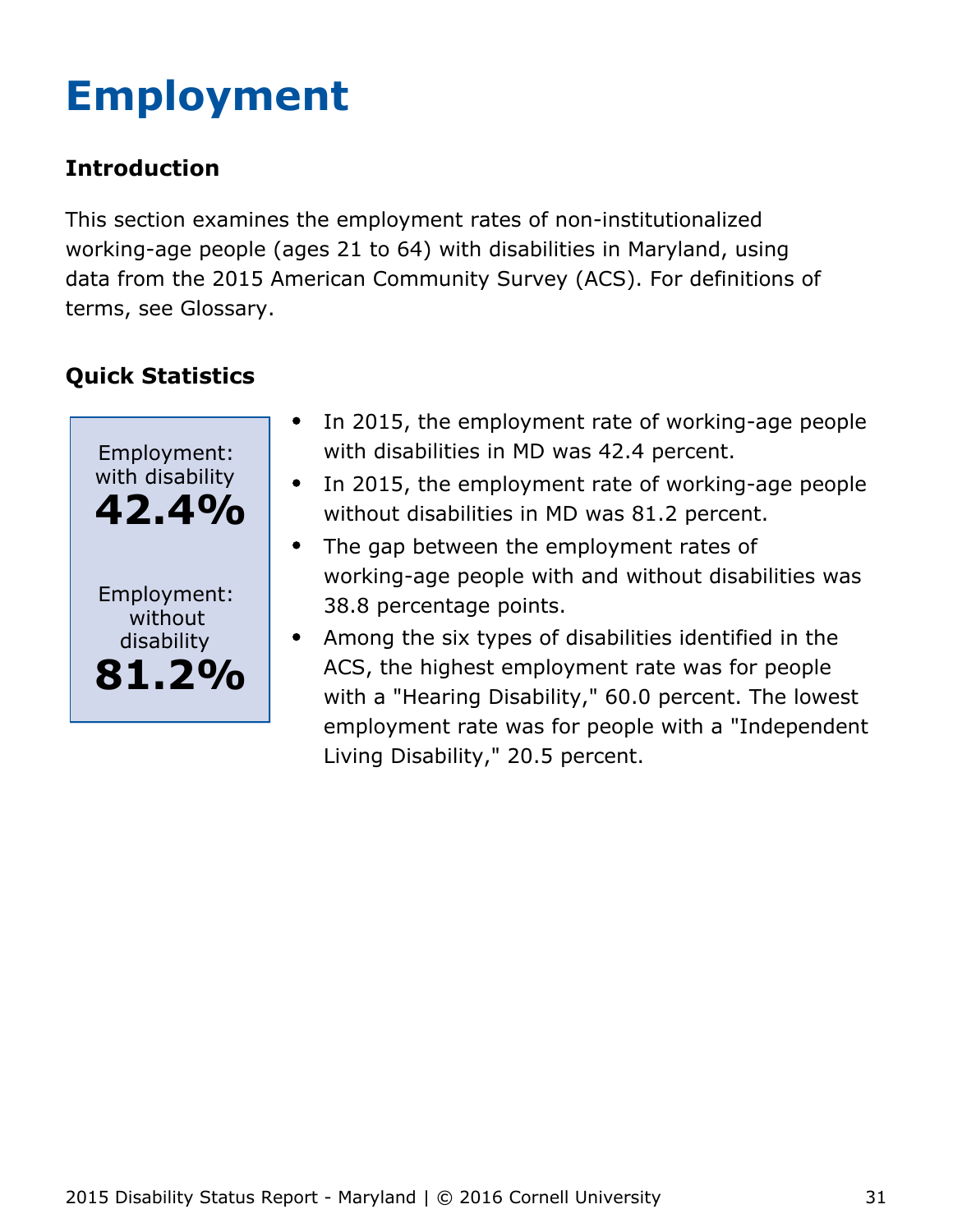

### **Employment of non-institutionalized working-age people (ages 21 to 64) by disability status in Maryland in 2015**

| <b>Disability Type</b>    | $\frac{9}{6}$ | <b>MOE</b> | <b>Number</b> | <b>MOE</b><br><b>Base Pop.</b> |           | <b>Sample</b><br><b>Size</b> |
|---------------------------|---------------|------------|---------------|--------------------------------|-----------|------------------------------|
| No Disability             | 81.2          | 0.50       | 2,626,600     | 27,740                         | 3,236,400 | 30,528                       |
| Any Disability            | 42.4          | 2.05       | 129,400       | 8,150                          | 305,100   | 3,085                        |
| <b>Visual</b>             | 50.4          | 4.92       | 27,300        | 3,780                          | 54,200    | 536                          |
| Hearing                   | 60.0          | 4.65       | 35,000        | 4,270                          | 58,300    | 575                          |
| Ambulatory                | 30.6          | 2.73       | 45,800        | 4,890                          | 149,800   | 1,508                        |
| Cognitive                 | 33.2          | 3.06       | 41,400        | 4,650                          | 124,600   | 1,262                        |
| Self-Care                 | 23.0          | 4.33       | 11,400        | 2,450                          | 49,700    | 527                          |
| <b>Independent Living</b> | 20.5          | 2.98       | 19,800        | 3,220                          | 96,600    | 1,007                        |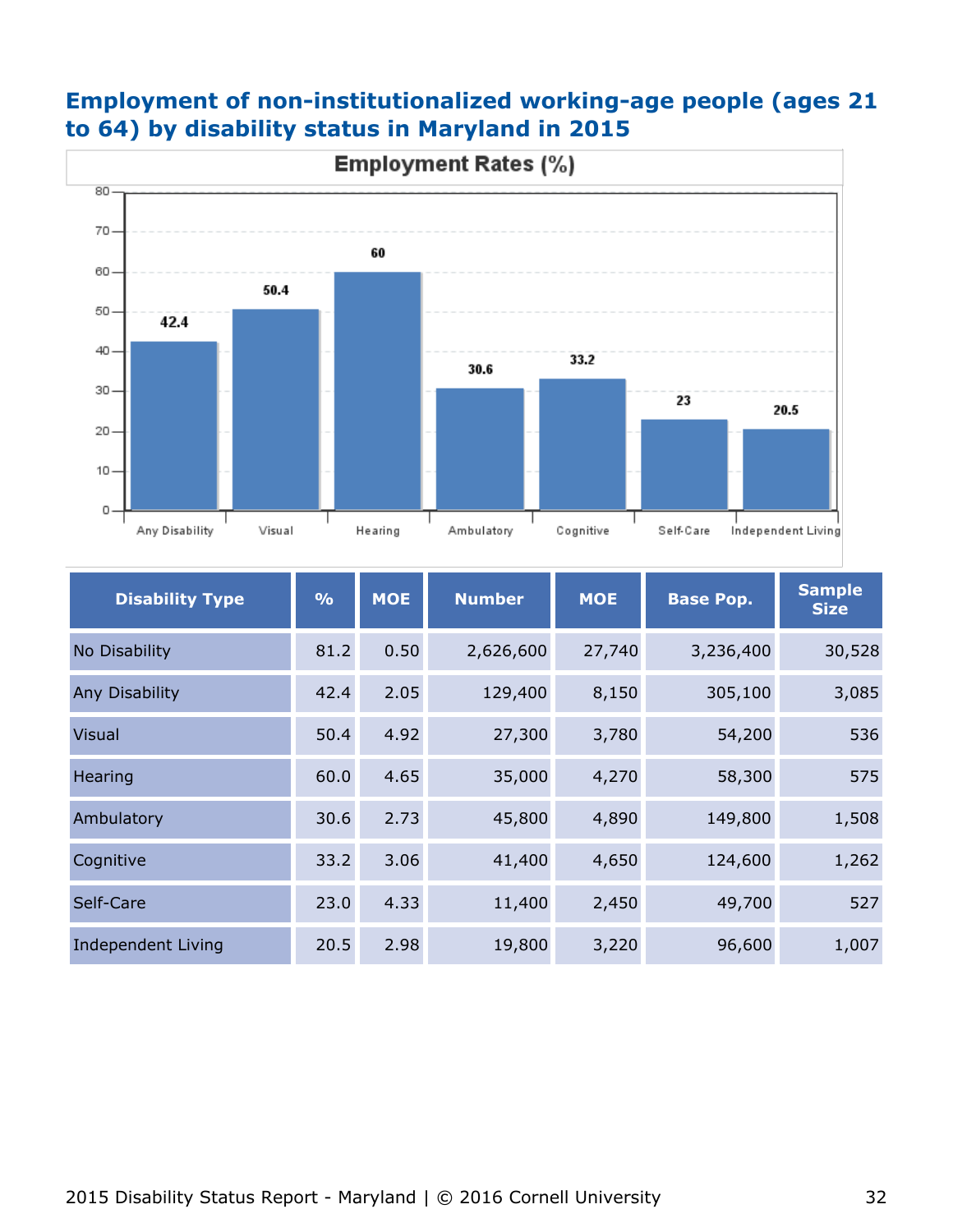# <span id="page-33-0"></span>**Not Working but Actively Looking for Work**

## **Introduction**

This section focuses on the percentage of non-institutionalized working-age people (ages 21 to 64) with disabilities in Maryland who are not working but actively looking for work, using data from the 2015 American Community Survey (ACS). For definitions of terms, see Glossary.



- In 2015 in MD, the percentage of working-age people with disabilities who were not working but actively looking for work was 10.2 percent.
- In 2015 in MD, the percentage of working-age people without disabilities who were not working but actively looking for work was 21.0 percent.
- $\bullet$ The difference in the percentage of not working but actively looking for work between working-age people with and without disabilities was 10.8 percentage points.
	- Among the six types of disabilities identified in the ACS, the highest percentage of not working but actively looking for work was for people with a "Hearing Disability," 12.8 percent. The lowest percentage was for people with a "Self-Care Disability," 5.3 percent.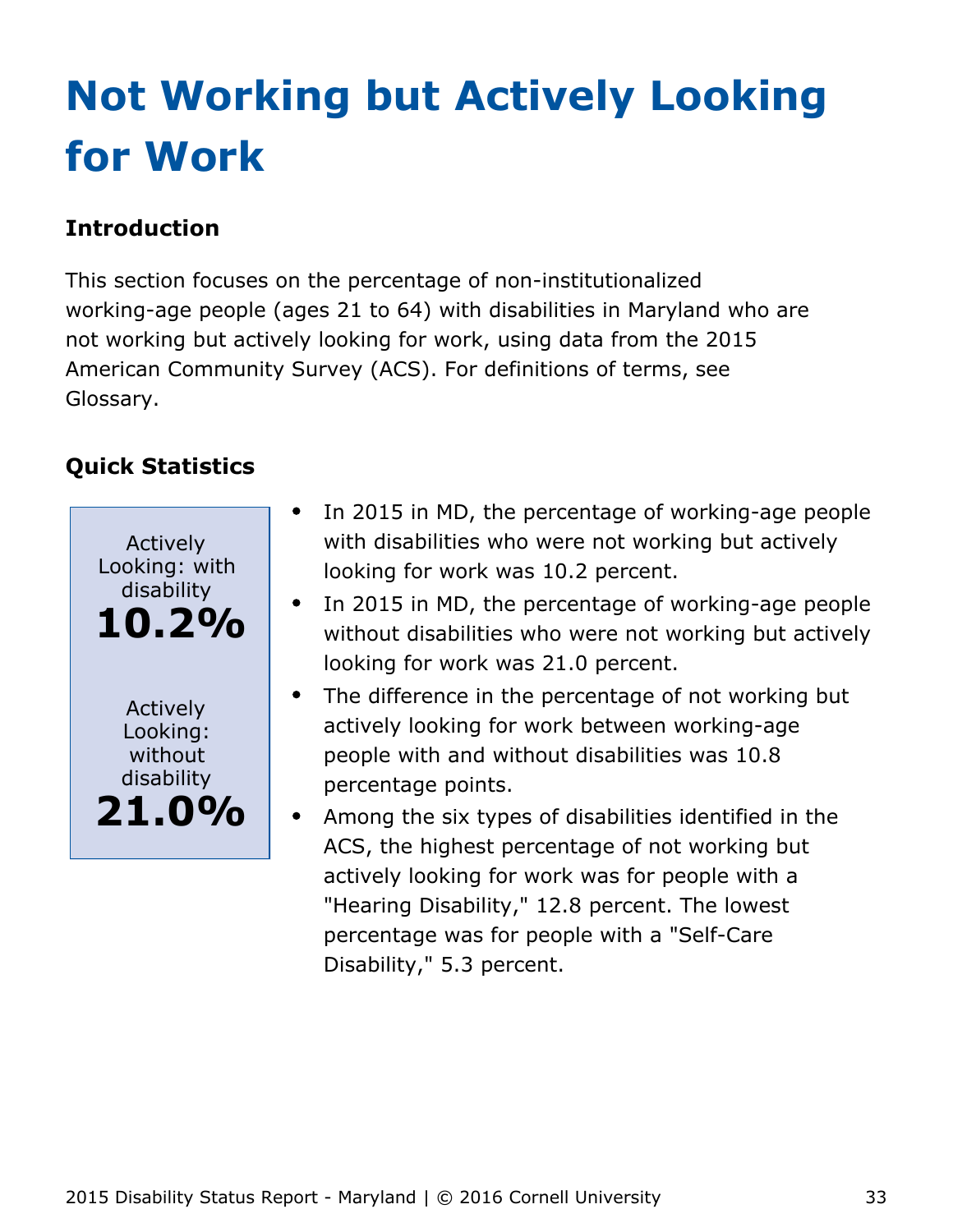### **Percentage who are not working but actively looking for work among non-institutionalized working-age people (ages 21 to 64) in Maryland in 2015**



| <b>Disability Type</b> | $\frac{9}{6}$ | <b>MOE</b> | <b>MOE</b><br><b>Number</b> |       | <b>Base Pop.</b> | <b>Sample</b><br><b>Size</b> |
|------------------------|---------------|------------|-----------------------------|-------|------------------|------------------------------|
| No Disability          | 21.0          | 1.20       | 128,400                     | 8,120 | 609,900          | 5,748                        |
| Any Disability         | 10.2          | 1.65       | 18,000                      | 3,070 | 175,700          | 1,803                        |
| <b>Visual</b>          | 8.7           | 3.94       | 2,300                       | 1,110 | 26,900           | 267                          |
| Hearing                | 12.8          | 5.02       | 3,000                       | 1,250 | 23,300           | 236                          |
| Ambulatory             | 7.2           | 1.84       | 7,500                       | 1,980 | 103,900          | 1,058                        |
| Cognitive              | 11.5          | 2.53       | 9,500                       | 2,240 | 83,200           | 881                          |
| Self-Care              | 5.3           | 2.63       | 2,000                       | 1,030 | 38,200           | 413                          |
| Independent Living     | 6.7           | 2.07       | 5,200                       | 1,650 | 76,800           | 823                          |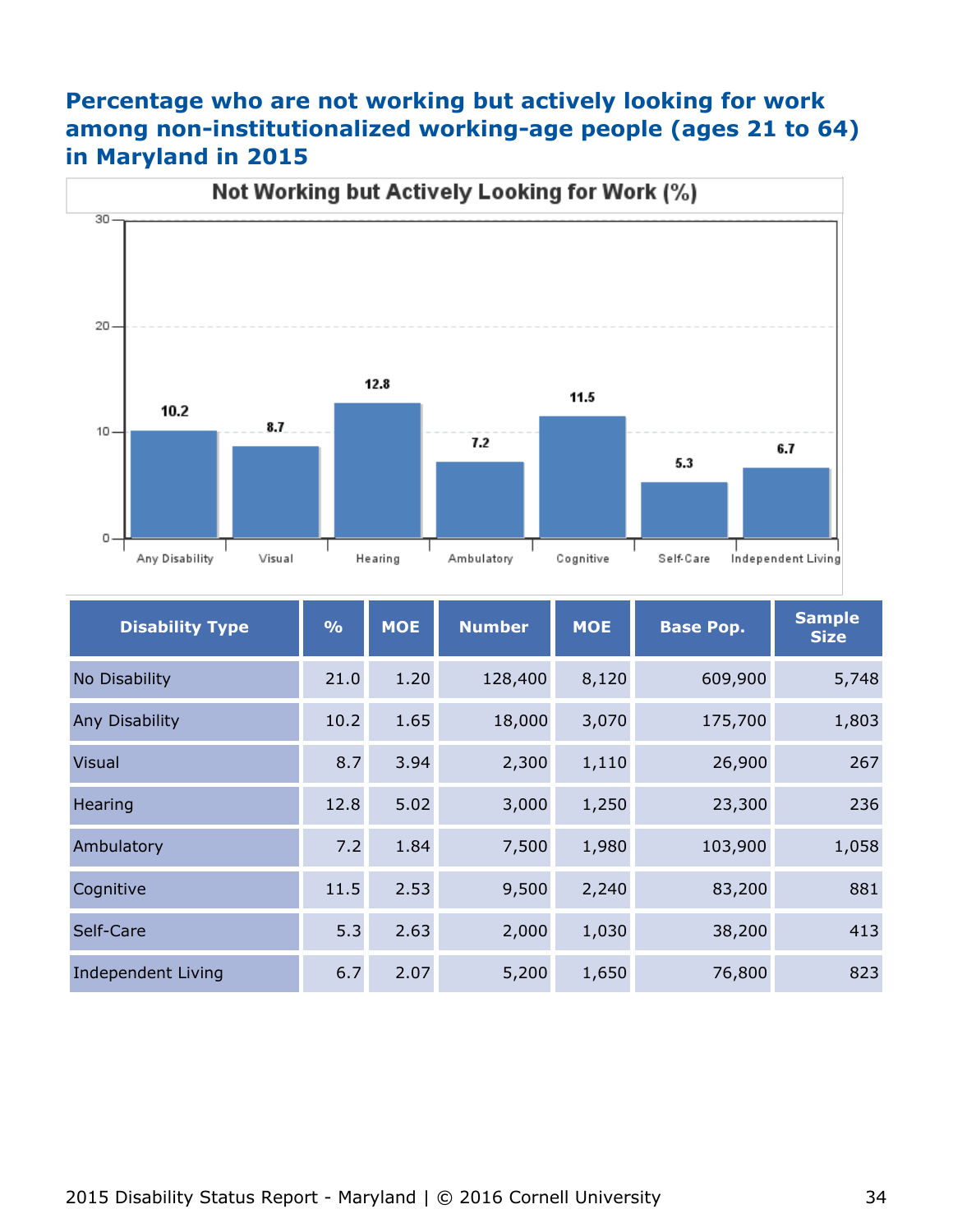# <span id="page-35-0"></span>**Full-Time / Full-Year Employment**

### **Introduction**

This section presents the percentage of non-institutionalized working-age people (ages 21 to 64) with disabilities working full-time/full-year in Maryland, using data from the 2015 American Community Survey (ACS). For definitions of terms, see Glossary.



- In 2015, the percentage of working-age people with disabilities working full-time/full-year in MD was 29.1 percent.
- In 2015, the percentage of working-age people without disabilities working full-time/full-year in MD was 63.2 percent.
- The difference in the percentage working full-time/full-year between working-age people with and without disabilities was 34.1 percentage points.
- Among the six types of disabilities identified in the  $\bullet$ ACS, the highest full-time/full-year employment rate was for people with "Hearing Disability," 47.1 percent. The lowest full-time/full-year employment rate was for people with "Independent Living Disability," 11.1 percent.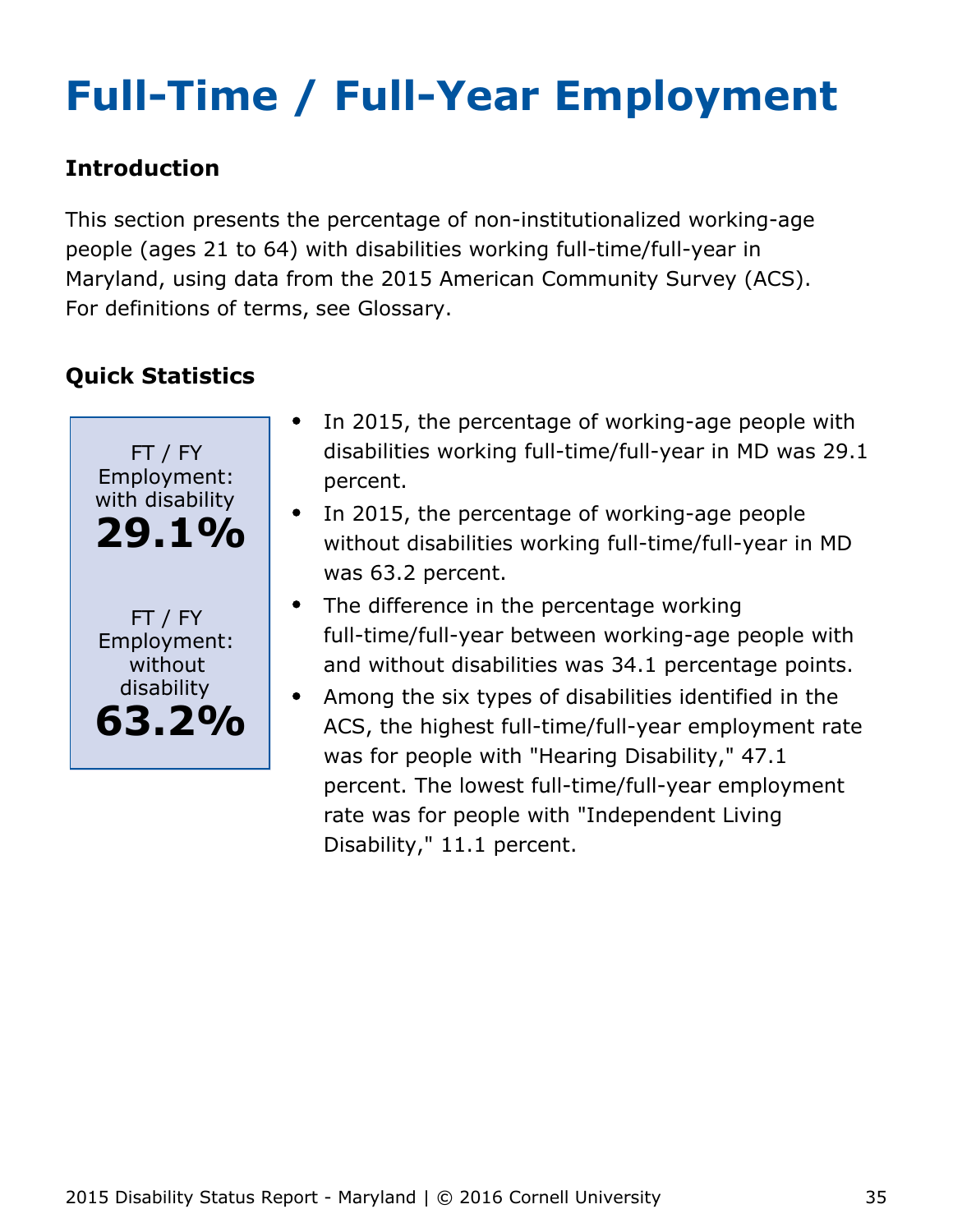#### **Full-Time/Full-Year employment of non-institutionalized working-age people (ages 21 to 64) by disability status in Maryland in 2015**



| <b>Disability Type</b>    | $\frac{9}{6}$ | <b>MOE</b> | <b>Number</b> | <b>MOE</b> | <b>Base Pop.</b> | <b>Sample</b><br><b>Size</b> |
|---------------------------|---------------|------------|---------------|------------|------------------|------------------------------|
| No Disability             | 63.2          | 0.61       | 2,045,900     | 26,610     | 3,236,400        | 30,528                       |
| Any Disability            | 29.1          | 1.88       | 88,700        | 6,770      | 305,100          | 3,085                        |
| <b>Visual</b>             | 37.4          | 4.76       | 20,300        | 3,260      | 54,200           | 536                          |
| Hearing                   | 47.1          | 4.74       | 27,400        | 3,790      | 58,300           | 575                          |
| Ambulatory                | 21.3          | 2.42       | 31,900        | 4,080      | 149,800          | 1,508                        |
| Cognitive                 | 18.0          | 2.49       | 22,400        | 3,420      | 124,600          | 1,262                        |
| Self-Care                 | 14.0          | 3.57       | 7,000         | 1,910      | 49,700           | 527                          |
| <b>Independent Living</b> | 11.1          | 2.32       | 10,700        | 2,370      | 96,600           | 1,007                        |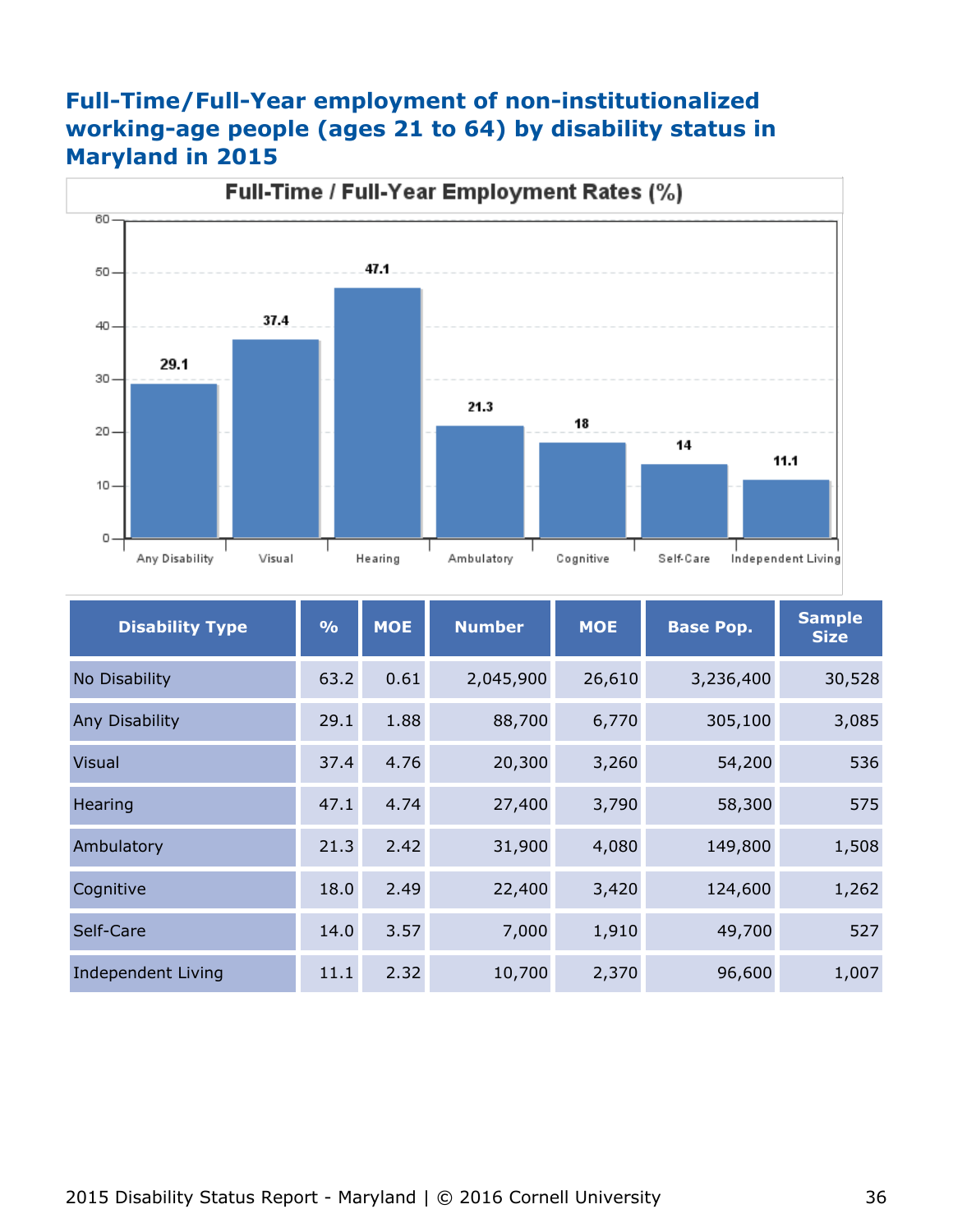# <span id="page-37-0"></span>**Annual Earnings (Full-Time / Full-Year workers)**

### **Introduction**

This section examines the median annual earnings of non-institutionalized working-age people (ages 21 to 64) with disabilities who work full-time/full-year in Maryland, using data from the 2015 American Community Survey (ACS). For definitions of terms, see Glossary.



- In 2015, the median earnings of working-age people with disabilities who worked full-time/full-year in MD was \$50,100.
- In 2015, the median earnings of working-age people without disabilities who worked full-time/full-year in MD was \$55,100.
- The difference in the median earnings between working-age people with and without disabilities who worked full-time/full-year was \$5,000.
- Among the six types of disabilities identified in the ACS, the highest annual earnings was for people with "Hearing Disability," \$54,100. The lowest annual earnings was for people with "Cognitive Disability," \$37,200.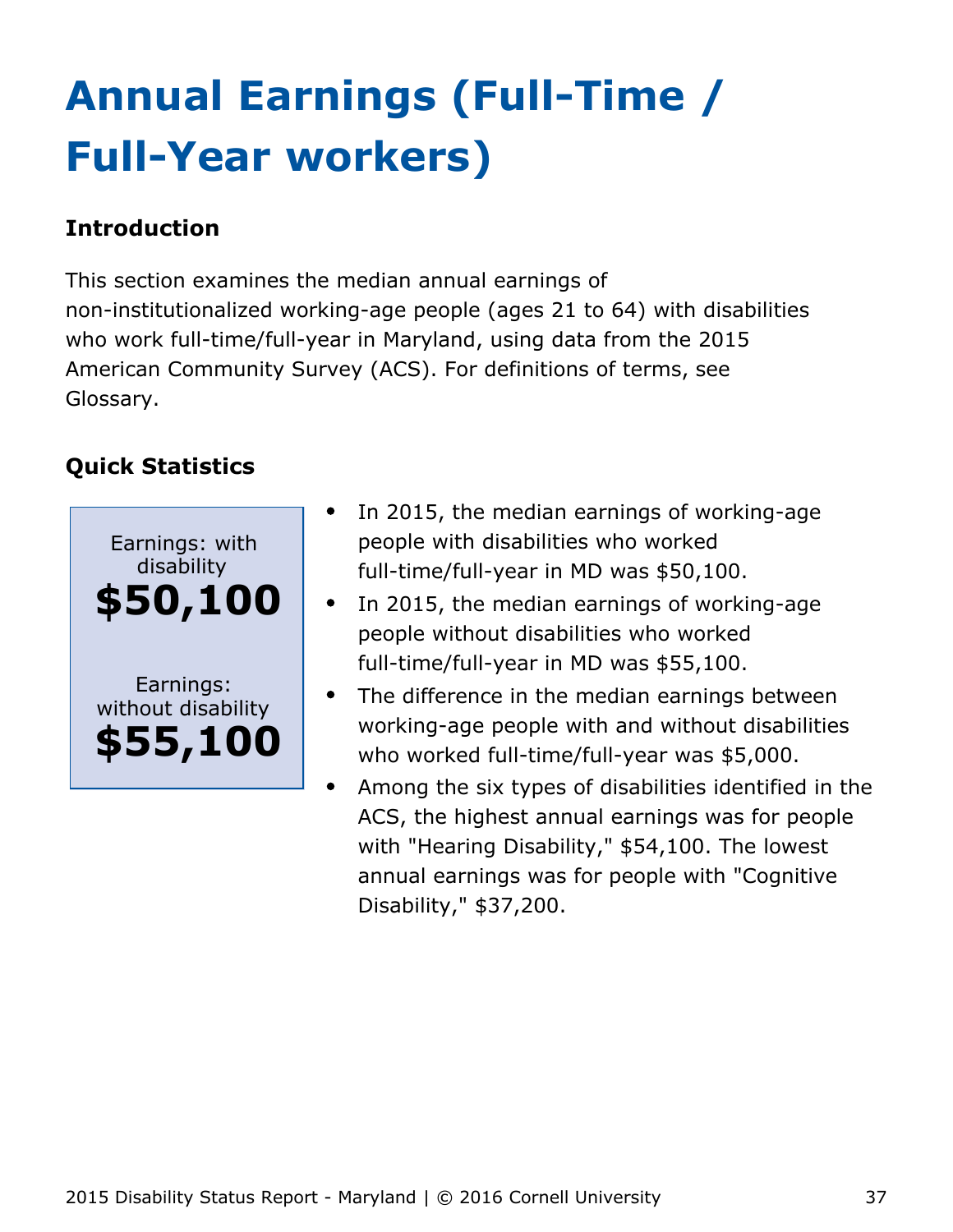#### **Median annual earnings of non-institutionalized working-age people (ages 21 to 64) who work full-time/full-year by disability status in Maryland in 2015**



| <b>Disability Type</b>    | <b>Median</b><br><b>Earnings</b> | <b>MOE</b> | <b>Base Pop.</b> | <b>Sample</b><br><b>Size</b> |
|---------------------------|----------------------------------|------------|------------------|------------------------------|
| No Disability             | \$55,100                         | \$910      | 2,046,000        | 19,245                       |
| Any Disability            | \$50,100                         | \$4,140    | 89,000           | 845                          |
| <b>Visual</b>             | \$42,100                         | \$7,820    | 20,000           | 190                          |
| Hearing                   | \$54,100                         | \$7,420    | 27,000           | 257                          |
| Ambulatory                | \$50,100                         | \$6,740    | 32,000           | 309                          |
| Cognitive                 | \$37,200                         | \$5,750    | 22,000           | 182                          |
| Self-Care                 | \$45,100                         | \$11,790   | 7,000            | 63                           |
| <b>Independent Living</b> | \$40,100                         | \$10,850   | 11,000           | 96                           |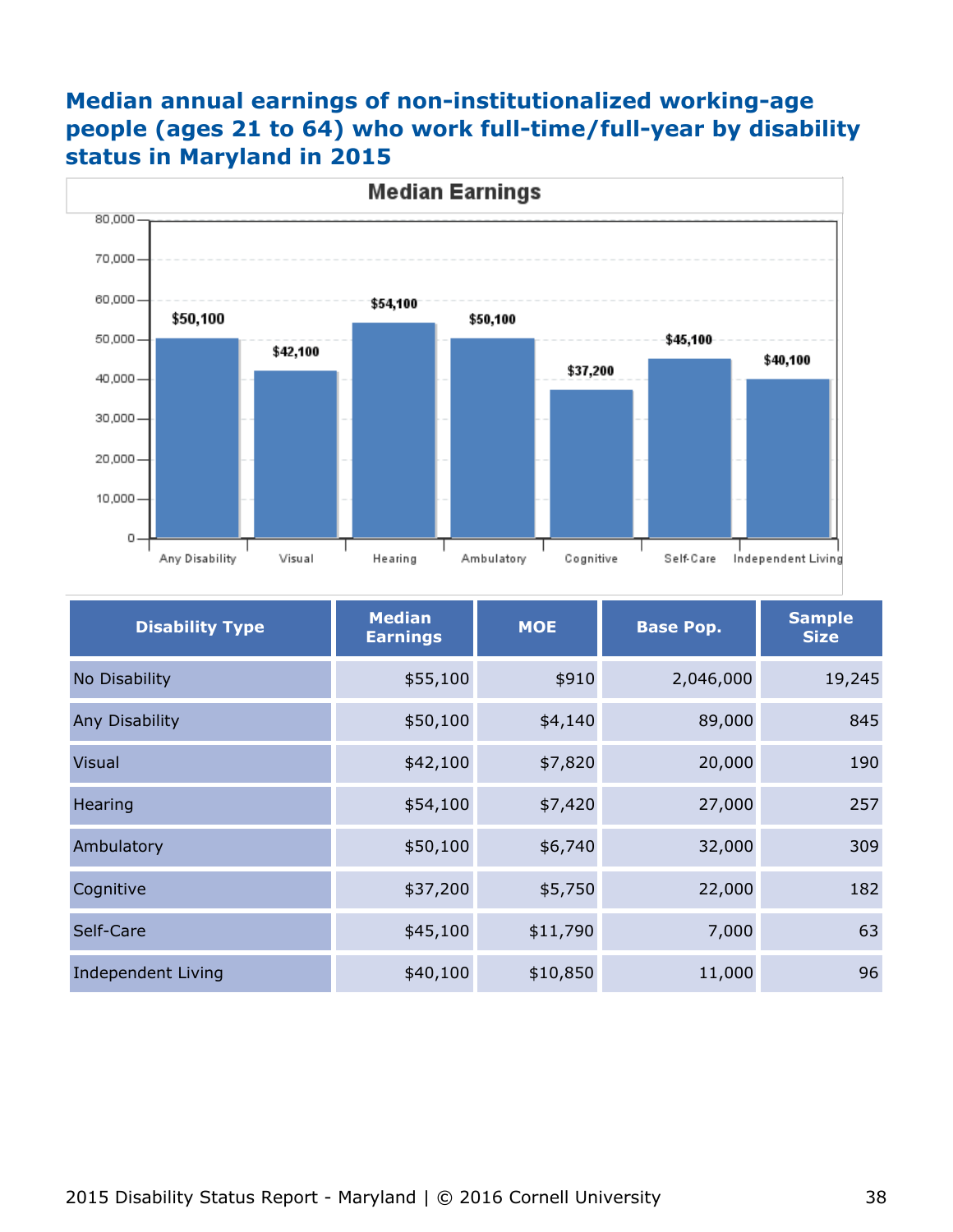# <span id="page-39-0"></span>**Annual Household Income**

## **Introduction**

This section illustrates the median annual income\* of households that include any working-age people (ages 21 to 64) with disabilities in Maryland, using data from the 2015 American Community Survey (ACS). For definitions of terms, see Glossary.

## **Quick Statistics**



- In 2015, the median income of households that include any working-age people with disabilities in MD was \$60,200.
- In 2015, the median income of households that do not include any working-age people with disabilities in MD was \$87,100.
- The difference in the median income between households including and not including working-age people with disabilities was \$26,900.
- Among the six types of disabilities identified in the ACS, the highest median income was for households including persons with a "Hearing Disability," \$80,100. The lowest median income was for households containing persons with a "Cognitive Disability" \$48,000 .

**\* Note:** Household income is not available for persons living in group quarters.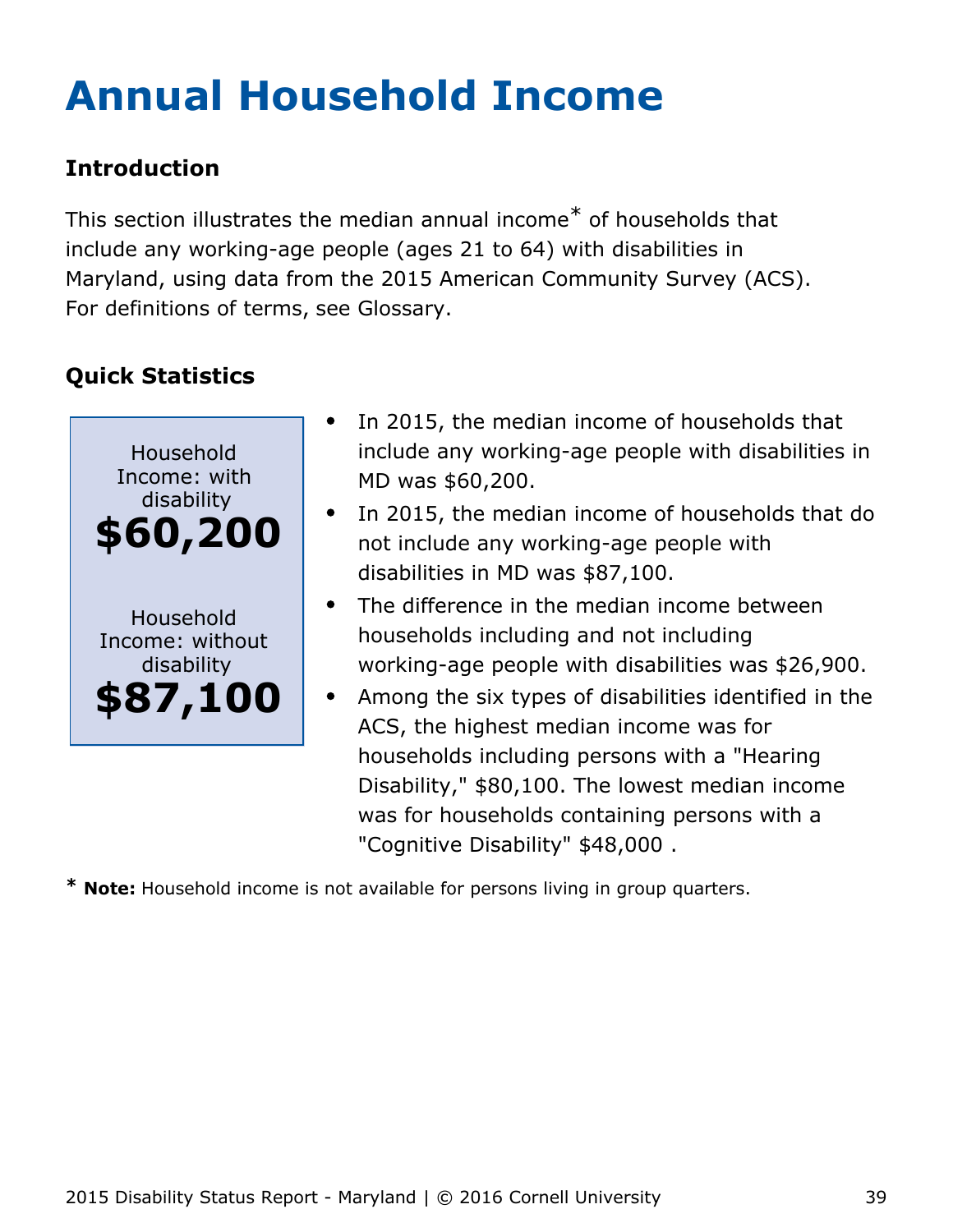## **Median annual income\* of households including any working-age people (ages 21 to 64) by disability status in Maryland in 2015**



| <b>Disability Type</b> | <b>Median</b><br><b>H.H. Income</b> | <b>MOE</b> | <b>Base Pop.</b> | <b>Sample</b><br><b>Size</b> |
|------------------------|-------------------------------------|------------|------------------|------------------------------|
| No Disability          | \$87,100                            | \$1,800    | 1,553,000        | 15,411                       |
| Any Disability         | \$60,200                            | 4,200      | 243,000          | 2,578                        |
| <b>Visual</b>          | \$60,100                            | 9,510      | 47,000           | 487                          |
| Hearing                | \$80,100                            | 10,610     | 52,000           | 538                          |
| Ambulatory             | \$52,100                            | 5,380      | 129,000          | 1,350                        |
| Cognitive              | \$48,000                            | 6,120      | 98,000           | 1,007                        |
| Self-Care              | \$54,900                            | 8,900      | 43,000           | 444                          |
| Independent Living     | \$53,900                            | 6,280      | 79,000           | 865                          |

**\* Note:** Household income is not available for persons living in group quarters.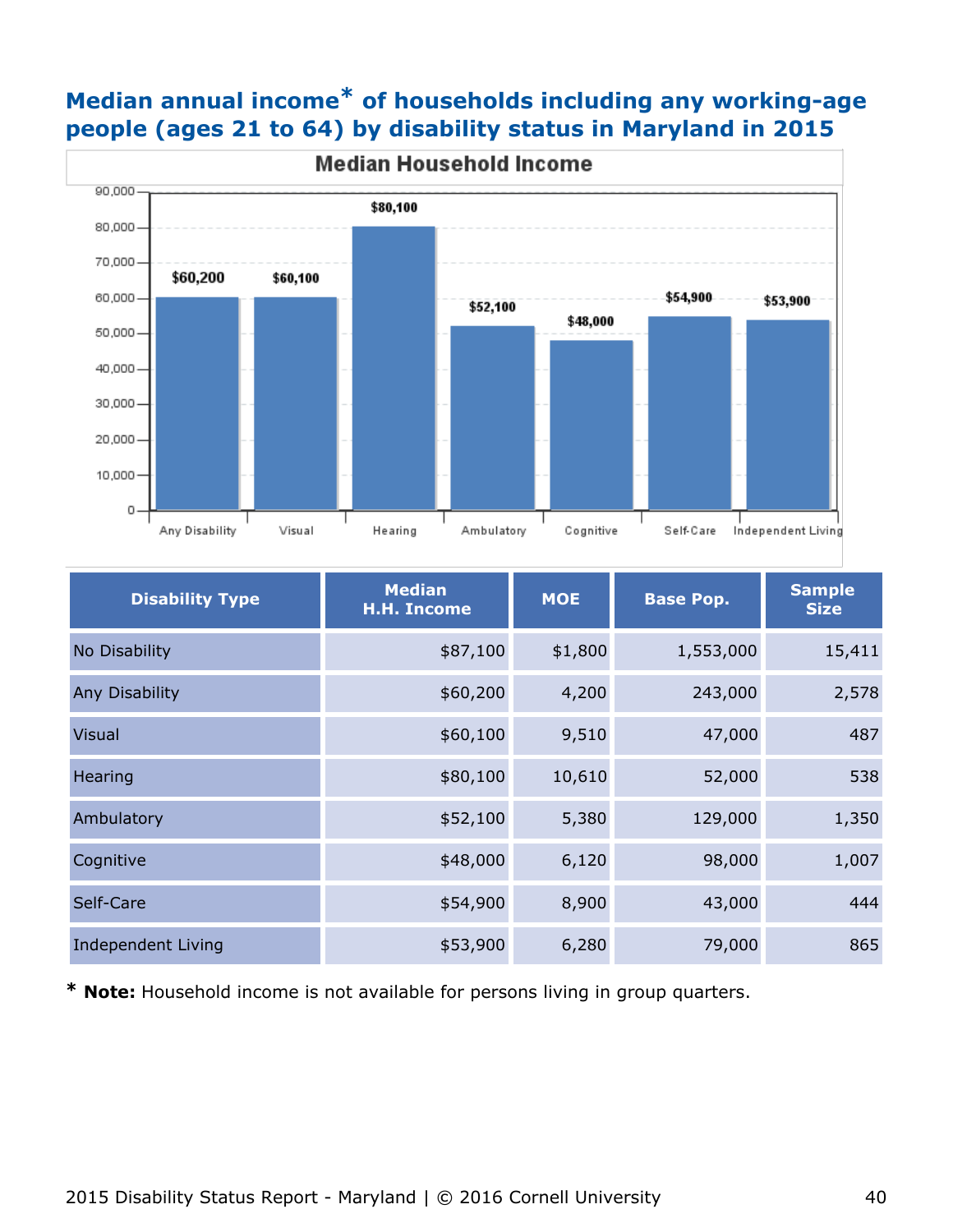## <span id="page-41-0"></span>**Poverty**

## **Introduction**

This section examines the poverty rates\* of non-institutionalized working-age people (ages 21 to 64) with disabilities in Maryland, using data from the 2015 American Community Survey (ACS). For definitions of terms, see Glossary.

## **Quick Statistics**



- In 2015, the poverty rate of working-age people with disabilities in MD was 21.2 percent.
- In 2015, the poverty rate of working-age people without disabilities in MD was 8.0 percent.
- The difference in the poverty rate between working-age people with and without disabilities was 13.2 percentage points.
- Among the six types of disabilities identified in the ACS, the highest poverty rate was for people with "Cognitive Disability," 28.9 percent. The lowest poverty rate was for people with "Hearing Disability," 14.9 percent.

**\* Note:** The Census Bureau does not calculate poverty status for those people living in military group quarters or college dormitories.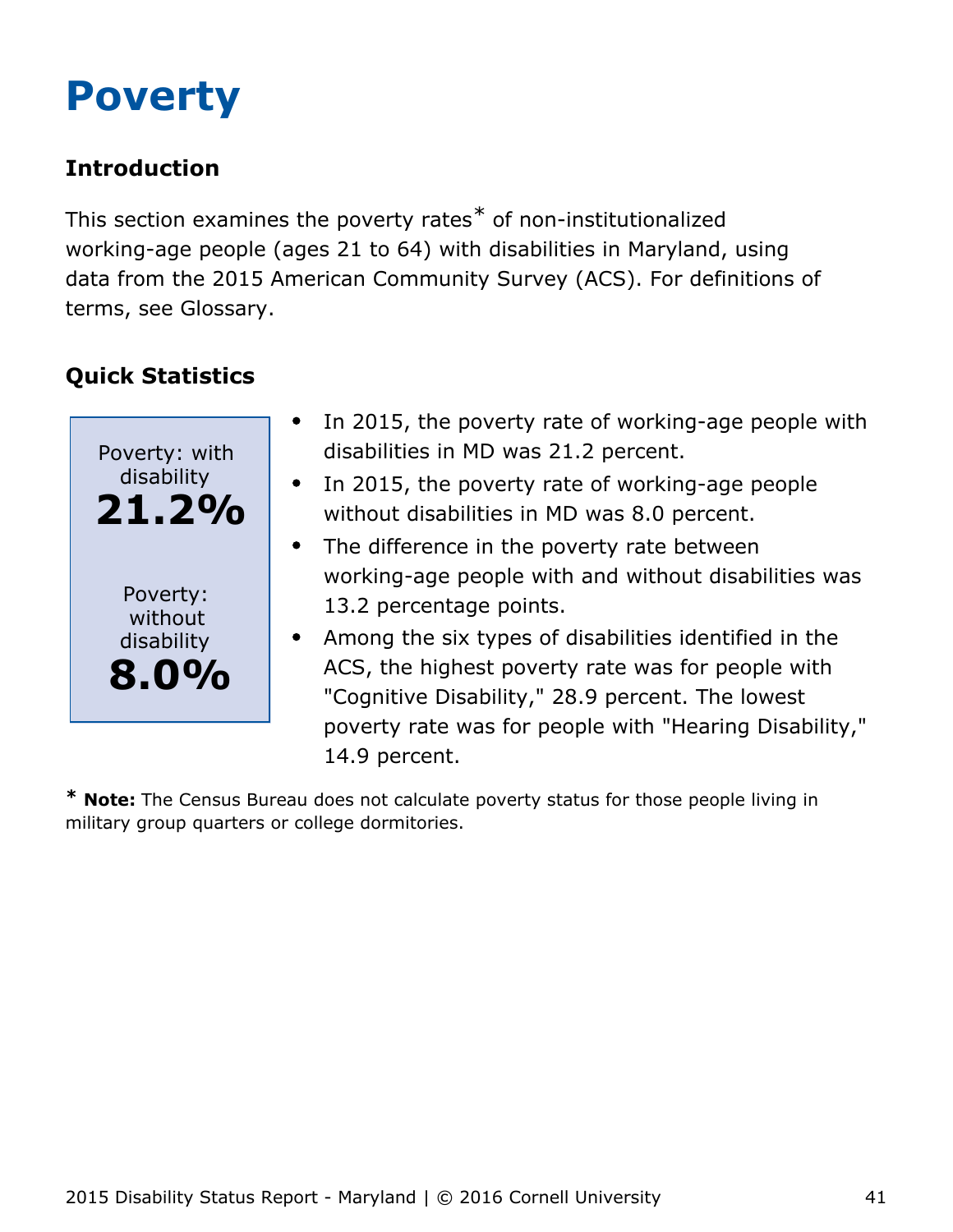

## **Poverty rates\* of non-institutionalized working-age people (ages 21 to 64) by disability status in Maryland in 2015**

| <b>Disability Type</b>    | $\frac{0}{0}$ | <b>MOE</b> | <b>Number</b> | <b>MOE</b> | <b>Base Pop.</b> | <b>Sample</b><br><b>Size</b> |
|---------------------------|---------------|------------|---------------|------------|------------------|------------------------------|
| No Disability             | 8.0           | 0.47       | 256,600       | 15,410     | 3,222,500        | 30,294                       |
| <b>Any Disability</b>     | 21.2          | 2.30       | 64,600        | 7,860      | 304,600          | 3,073                        |
| <b>Visual</b>             | 23.1          | 5.63       | 12,500        | 3,480      | 54,200           | 536                          |
| Hearing                   | 14.9          | 4.59       | 8,700         | 2,890      | 58,300           | 575                          |
| Ambulatory                | 23.2          | 3.39       | 34,700        | 5,780      | 149,700          | 1,507                        |
| Cognitive                 | 28.9          | 4.00       | 35,900        | 5,880      | 124,300          | 1,253                        |
| Self-Care                 | 24.4          | 5.99       | 12,100        | 3,420      | 49,700           | 527                          |
| <b>Independent Living</b> | 25.9          | 4.39       | 25,000        | 4,910      | 96,500           | 1,005                        |

**\* Note:** The Census Bureau does not calculate poverty status for those people living in military group quarters or college dormitories.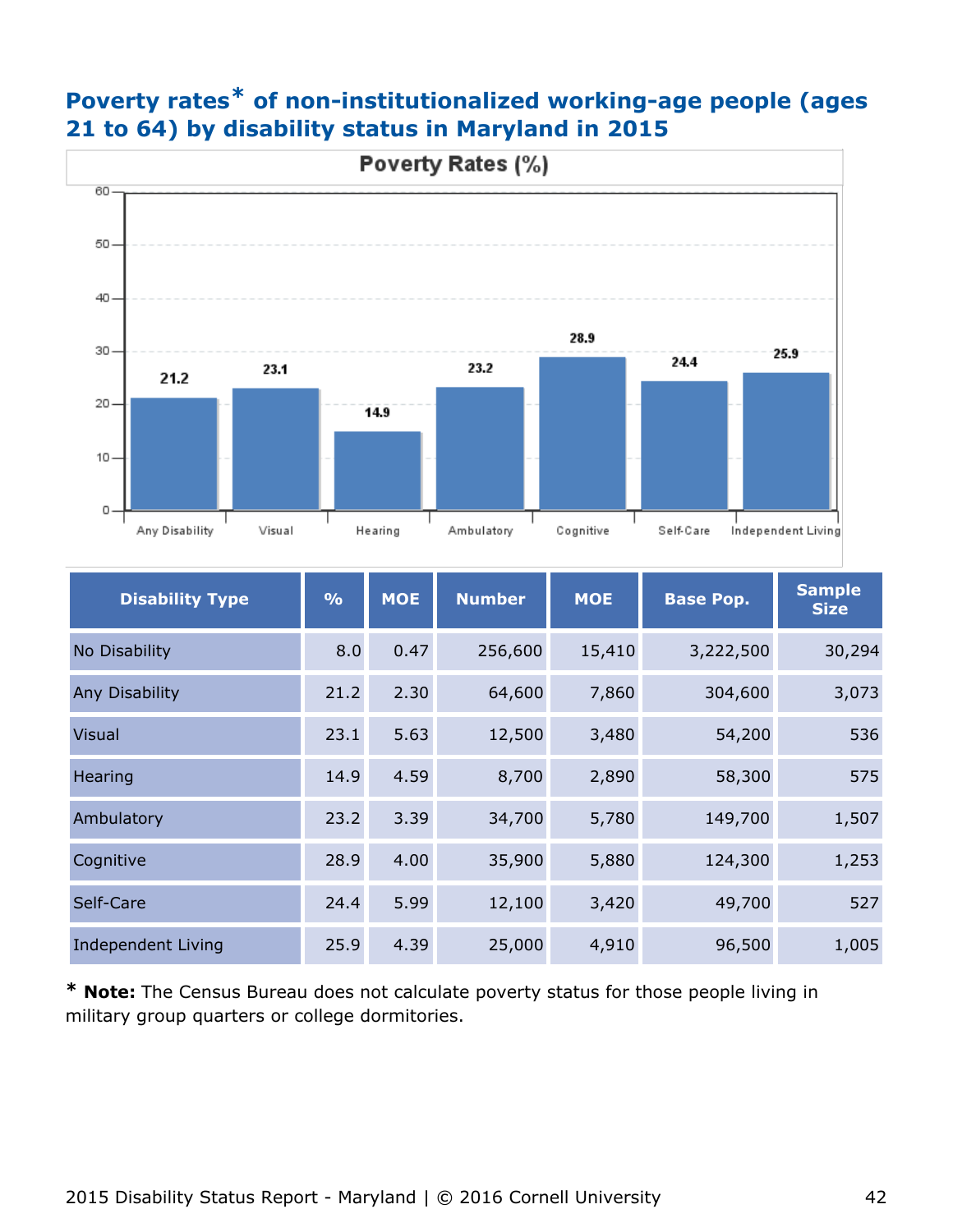# <span id="page-43-0"></span>**Supplemental Security Income (SSI)**

## **Introduction**

This section focuses on the percentage of non-institutionalized working-age people (ages 21 to 64) with disabilities who receive Supplemental Security Income (SSI) payments in Maryland, using data from the 2015 American Community Survey (ACS). For definitions of terms, see Glossary. Please note that these results will differ from official Social Security Administration reports for several reasons. For additional information, please email [DisabilityStatistics@cornell.edu](mailto:DisabilityStatistics@cornell.edu).



- In 2015, the percentage of working-age people with disabilities receiving Supplemental Security Income payments in MD was 17.1 percent.
- In 2015, the number of working-age people with  $\bullet$ disabilities receiving Supplemental Security Income payments in MD was 52,100.
- Among the six types of disabilities identified in the  $\bullet$ ACS, the highest percentage that received SSI was people with "Independent Living Disability," 29.0 percent. The lowest percentage that received SSI was people with "Hearing Disability," 8.3 percent.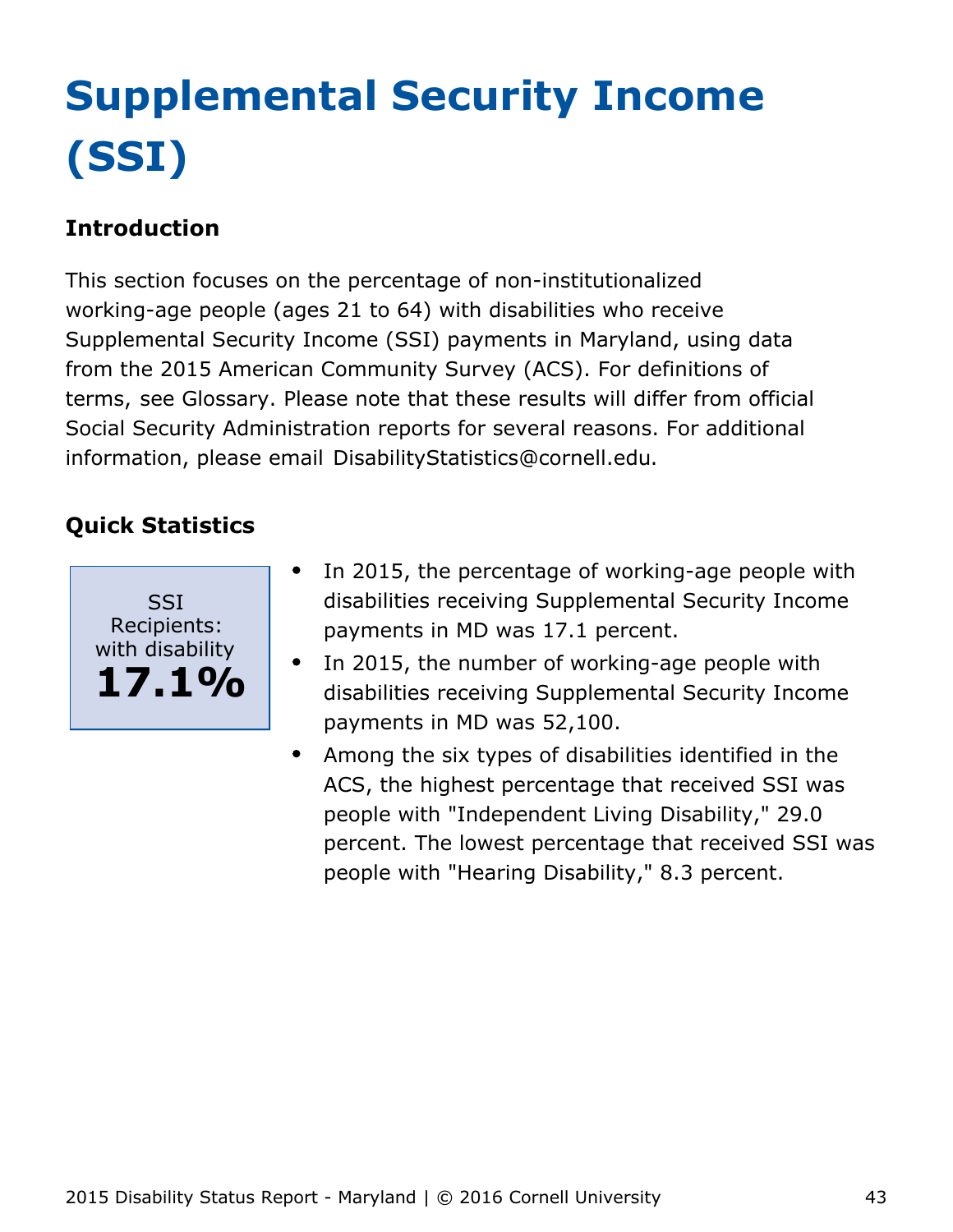### **Percentage of non-institutionalized working-age people (ages 21 to 64) with disabilities who receive Supplemental Security Income (SSI) payments in Maryland in 2015**



| <b>Disability Type</b>    | $\frac{9}{6}$ | <b>MOE</b> | <b>MOE</b><br><b>Number</b> |       | <b>Base Pop.</b> | <b>Sample</b><br><b>Size</b> |
|---------------------------|---------------|------------|-----------------------------|-------|------------------|------------------------------|
| Any Disability            | 17.1          | 1.56       | 52,100                      | 5,210 | 305,100          | 3,085                        |
| <b>Visual</b>             | 10.2          | 2.98       | 5,500                       | 1,700 | 54,200           | 536                          |
| Hearing                   | 8.3           | 2.62       | 4,800                       | 1,590 | 58,300           | 575                          |
| Ambulatory                | 19.4          | 2.34       | 29,000                      | 3,890 | 149,800          | 1,508                        |
| Cognitive                 | 23.9          | 2.77       | 29,800                      | 3,950 | 124,600          | 1,262                        |
| Self-Care                 | 26.0          | 4.51       | 12,900                      | 2,600 | 49,700           | 527                          |
| <b>Independent Living</b> | 29.0          | 3.35       | 28,000                      | 3,830 | 96,600           | 1,007                        |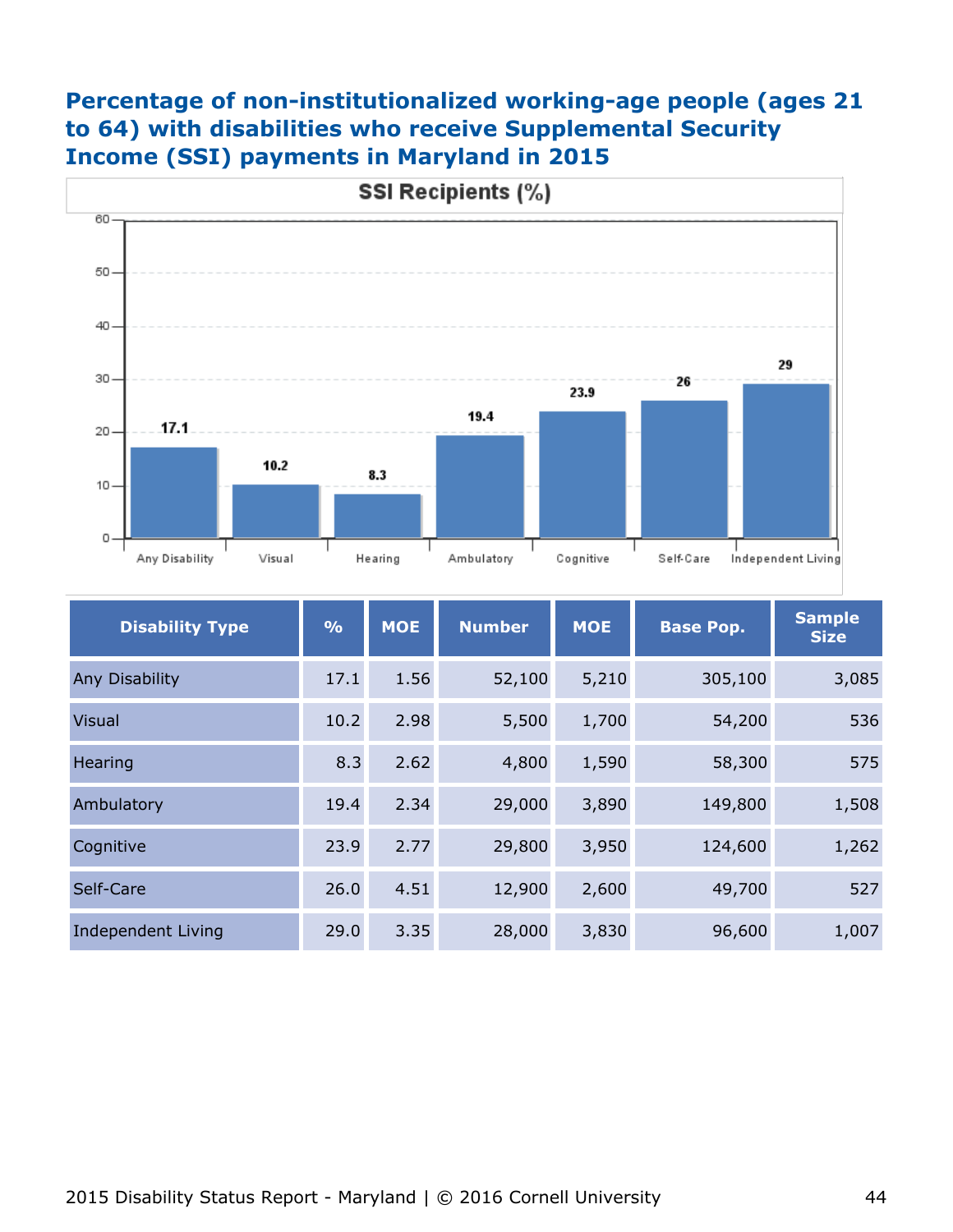# <span id="page-45-0"></span>**Education**

## **High School Diploma/Equivalent**

## **Introduction**

This section explores the percentage of non-institutionalized working-age people (ages 21 to 64) with disabilities with only a high school diploma or equivalent in Maryland, using data from the 2015 American Community Survey (ACS). For definitions of terms, see Glossary.



- In 2015, the percentage of working-age people with  $\bullet$ disabilities with only a high school diploma or equivalent in MD was 34.6 percent.
- In 2015, the percentage of working-age people without disabilities with only a high school diploma or equivalent in MD was 23.0 percent.
- The difference in the percentage with only a high school diploma or equivalent between working-age people with and without disabilities was 11.6 percentage points.
- Among the six types of disabilities identified in the ACS, the highest percentage with only a high school diploma or equivalent was for people with "Self-Care Disability," 43.3 percent. The lowest percentage with only a high school diploma or equivalent was for people with "Visual Disability," 27.0 percent.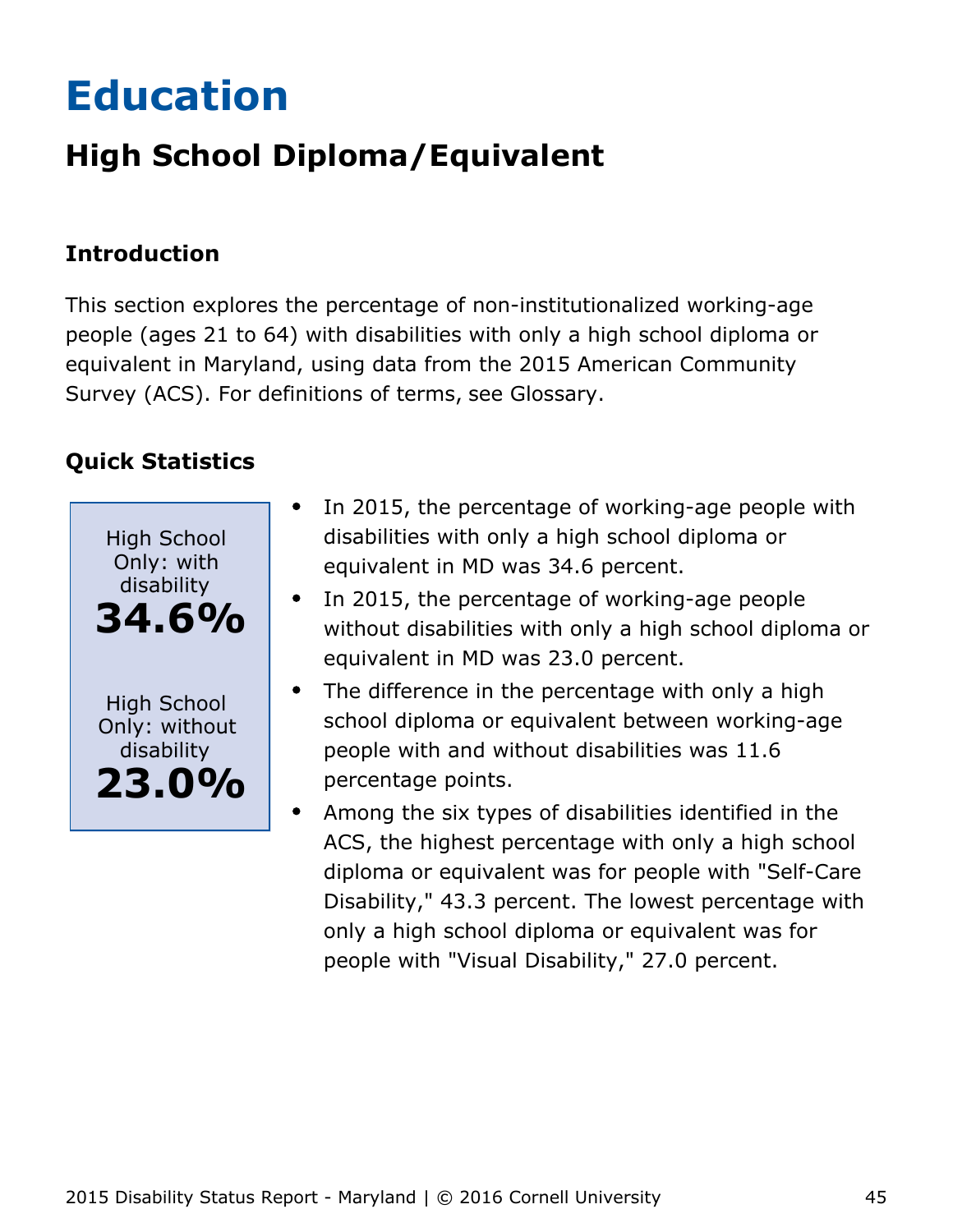### **Percentage of non-institutionalized working-age people (ages 21 to 64) with only a high school diploma or equivalent by disability status in MD in 2015**



| <b>Disability Type</b> | $\frac{9}{6}$ | <b>MOE</b> | <b>Number</b> | <b>MOE</b> | <b>Base Pop.</b> | <b>Sample</b><br><b>Size</b> |
|------------------------|---------------|------------|---------------|------------|------------------|------------------------------|
| No Disability          | 23.0          | 0.54       | 744,200       | 18,500     | 3,236,400        | 30,528                       |
| Any Disability         | 34.6          | 1.97       | 105,700       | 7,380      | 305,100          | 3,085                        |
| <b>Visual</b>          | 27.0          | 4.37       | 14,600        | 2,770      | 54,200           | 536                          |
| Hearing                | 28.4          | 4.28       | 16,500        | 2,940      | 58,300           | 575                          |
| Ambulatory             | 37.3          | 2.86       | 55,800        | 5,390      | 149,800          | 1,508                        |
| Cognitive              | 38.2          | 3.15       | 47,700        | 4,980      | 124,600          | 1,262                        |
| Self-Care              | 43.3          | 5.09       | 21,500        | 3,350      | 49,700           | 527                          |
| Independent Living     | 39.8          | 3.61       | 38,400        | 4,480      | 96,600           | 1,007                        |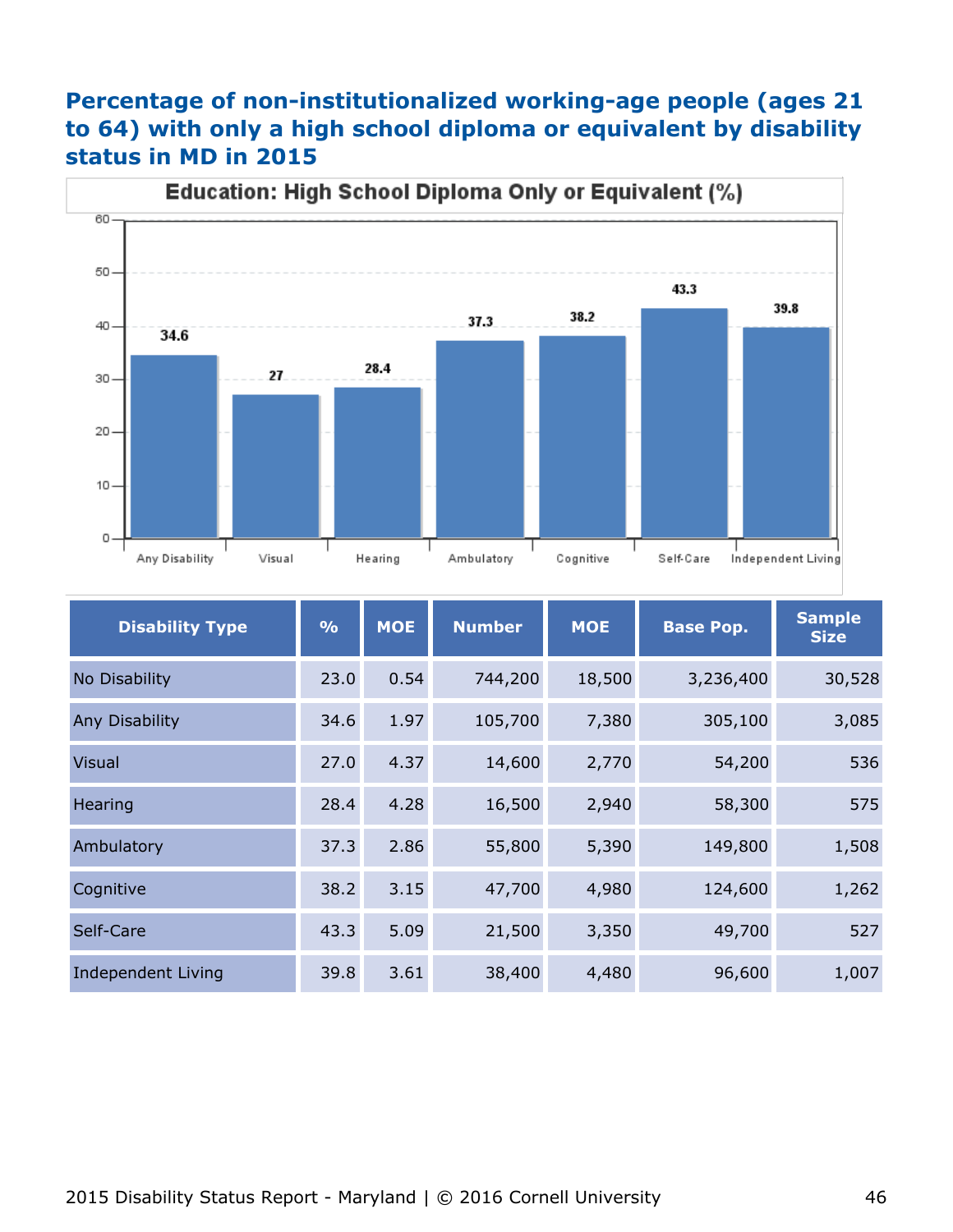# <span id="page-47-0"></span>**Education**

## **Some College/Associate's Degree**

### **Introduction**

This section examines the percentage of non-institutionalized working-age people (ages 21 to 64) with disabilities with only some college or an Associate's degree in Maryland, using data from the 2015 American Community Survey (ACS). For definitions of terms, see Glossary.



- In 2015, the percentage of working-age people with  $\bullet$ disabilities with only some college or an Associate's degree in MD was 28.7 percent.
- In 2015, the percentage of working-age people without disabilities with only some college or an Associate's degree in MD was 28.0 percent.
- The difference in the percentage with only some  $\bullet$ college or an Associate's degree between working-age people with and without disabilities was -0.7 percentage points.
- Among the six types of disabilities identified in the ACS, the highest percentage with only some college or an Associate's degree was for people with "Hearing Disability," 36.2 percent. The lowest percentage with only some college or Associate's degree was for people with "Independent Living Disability," 25.4 percent.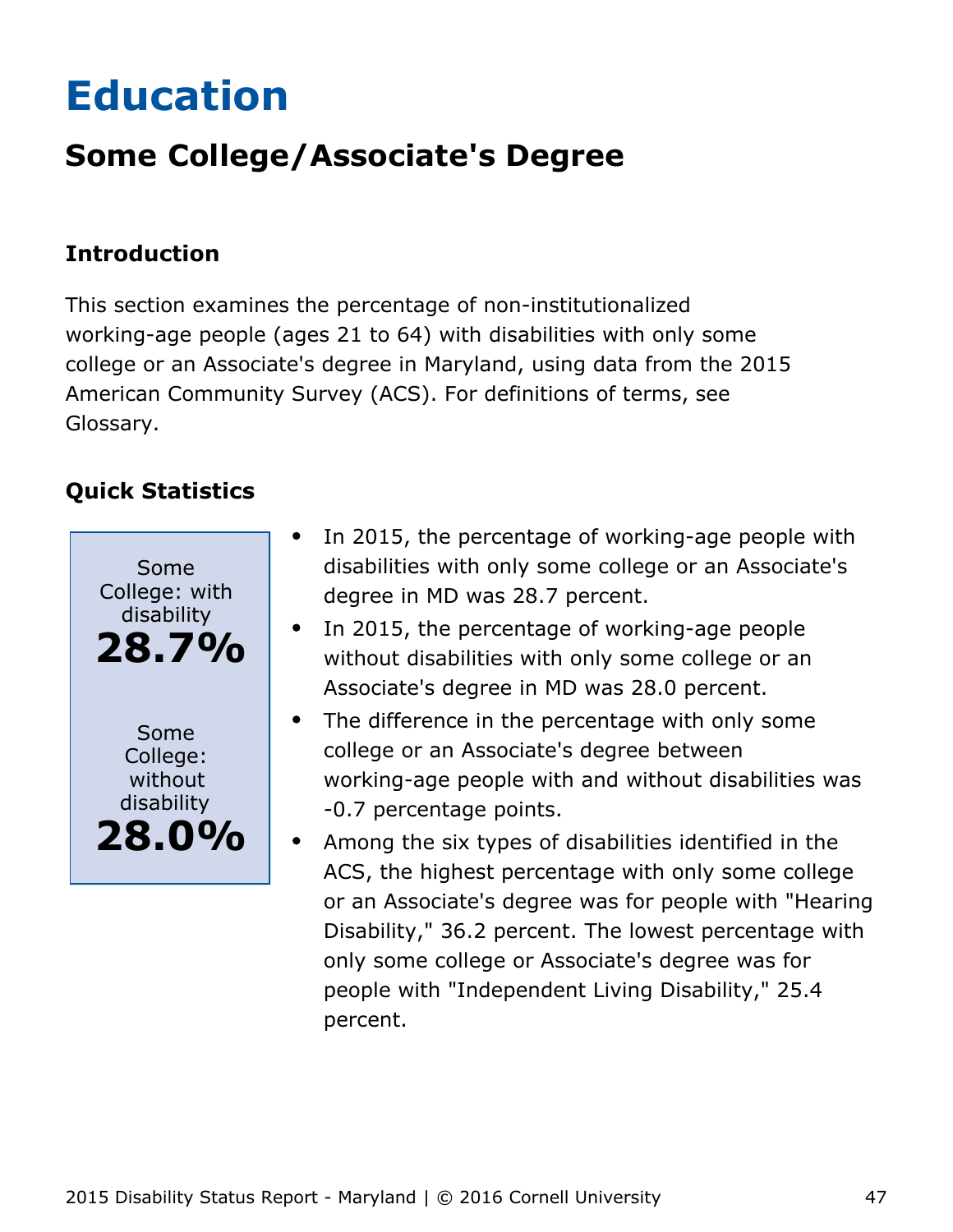## **Percentage of non-institutionalized working-age people (ages 21 to 64) with only some college or an Associate's degree by disability status in Maryland in 2015**



| <b>Disability Type</b>    | $\frac{9}{6}$ | <b>MOE</b> | <b>Number</b> | <b>MOE</b> | <b>Base Pop.</b> | <b>Sample</b><br><b>Size</b> |
|---------------------------|---------------|------------|---------------|------------|------------------|------------------------------|
| No Disability             | 28.0          | 0.57       | 905,400       | 20,090     | 3,236,400        | 30,528                       |
| <b>Any Disability</b>     | 28.7          | 1.88       | 87,700        | 6,740      | 305,100          | 3,085                        |
| <b>Visual</b>             | 27.3          | 4.38       | 14,800        | 2,790      | 54,200           | 536                          |
| Hearing                   | 36.2          | 4.56       | 21,100        | 3,320      | 58,300           | 575                          |
| Ambulatory                | 29.0          | 2.69       | 43,400        | 4,760      | 149,800          | 1,508                        |
| Cognitive                 | 26.6          | 2.87       | 33,100        | 4,160      | 124,600          | 1,262                        |
| Self-Care                 | 26.5          | 4.54       | 13,200        | 2,630      | 49,700           | 527                          |
| <b>Independent Living</b> | 25.4          | 3.21       | 24,500        | 3,580      | 96,600           | 1,007                        |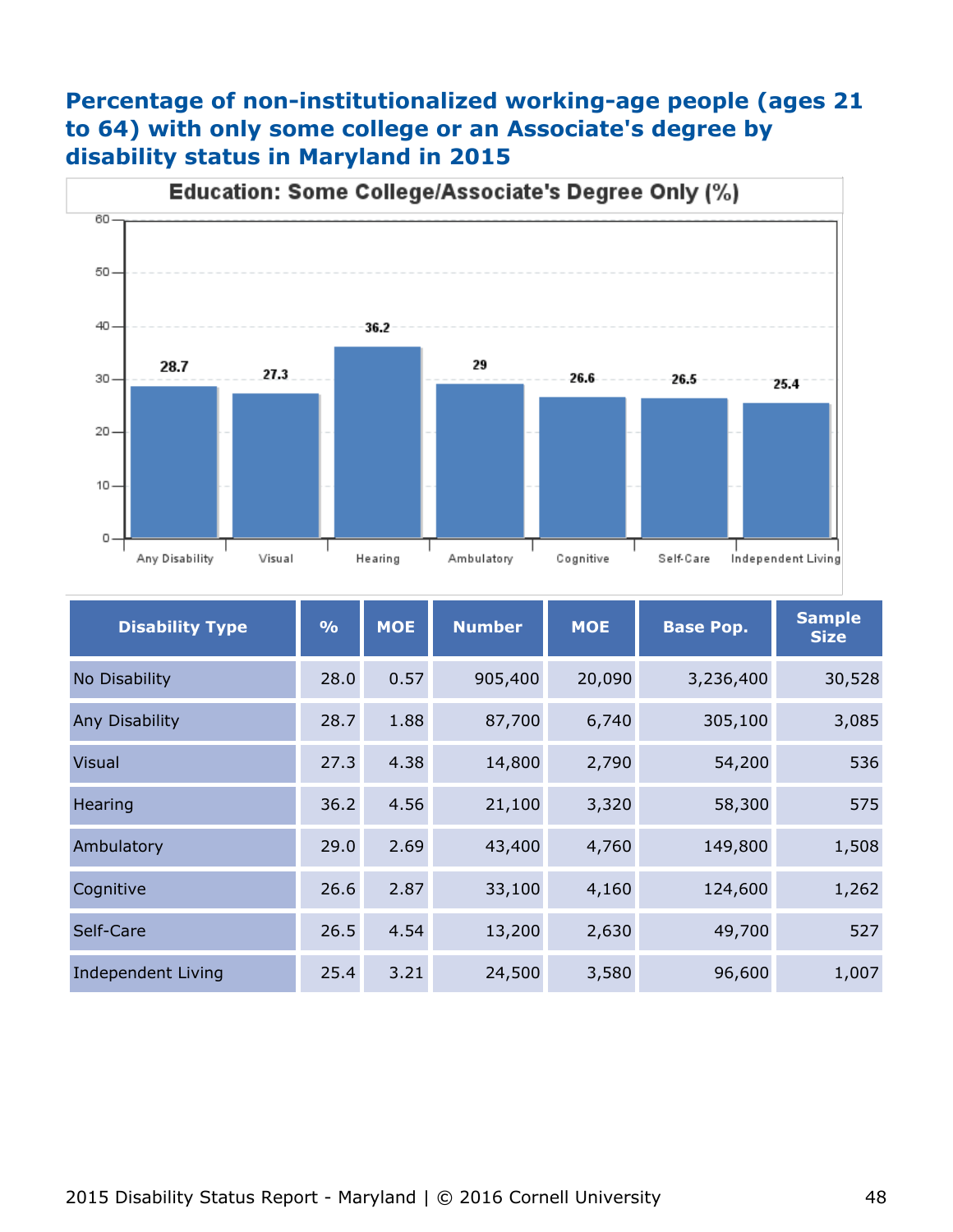# <span id="page-49-0"></span>**Education**

## **Bachelor's Degree or More**

### **Introduction**

This section presents the percentage of non-institutionalized working-age people (ages 21 to 64) with disabilities with a Bachelor's degree or more in Maryland, using data from the 2015 American Community Survey (ACS). For definitions of terms, see Glossary.



- In 2015, the percentage of working-age people with disabilities with a Bachelor's degree or more in MD was 20.5 percent.
- In 2015, the percentage of working-age people without disabilities with a Bachelor's degree or more in MD was 41.4 percent.
- The difference in the percentage with a Bachelor's degree or more between working-age people with and without disabilities was 20.9 percentage points.
- Among the six types of disabilities identified in the ACS, the highest percentage with a Bachelor's degree or more was for people with "Visual Disability," 25.9 percent. The lowest percentage with a Bachelor's degree or more was for people with "Self-Care Disability," 13.4 percent.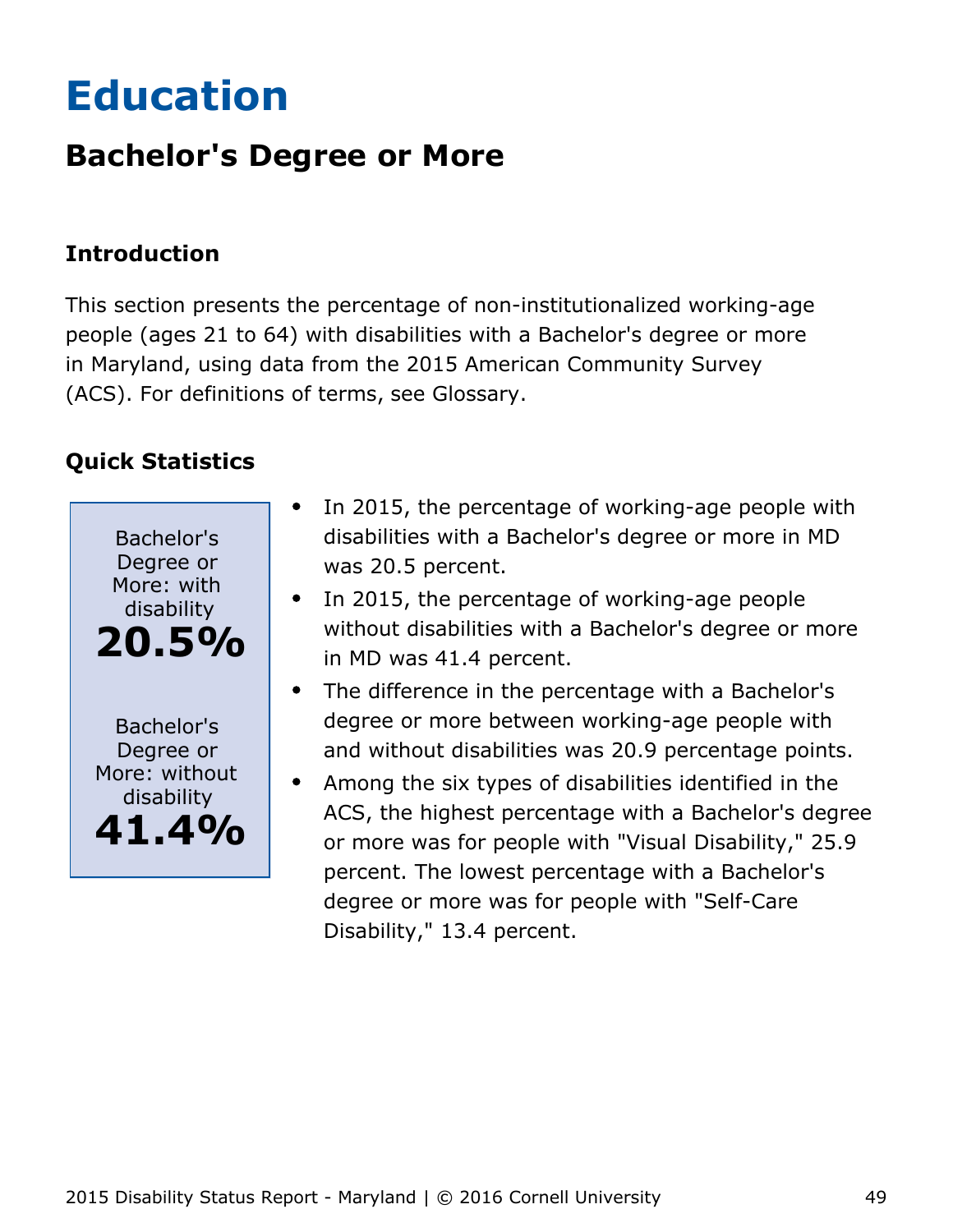### **Percentage of non-institutionalized working-age people (ages 21 to 64) with a Bachelor's degree or more by disability status in Maryland in 2015**



| <b>Disability Type</b>    | $\frac{0}{0}$ | <b>MOE</b> | <b>Number</b> | <b>MOE</b> | <b>Base Pop.</b> |        |
|---------------------------|---------------|------------|---------------|------------|------------------|--------|
| No Disability             | 41.4          | 0.63       | 1,340,000     | 23,380     | 3,236,400        | 30,528 |
| <b>Any Disability</b>     | 20.5          | 1.67       | 62,700        | 5,710      | 305,100          | 3,085  |
| <b>Visual</b>             | 25.9          | 4.31       | 14,100        | 2,720      | 54,200           | 536    |
| Hearing                   | 24.1          | 4.06       | 14,000        | 2,710      | 58,300           | 575    |
| Ambulatory                | 16.3          | 2.19       | 24,300        | 3,570      | 149,800          | 1,508  |
| Cognitive                 | 14.3          | 2.27       | 17,900        | 3,060      | 124,600          | 1,262  |
| Self-Care                 | 13.4          | 3.50       | 6,700         | 1,870      | 49,700           | 527    |
| <b>Independent Living</b> | 14.0          | 2.56       | 13,500        | 2,660      | 96,600           | 1,007  |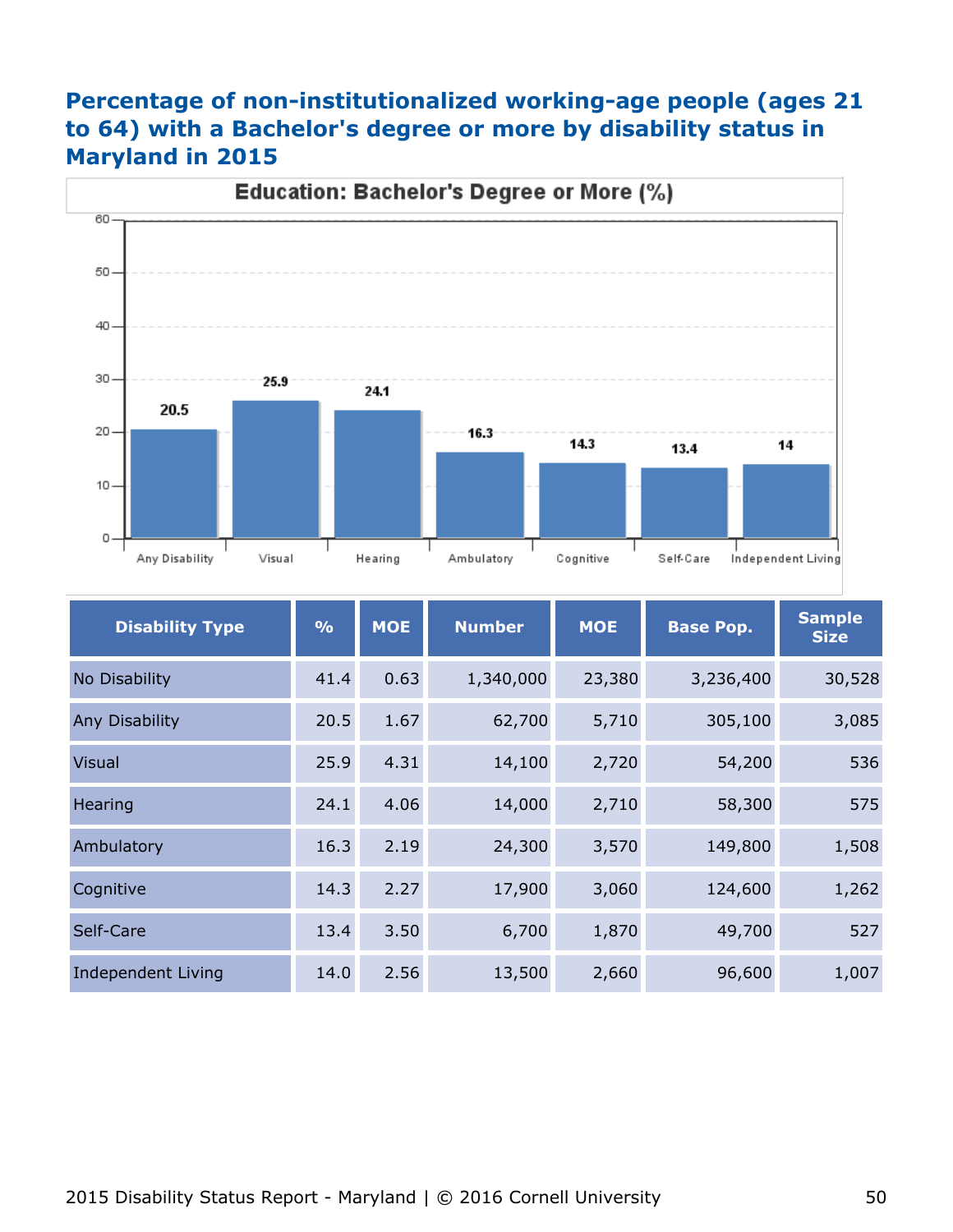# <span id="page-51-0"></span>**Veterans Service-Connected Disability Rating**

### **Introduction**

This section presents the percentage of non-institutionalized working-age (ages 21 to 64) civilian veterans reporting a service-connected disability rating in Maryland. The 2015 American Community Survey (ACS) asks if the veteran has a service-connected disability, and if so, what their rating is (0-100%). A "service-connected" disability is one that has been determined by the Department of Veterans Affairs (VA) as being a result of disease or injury incurred or aggravated during military service. Note that a veteran can receive disability compensation for a wide range of conditions, and a veteran with a service-connected disability may not report having one of the six ACS functional or activity limitation disabilities. For definitions of terms, see Glossary.

### **Quick Statistics**

Veterans with a Service-Connected Disability **22.5%**

- In 2015, there were 204,300 working-age civilian veterans in MD, of whom 45,900 had a VA service-connected disability.
- $\bullet$ In 2015, the percentage of working-age civilian veterans in MD with a VA service-connected disability was 22.5 percent.
- In 2015, 12,000 working-age civilian veterans in  $\bullet$ MD had the most severe service-connected disability rating (70 percent or above).
- In 2015, 26.2 percent of the working-age civilian  $\bullet$ veterans in MD who had a service connected disability had a service-connected disability rating of 70 percent or above.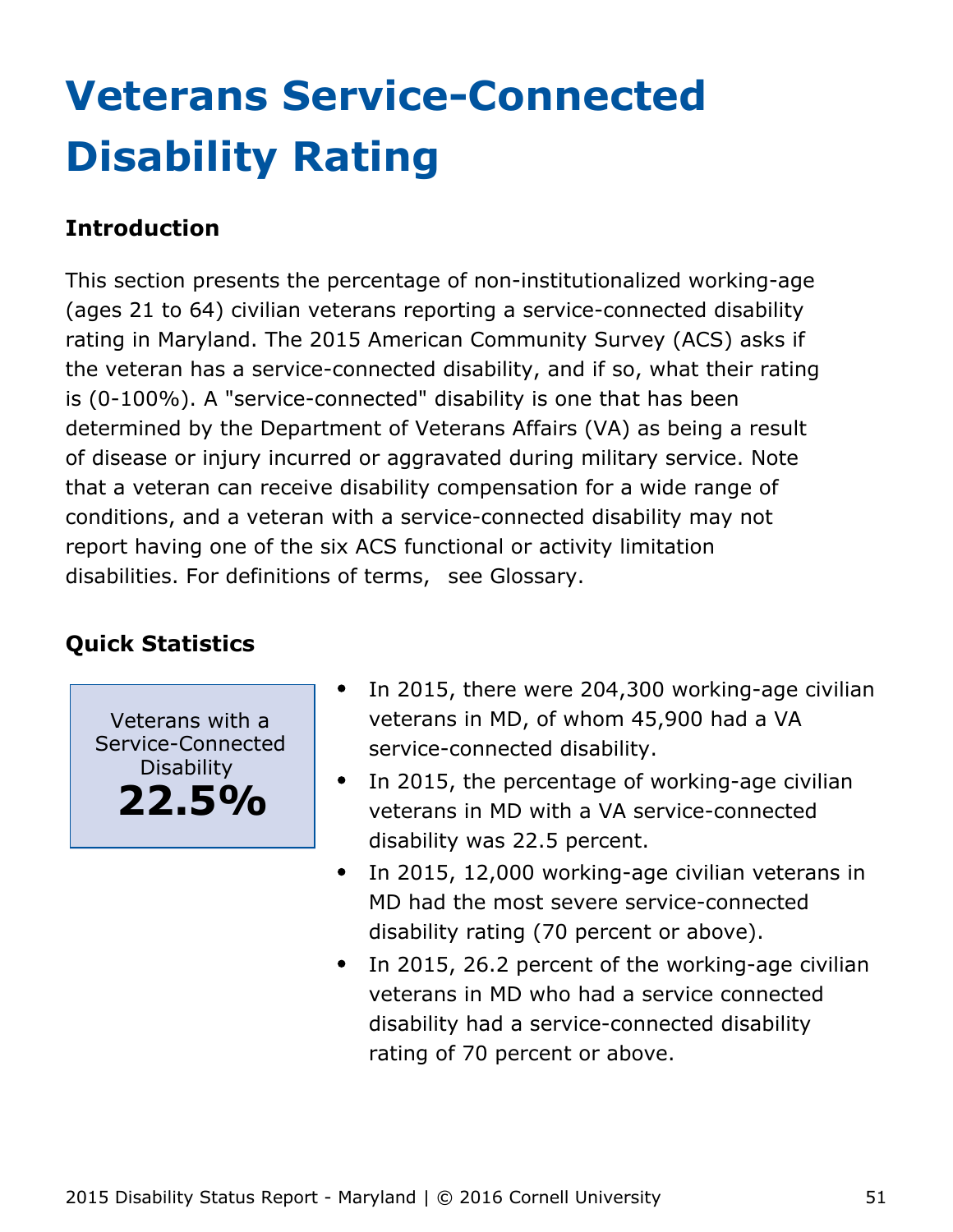### **Disability rating of working-age civilian veterans (ages 21 to 64) with a service-connected disability in Maryland in 2015**



| <b>Service-Connected</b><br><b>Disability</b>                     | $\frac{9}{6}$ |               | MOE Number MOE |             | <b>Base Pop.</b> | <b>Sample</b><br><b>Size</b> |  |  |  |  |
|-------------------------------------------------------------------|---------------|---------------|----------------|-------------|------------------|------------------------------|--|--|--|--|
| Has a service-connected disability rating<br>$(0-100\%)$          |               | $22.5$ $2.12$ | 45,900 4,890   |             | 204,300          | 2,028                        |  |  |  |  |
| Disability rating of veterans with a service connected-disability |               |               |                |             |                  |                              |  |  |  |  |
| 0 percent                                                         |               | $7.0$ 2.73    |                | 3,200 1,300 | 45,900           | 451                          |  |  |  |  |
| 10 or 20 percent                                                  |               | 26.3 4.71     | 12,100 2,520   |             | 45,900           | 451                          |  |  |  |  |
| 30 or 40 percent                                                  |               | 20.5 4.32     |                | 9,400 2,220 | 45,900           | 451                          |  |  |  |  |
| 50 or 60 percent                                                  |               | 15.6 3.88     |                | 7,200 1,940 | 45,900           | 451                          |  |  |  |  |
| 70 percent or higher                                              |               | 26.2 4.70     | 12,000 2,510   |             | 45,900           | 451                          |  |  |  |  |
| Rating not reported                                               |               | $4.3$ 2.17    |                | 2,000 1,020 | 45,900           | 451                          |  |  |  |  |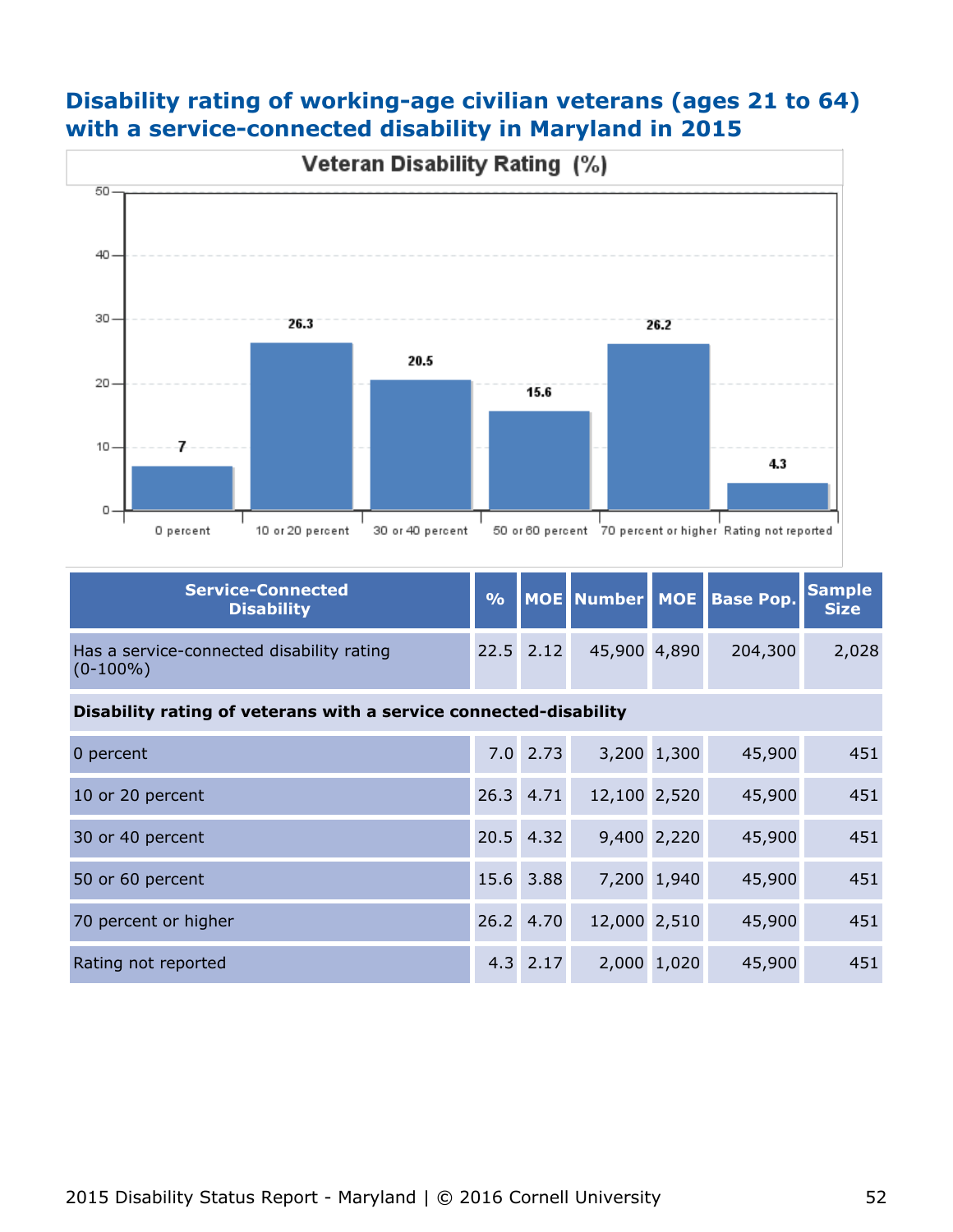# <span id="page-53-0"></span>**Health Insurance Coverage**

## **Introduction**

This section examines the health insurance coverage of non-institutionalized working-age people (ages 21 to 64) with disabilities in Maryland, using data from the 2015 American Community Survey (ACS). For definitions of terms, see Glossary.



- In 2015, 93.4 percent of working-age people with disabilities in MD had some type of health insurance coverage.
- In 2015, 91.1 percent of working-age people without disabilities in MD had some type of health insurance coverage.
- The difference in the health insurance coverage rate between working-age people with and without disabilities was 2.3 percentage points.
- Among the six types of disabilities identified in the ACS, the highest health insurance coverage rate was for people with "Ambulatory Disability," 94.6 percent. The lowest health insurance coverage rate was for people with "Visual Disability," 90.8 percent.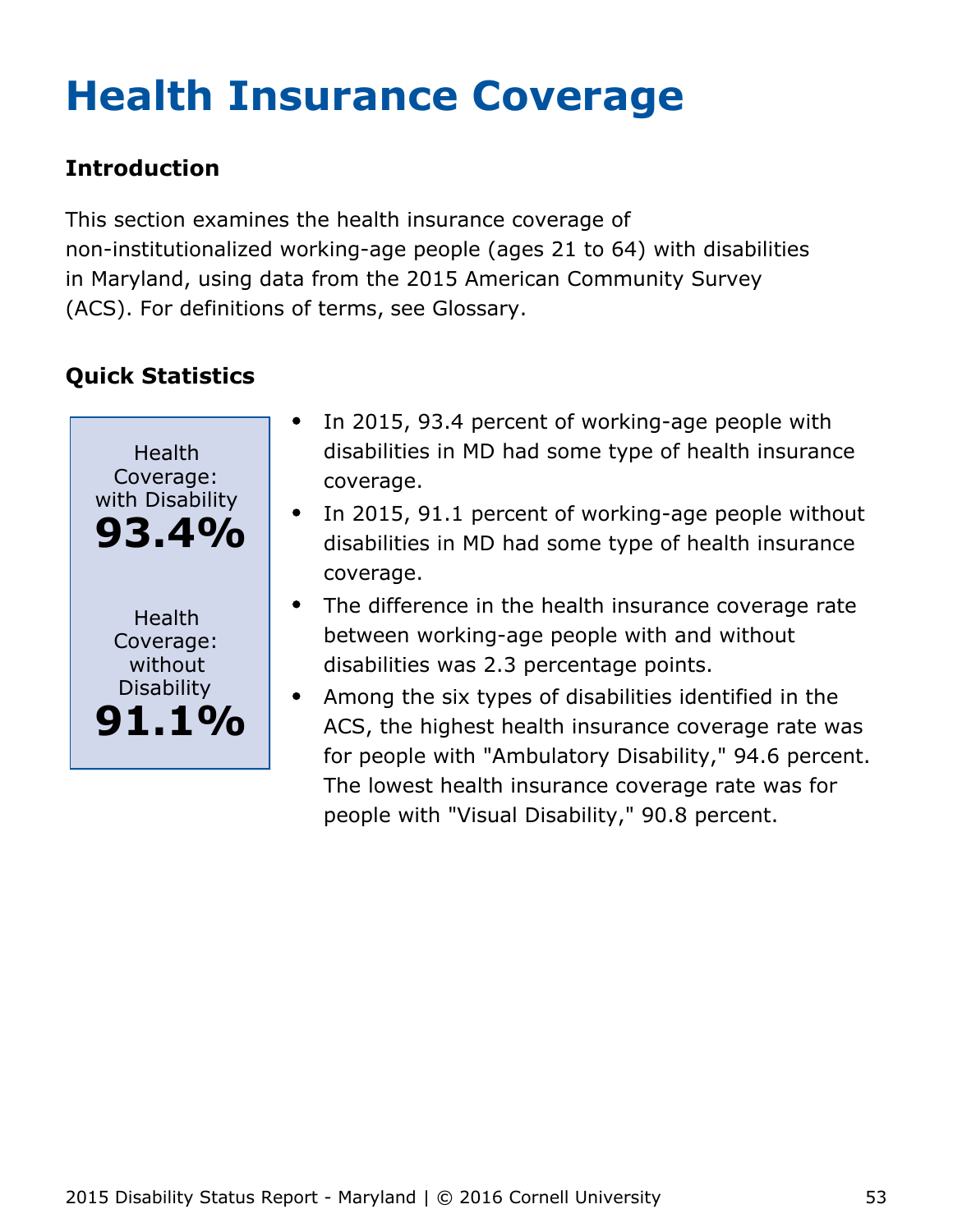#### **Health Insurance Coverage of non-institutionalized working-age people (ages 21 to 64) by disability status in Maryland in 2015**



| <b>Disability Type</b>    | $\frac{9}{6}$ | <b>MOE</b> | <b>Number</b> | <b>MOE</b> | <b>Base Pop.</b> | <b>Sample</b><br><b>Size</b> |
|---------------------------|---------------|------------|---------------|------------|------------------|------------------------------|
| No Disability             | 91.1          | 0.47       | 2,947,100     | 36,100     | 3,236,400        | 30,528                       |
| Any Disability            | 93.4          | 1.32       | 284,900       | 15,350     | 305,100          | 3,085                        |
| <b>Visual</b>             | 90.8          | 3.66       | 49,300        | 6,510      | 54,200           | 536                          |
| Hearing                   | 91.9          | 3.33       | 53,600        | 6,790      | 58,300           | 575                          |
| Ambulatory                | 94.6          | 1.72       | 141,600       | 10,960     | 149,800          | 1,508                        |
| Cognitive                 | 93.4          | 2.07       | 116,400       | 9,950      | 124,600          | 1,262                        |
| Self-Care                 | 94.3          | 3.06       | 46,800        | 6,350      | 49,700           | 527                          |
| <b>Independent Living</b> | 93.9          | 2.27       | 90,700        | 8,810      | 96,600           | 1,007                        |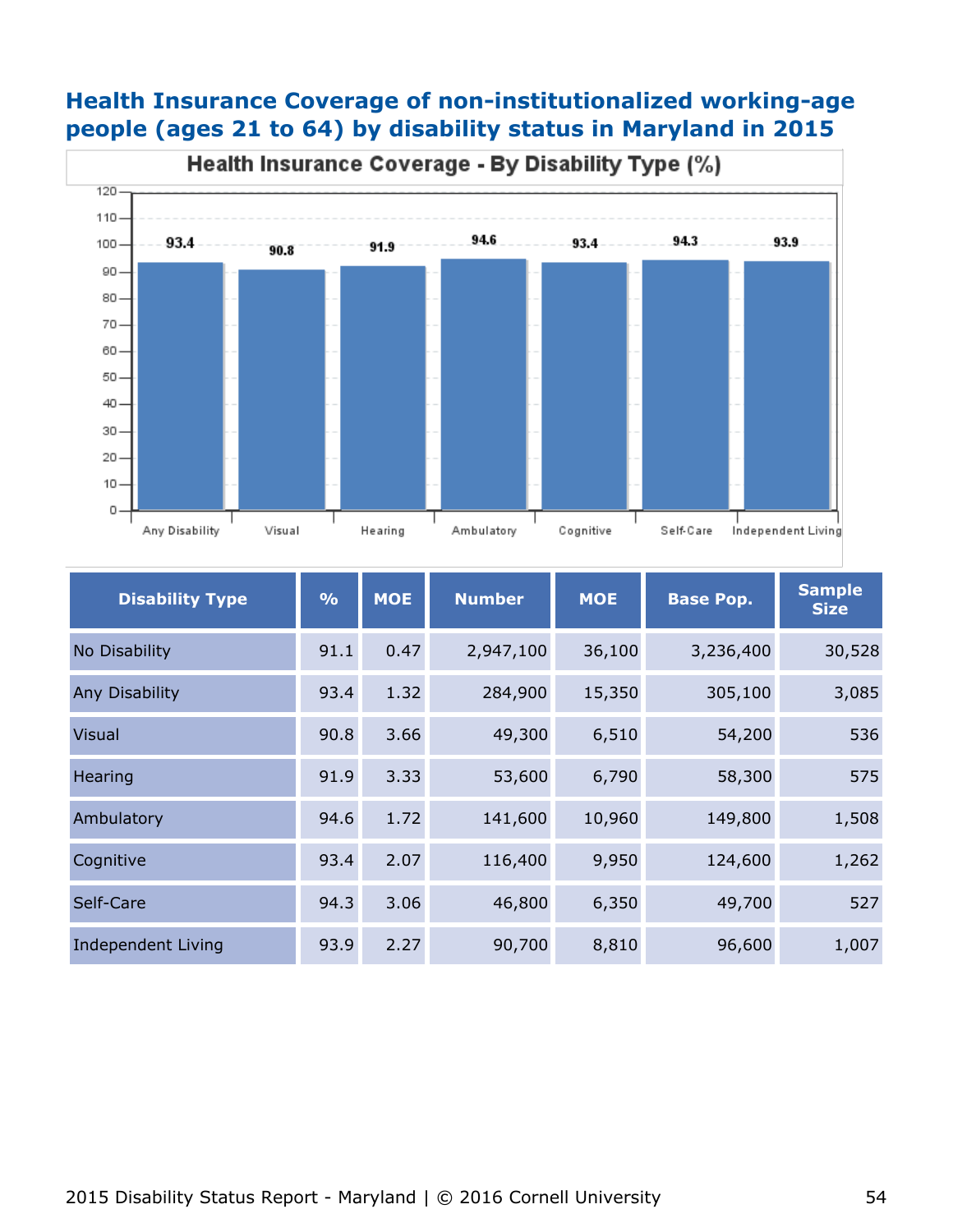# <span id="page-55-0"></span>**Type of Health Insurance Coverage**

## **Introduction**

This section examines the type of health insurance coverage for non-institutionalized working-age people (ages 21 to 64) with disabilities in Maryland, using data from the 2015 American Community Survey (ACS). Note that people can report more than one type of insurance coverage. For definitions of terms, see Glossary.



- In 2015, 43.6 percent of working-age people with disabilities in MD reported health insurance coverage through a current or former employer or union (theirs or another family member).
- In 2015, 70.2 percent of working-age people  $\bullet$ without disabilities in MD reported health insurance coverage through a current or former employer or union (theirs or another family member).
- In 2015, 11.3 percent of working-age people with disabilities in MD reported purchasing health insurance coverage directly from an insurance company (by themselves or another family member).
	- In 2015, 20.7 percent of working-age people with disabilities in MD reported Medicare coverage and 39.1 percent reported Medicaid coverage (or other government-assistance plan for those with low incomes or a disability).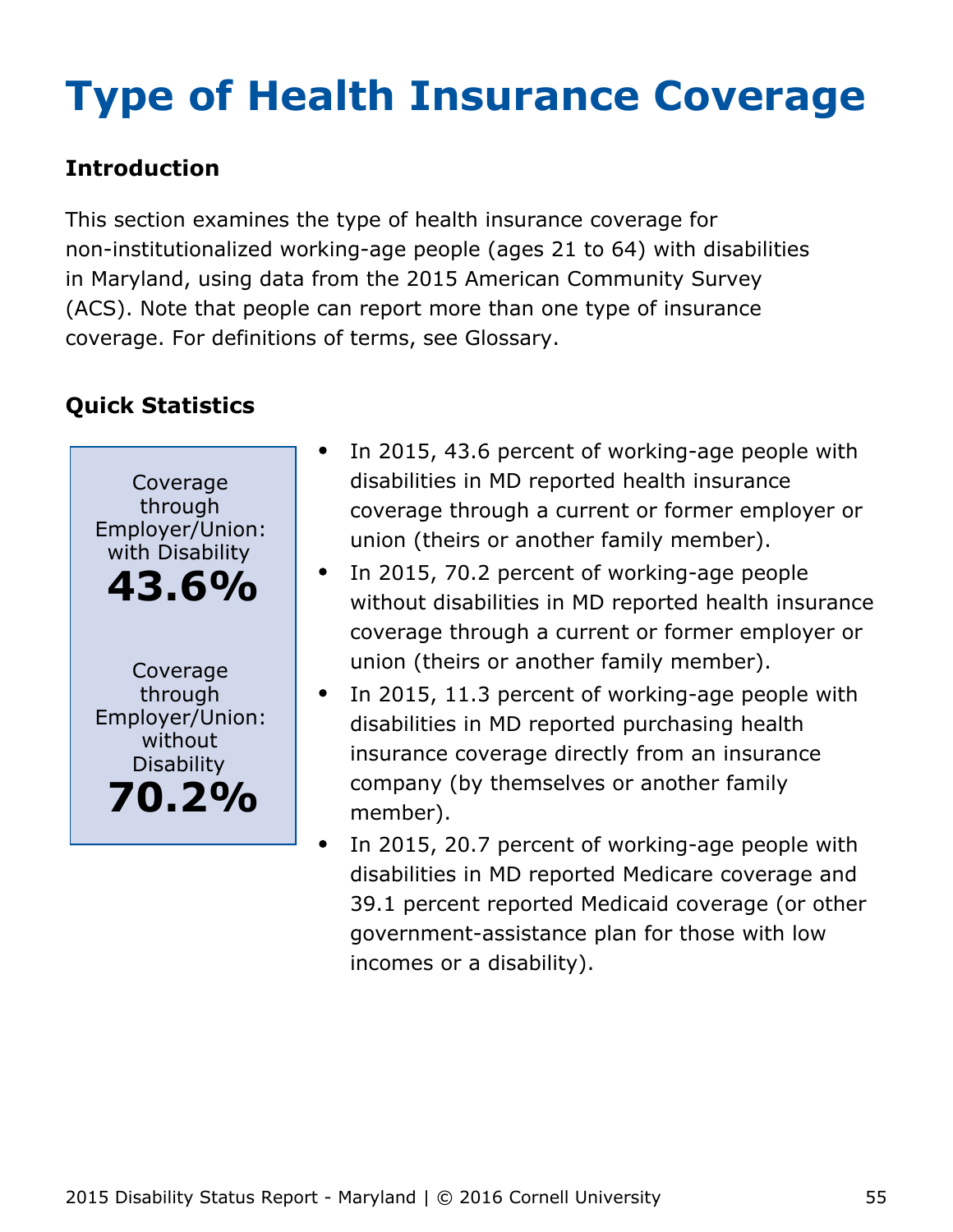### **Type of Health Insurance Coverage of non-institutionalized working-age people (ages 21 to 64) by disability status in Maryland in 2015**

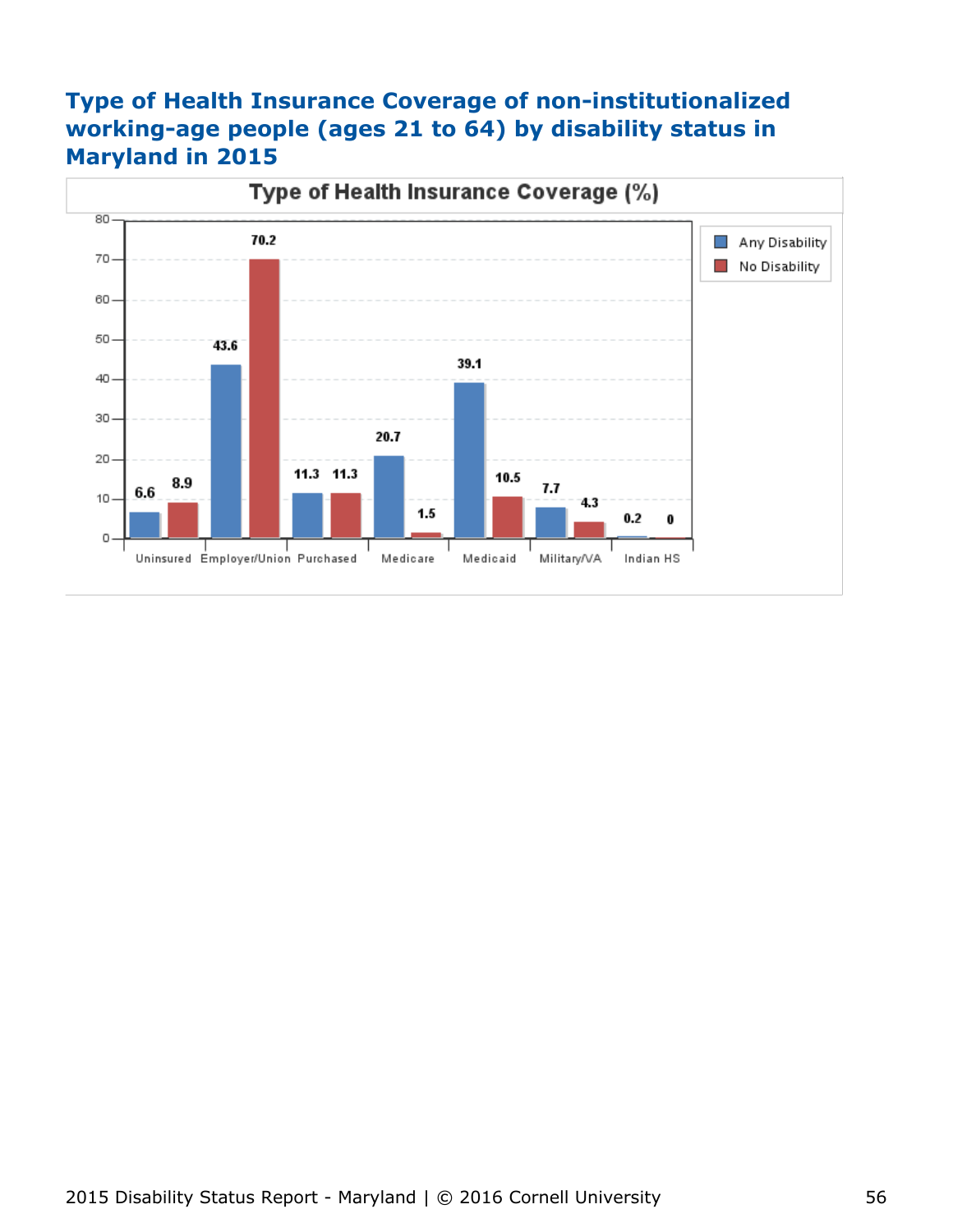| <b>Disability Status/</b><br><b>Insurance Type</b> | $\frac{0}{0}$ | <b>MOE</b> | <b>Number</b> | <b>MOE</b> | <b>Base Pop.</b> | <b>Sample</b><br><b>Size</b> |  |  |  |  |
|----------------------------------------------------|---------------|------------|---------------|------------|------------------|------------------------------|--|--|--|--|
| <b>Any Disability</b>                              |               |            |               |            |                  |                              |  |  |  |  |
| Uninsured                                          | 6.6           | 1.32       | 20,200        | 4,180      | 305,100          | 3,085                        |  |  |  |  |
| Employer/Union                                     | 43.6          | 2.64       | 132,900       | 10,620     | 305,100          | 3,085                        |  |  |  |  |
| Purchased                                          | 11.3          | 1.69       | 34,400        | 5,450      | 305,100          | 3,085                        |  |  |  |  |
| Medicare                                           | 20.7          | 2.16       | 63,300        | 7,370      | 305,100          | 3,085                        |  |  |  |  |
| Medicaid                                           | 39.1          | 2.60       | 119,300       | 10,070     | 305,100          | 3,085                        |  |  |  |  |
| Military/VA                                        | 7.7           | 1.42       | 23,400        | 4,500      | 305,100          | 3,085                        |  |  |  |  |
| <b>Indian Health Service</b>                       | 0.2           | 3.29       | 600           | 720        | 305,100          | 3,085                        |  |  |  |  |
| <b>No Disability</b>                               |               |            |               |            |                  |                              |  |  |  |  |
| Uninsured                                          | 8.9           | 0.47       | 289,400       | 15,460     | 3,236,400        | 30,528                       |  |  |  |  |
| Employer/Union                                     | 70.2          | 0.75       | 2,273,100     | 35,020     | 3,236,400        | 30,528                       |  |  |  |  |
| Purchased                                          | 11.3          | 0.52       | 364,400       | 17,240     | 3,236,400        | 30,528                       |  |  |  |  |
| Medicare                                           | 1.5           | 3.29       | 46,900        | 6,360      | 3,236,400        | 30,528                       |  |  |  |  |
| Medicaid                                           | 10.5          | 0.50       | 340,900       | 16,710     | 3,236,400        | 30,528                       |  |  |  |  |
| Military/VA                                        | 4.3           | 0.33       | 137,800       | 10,810     | 3,236,400        | 30,528                       |  |  |  |  |
| <b>Indian Health Service</b>                       | 0.0           | 3.29       | 1,500         | 1,130      | 3,236,400        | 30,528                       |  |  |  |  |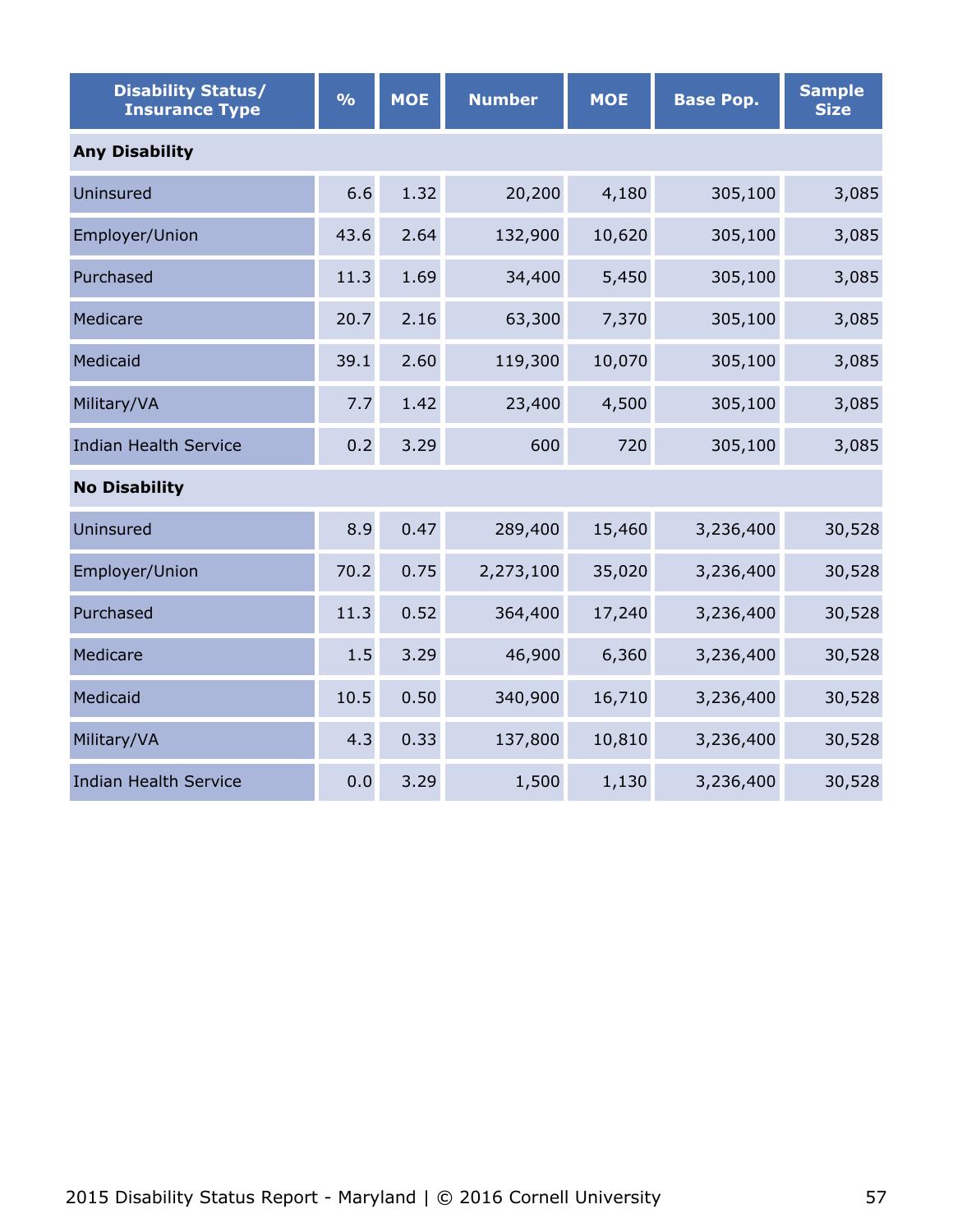## <span id="page-58-0"></span>**Glossary**

#### **Actively Looking for Work**

A person is defined as ACTIVELY looking for work if he or she reports looking for work during the last four weeks.

### **Ambulatory Disability**

This disability type is based on the question (*asked of persons ages 5 or older*): Does this person have serious difficulty walking or climbing stairs?

### **Base Population (Base Pop.)**

The estimated number of individuals upon which the calculation is based. (For percentages, this is the denominator).

#### **Cognitive Disability**

This disability type is based on the question (*asked of persons ages 5 or older*): Because of a physical, mental, or emotional condition, does this person have serious difficulty concentrating, remembering, or making decisions?

### **Disability and Disability Types**

The ACS definition of disability is based on six questions. A person is coded as having a disability if he or she or a proxy respondent answers affirmatively for one or more of these six categories.

- *Hearing Disability (asked of all ages):* Is this person deaf or does he/she have serious difficulty hearing?
- *Visual Disability (asked of all ages)*: Is this person blind or does he/she have serious difficulty seeing even when wearing glasses?
- *Cognitive Disability (asked of persons ages 5 or older)*: Because of a physical, mental, or emotional condition, does this person have serious difficulty concentrating, remembering, or making decisions?
- *Ambulatory Disability* (asked of persons ages 5 or older): Does this person have serious difficulty walking or climbing stairs?
- *Self-care Disability (asked of persons ages 5 or older)*: Does this person have difficulty dressing or bathing?
- *Independent Living Disability (asked of persons ages 15 or older):* Because of a physical, mental, or emotional condition, does this person have difficulty doing errands alone such as visiting a doctor's office or shopping?

#### **Earnings**

Earnings are defined as wages, salary, commissions, bonuses, or tips from all jobs including self-employment income (NET income after business expenses) from own nonfarm businesses or farm businesses, including proprietorships and partnerships.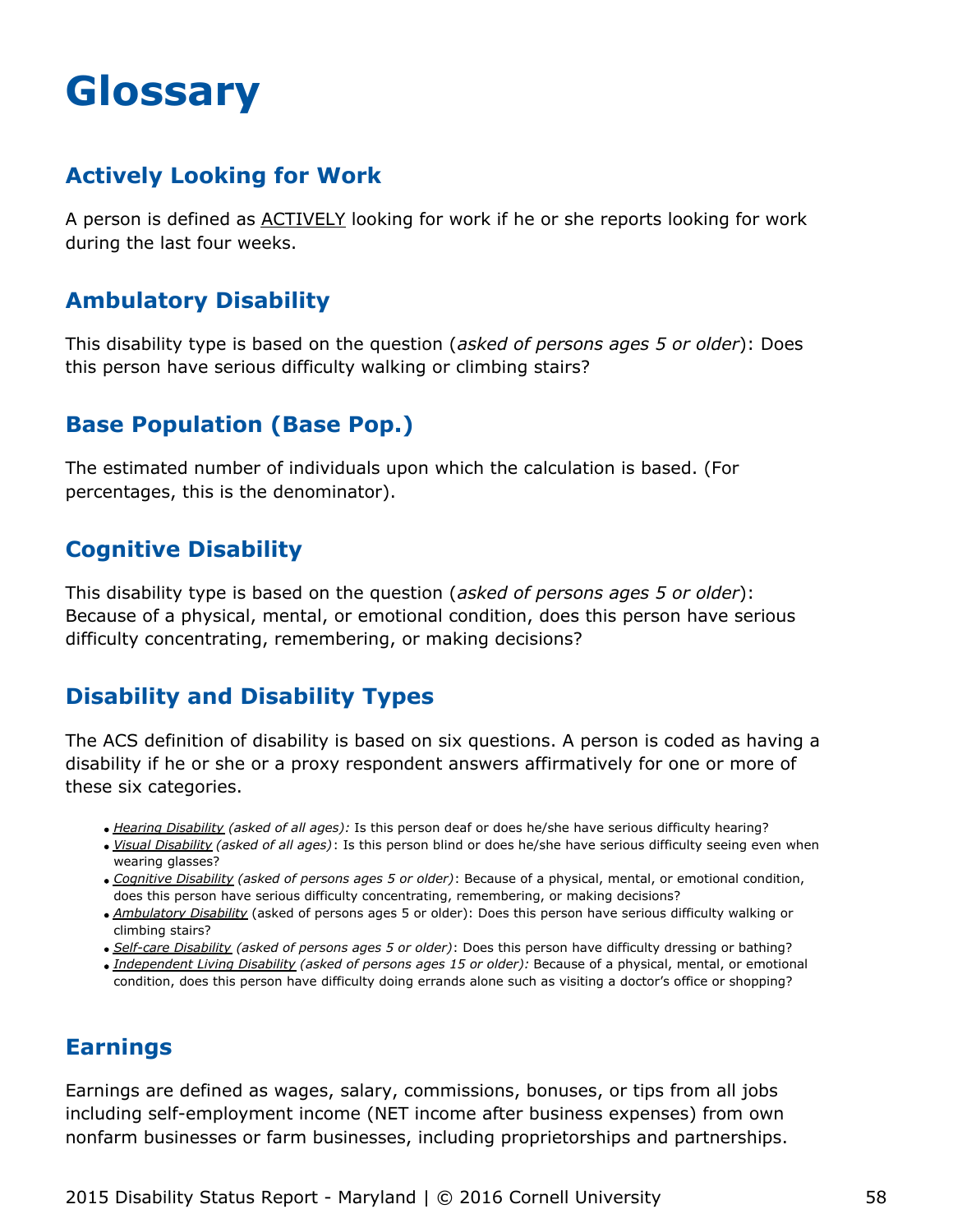#### **Education**

Our definition is based on the responses to the question: "What is the highest degree or level of school this person has completed? If currently enrolled, mark the previous grade or highest degree received." Our category "high school diploma/equivalent" includes those marking the ACS option "Regular high school diploma — GED or alternative credential." Our category "Some college/Associate's degree" includes those marking the ACS options: some college credit, but less than 1 year of college credit; one or more years of college credit but no degree, or "Associate's degree (for example: AA, AS)." Our category "a Bachelor's or more" includes those marking the ACS options: "Bachelor's degree (for example: BA, BS)"; "Master's degree (for example: MA, MS, MEng, MEd, MSW, MBA)"; "Professional degree (for example: MD, DDS, DVM, LLB, JD)"; or "Doctorate degree (for example: PhD, EdD)." Note in 2008 changes were made to some of the response categories and the layout of this question.

#### **Employment**

A person is considered employed if he or she is either

- a. "at work": those who did any work at all during the reference week as a paid employee (worked in his or her own business or profession, worked on his or her own farm, or worked 15 or more hours as an unpaid worker on a family farm or business) or
- b. were "with a job but not at work," : had a job but temporarily did not work at that job during the reference week due to illness, bad weather, industrial dispute, vacation or other personal reasons. The reference week is defined as the week preceding the date the questionnaire was completed.

#### **Full-Time/Full-Year Employment**

A person is considered employed full-time/full-year if he or she worked 35 hours or more per week (full-time) and 50 or more weeks per year (full-year). The reference period is defined as the year preceding the date the questionnaire was completed. Note: this does not signify whether a person is eligible for fringe benefits. The question and response categories regarding weeks worked per year was changed in 2008.

### **Group Quarters (GQ)**

A GQ is a place where people live or stay that is normally owned or managed by an entity or organization providing housing and/or services for the residents. These services may include custodial or medical care as well as other types of assistance, and residency is commonly restricted to those receiving these services. People living in group quarters are usually not related to each other. Group quarters include such places as college residence halls, residential treatment centers, skilled nursing facilities, group homes, military barracks, correctional facilities, and workers' dormitories. See the definitions of institutional GQs and non-institutional GQs for more information. In addition, a description of the types of group quarters included in the 2008 ACS is located on the U.S. Census Bureau's Web site at [www.census.gov/acs/www/Downloads/](http://www.census.gov/acs/www/Downloads/2008_ACS_GQ_Definitions.pdf)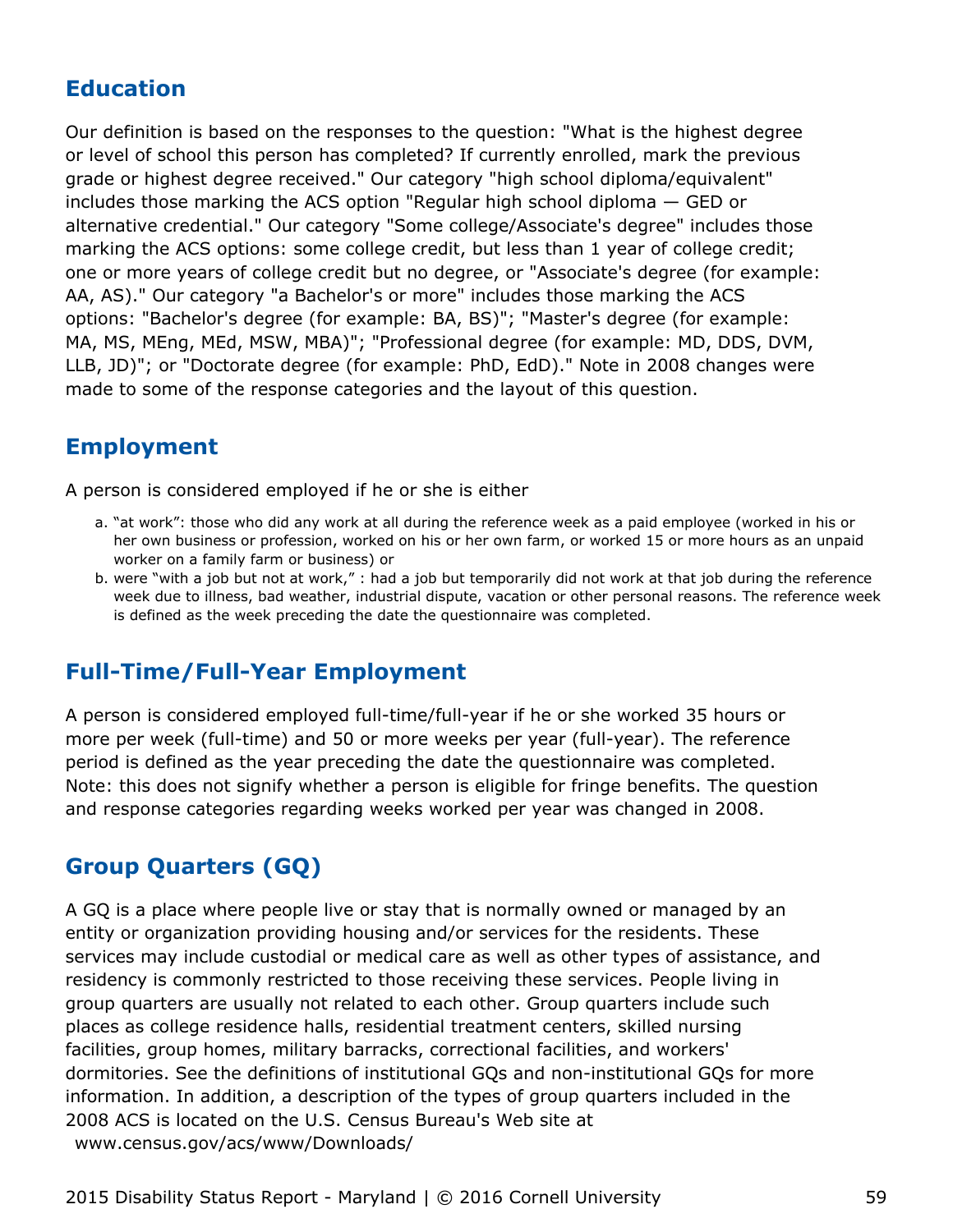#### **Health Insurance Coverage**

Is based on the following question: Is this person CURRENTLY covered by any of the following types of health insurance or health coverage plans? Mark "Yes" or "No" for EACH type of coverage in items a – h.

- a. Insurance through a current or former employer or union (of this person or another family member)
- b. Insurance purchased directly from an insurance company (by this person or another family member)
- c. Medicare, for people 65 and older, or people with certain disabilities
- d. Medicaid, Medical Assistance, or any kind of government-assistance plan for those with low incomes or a disability
- e. VA (including those who have ever used or enrolled for VA health care)
- f. TRICARE or other military health care
- g. Indian Health Service
- h. Any other type of health insurance or health coverage plan Specify (Note: "Other type" were recoded into one of the categories a-g by the Census Bureau)

#### **Hearing Disability**

This disability type is based on the question *(asked of all ages)*: Is this person deaf or does he/she have serious difficulty hearing?

#### **Hispanic or Latino Origin**

People of Hispanic or Latino origin are those who classify themselves in a specific Hispanic or Latino category in response to the question, "Is this person Spanish/Hispanic/Latino?" Specifically, those of Hispanic or Latino origin are those who are Cuban; Mexican, Mexican American, Chicano; Puerto Rican; or other Spanish/Hispanic/Latino. Origin may be the heritage, nationality group, lineage, or country of birth of the person or the person's parents or ancestors before their arrival in the United States. People who identify their origin as Spanish, Hispanic, or Latino may be of any race.

#### **Household Income**

Household Income is defined as the total income of a household including: wages, salary, commissions, bonuses, or tips from all jobs; self-employment income (NET income after business expenses) from own non-farm or farm businesses, including proprietorships and partnerships; interest, dividends, net rental income, royalty income, or income from real estates and trusts; Social Security or Railroad Retirement; Supplemental Security Income; any public assistance or welfare payments from the state or local welfare office; retirement, survivor or disability pensions; and any other regularly received income (e.g., Veterans' payments, unemployment compensation, child support or alimony). Median household income is calculated with the household as the unit of analysis, using household weights without adjusting for household size.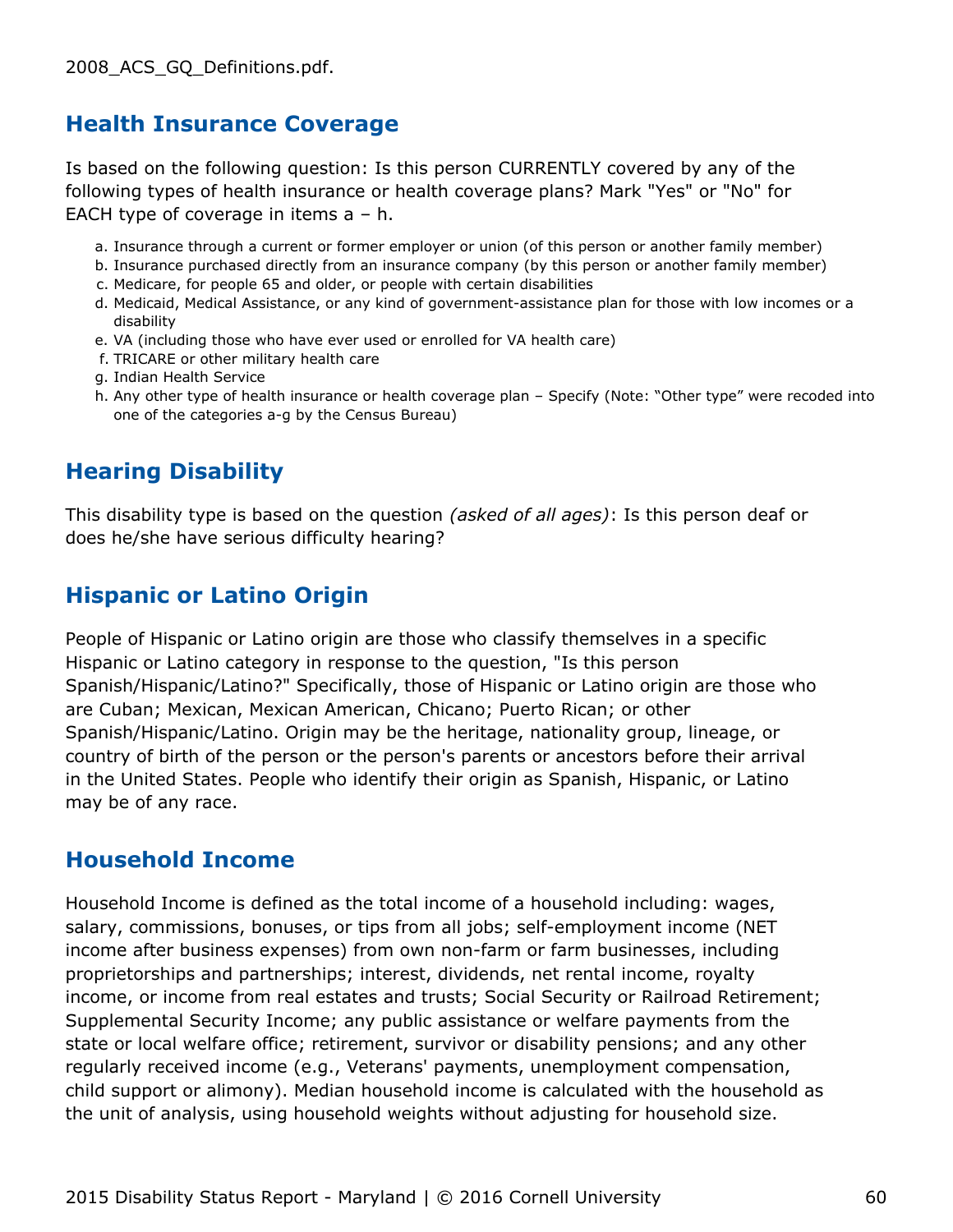#### **Independent Living Disability**

This disability type is based on the question *(asked of persons ages 15 or older)*: Because of a physical, mental, or emotional condition, does this person have difficulty doing errands alone such as visiting a doctors office or shopping?

#### **Institutional Group Quarters (GQs)**

Includes facilities for people under formally authorized, supervised care or custody at the time of enumeration. Generally, restricted to the institution, under the care or supervision of trained staff, and classified as "patients" or "inmates." Includes: correctional, nursing, and in-patient hospice facilities, psychiatric hospitals, juvenile group homes and residential treatment centers.

### **Margin of Error (MOE)**

Data, such as data from the American Community Survey, is based on a sample, and therefore statistics derived from this data are subject to sampling variability. The margin of error (MOE) is a measure of the degree of sampling variability. In a random sample, the degree of sampling variation is determined by the underlying variability of the phenomena being estimated (e.g., income) and the size of the sample (i.e., the number of survey participants used to calculate the statistic). The smaller the margin of error, the lower the sampling variability and the more "precise" the estimate. A margin of error is the difference between an estimate and its upper or lower confidence bounds. Confidence bounds are calculated by adding the MOE to the estimate (upper bound) and subtracting the MOE from the estimate (lower bound). All margins of error in this report are based on a 90 percent confidence level. This means that there is a 90% certainty that the actual value lies somewhere between the upper and lower confidence bounds.

#### **Non-Institutional Group Quarters (GQs)**

Includes facilities that are not classified as institutional group quarters; such as college/university housing, group homes intended for adults, residential treatment facilities for adults, workers' group living quarters and Job Corps centers and religious group quarters.

#### **Not Working but Actively Looking for Work**

A person is defined as not working but actively looking for work if he or she reports not being employed, but has been looking for work during the last four weeks.

#### **Number**

This term appears in the tables; it refers to estimated number of people in the category. (for percentages, this is the numerator).

2015 Disability Status Report - Maryland | © 2016 Cornell University 61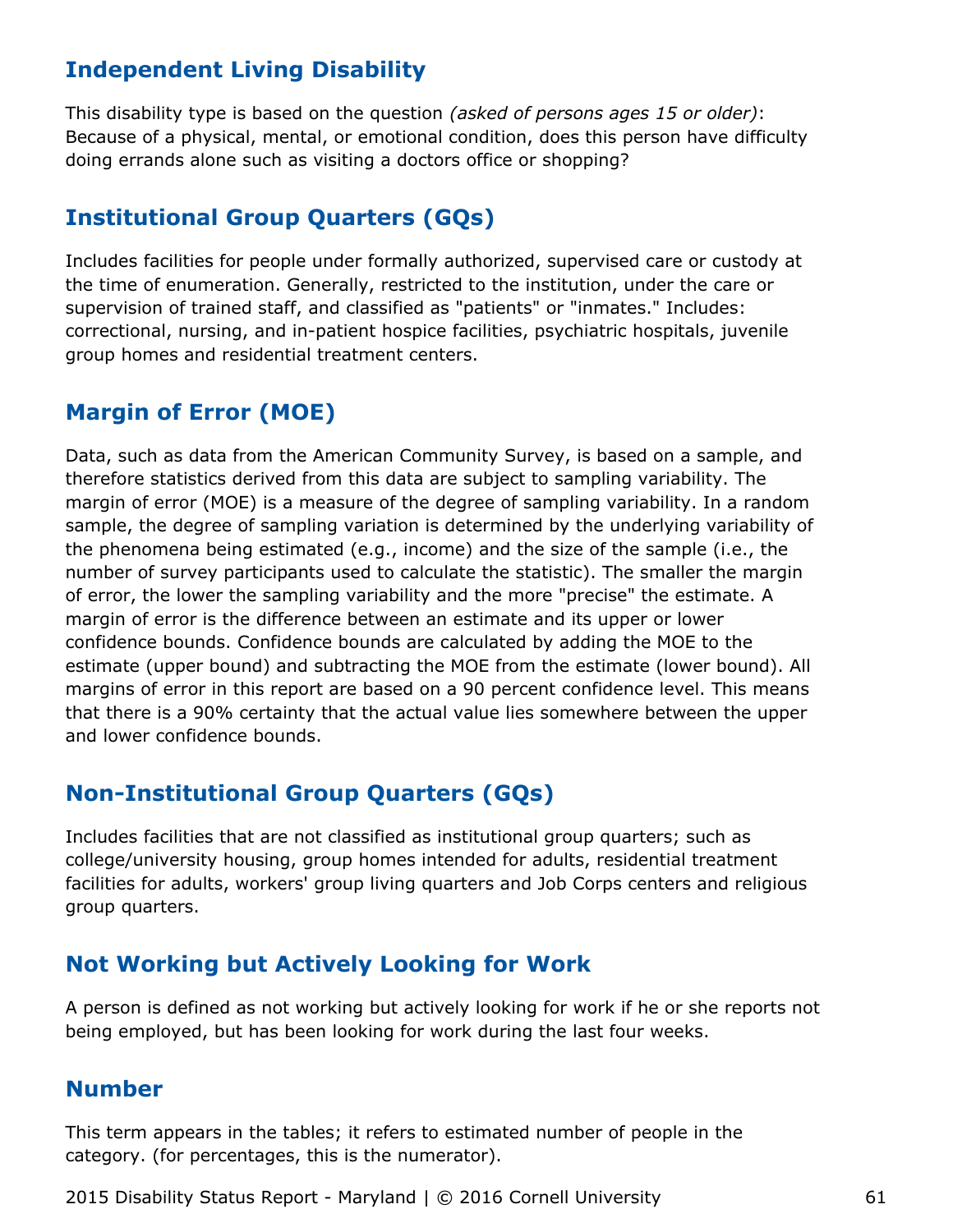#### **Poverty**

The poverty measure is computed based upon the standards defined in Directive 14 from the Office of Management and Budget. These standards use poverty thresholds created in 1982 and index these thresholds to 2008 dollars using poverty factors based upon the Consumer Price Index. They use the family as the income sharing unit and family income is the sum of total income from each family member living in the household. The poverty threshold depends upon the size of the family; the age of the householder; and the number of related children under the age of 18.

#### **Race**

Race categories are based on the question, "[w]hat is this person's race? Mark (X) one or more races to indicate what this person considers himself/herself to be." Responses include the following: White; Black or African-American; American Indian or Alaska Native (print name of enrolled or principal tribe); Asian Indian; Chinese; Filipino; Japanese; Korean; Vietnamese; Other Asian (Print Race); Native Hawaiian; Guamanian or Chamarro; Samoan; Other Pacific Islander (Print Race Below); Some other race (print race below). "Other race" also contains people who report more than one race.

#### **Sample Size**

The number of survey participants used to calculate the statistic.

#### **Self-care Disability**

This disability type is based on the question (*asked of persons ages 5 or older*): 17c. Does this person have difficulty dressing or bathing?

#### **Supplemental Security Income (SSI)**

A person is defined as receiving SSI payments if he or she reports receiving (SSI) income in the 12 months prior to the survey.

**Note:** The Supplemental Security Income (SSI) does not apply to Puerto Rico. SSI is a federal cash assistance program that provides monthly payments to low-income aged, blind, or disabled persons in the 50 states, the District of Columbia, and the Northern Mariana Islands.

#### **Veteran Service-Connected Disability**

A disease or injury determined to have occurred in or to have been aggravated by military service. A disability is evaluated according to the VA Schedule for Rating Disabilities in Title 38, CFR, and Part 4. Extent of disability is expressed as a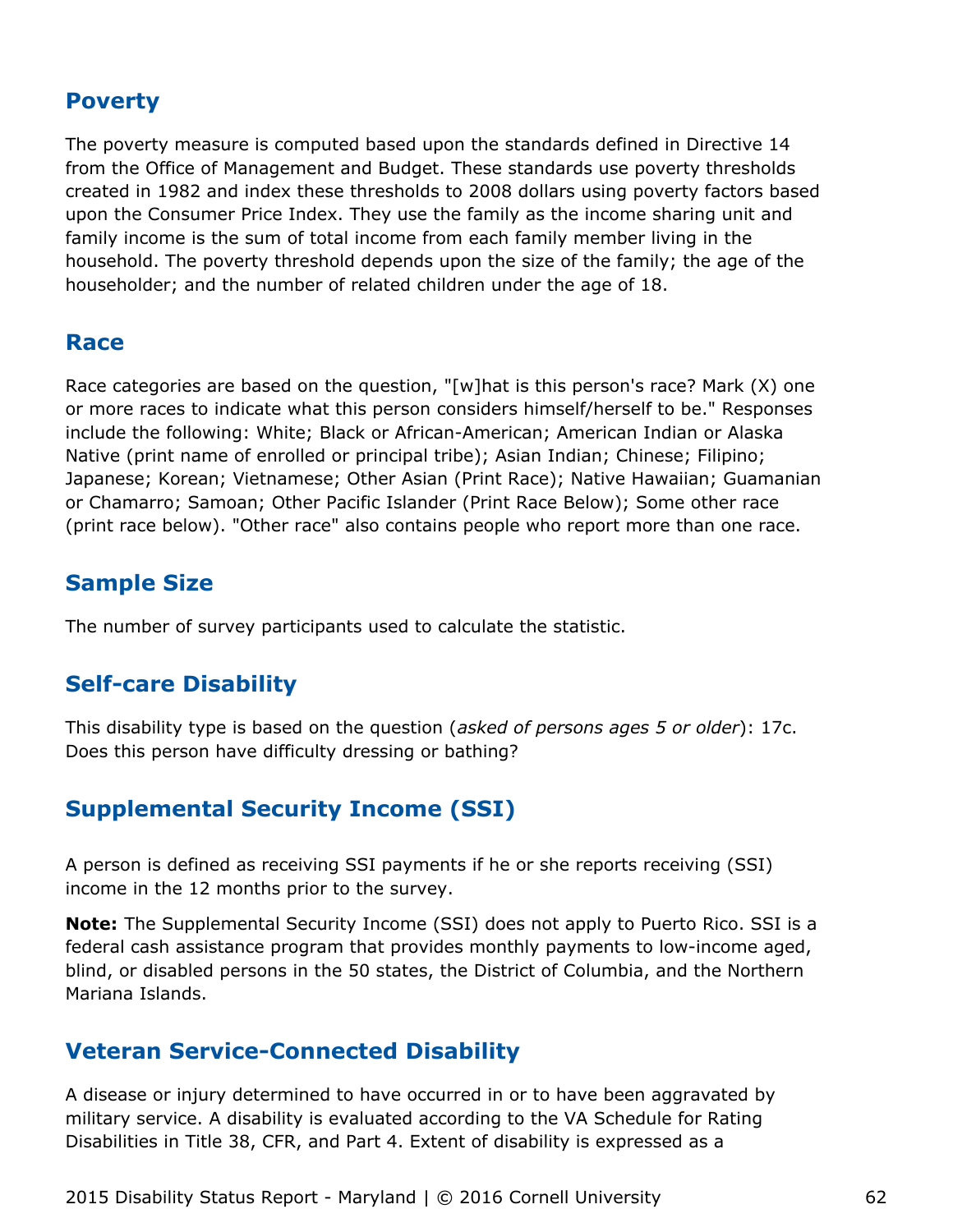percentage from 0% (for conditions that exist but are not disabling to a compensable degree) to 100%, in increments of 10%. This information was determined by the following two part question:

- **Does this person have a VA service-connected disability rating?** a. Yes (such as 0%, 10%, 20%, ... , 100%) No *SKIP* to question 28a
- **What is this person's service-connected disability rating?"** b. Responses included: 0 percent; 10 or 20 percent; 30 or 40 percent; 50 or 60 percent; 70 percent or higher

## **Visual Disability**

This disability type is based on the question:*(asked of all ages)*: Is this person blind or does he/she have serious difficulty seeing even when wearing glasses?